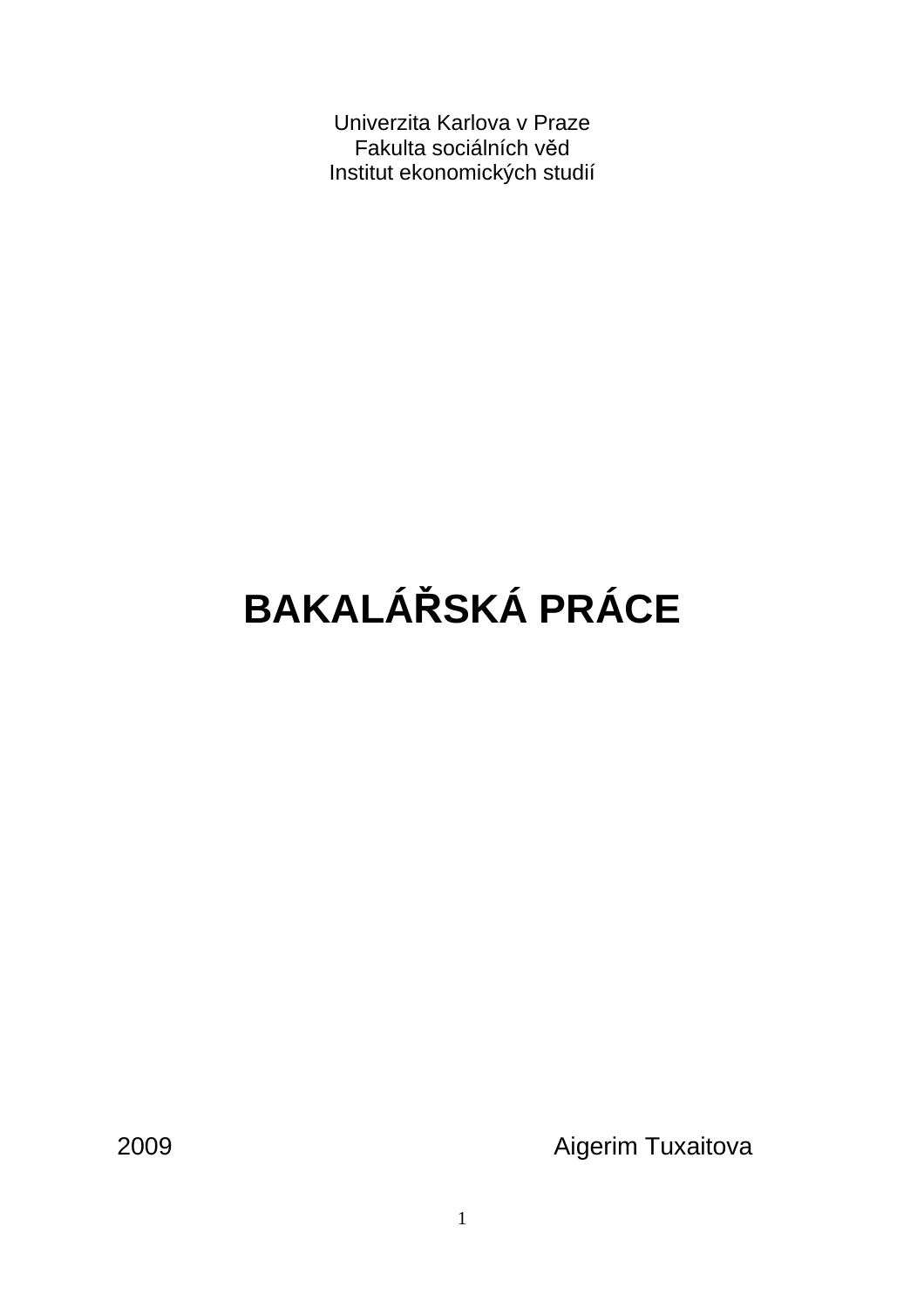Univerzita Karlova v Praze Fakulta sociálních věd Institut ekonomických studií

### **BACHELOR THESIS**



### **Development of Transnational Corporations In Kazakhstan: Comparative Analysis and Aspects Of International Trade**

Academic year:

Author: Aigerim Tuxaitova Tutor: Doc. Ing. Vladimír Benáček, Csc.<br>Academic vear: 2008/2009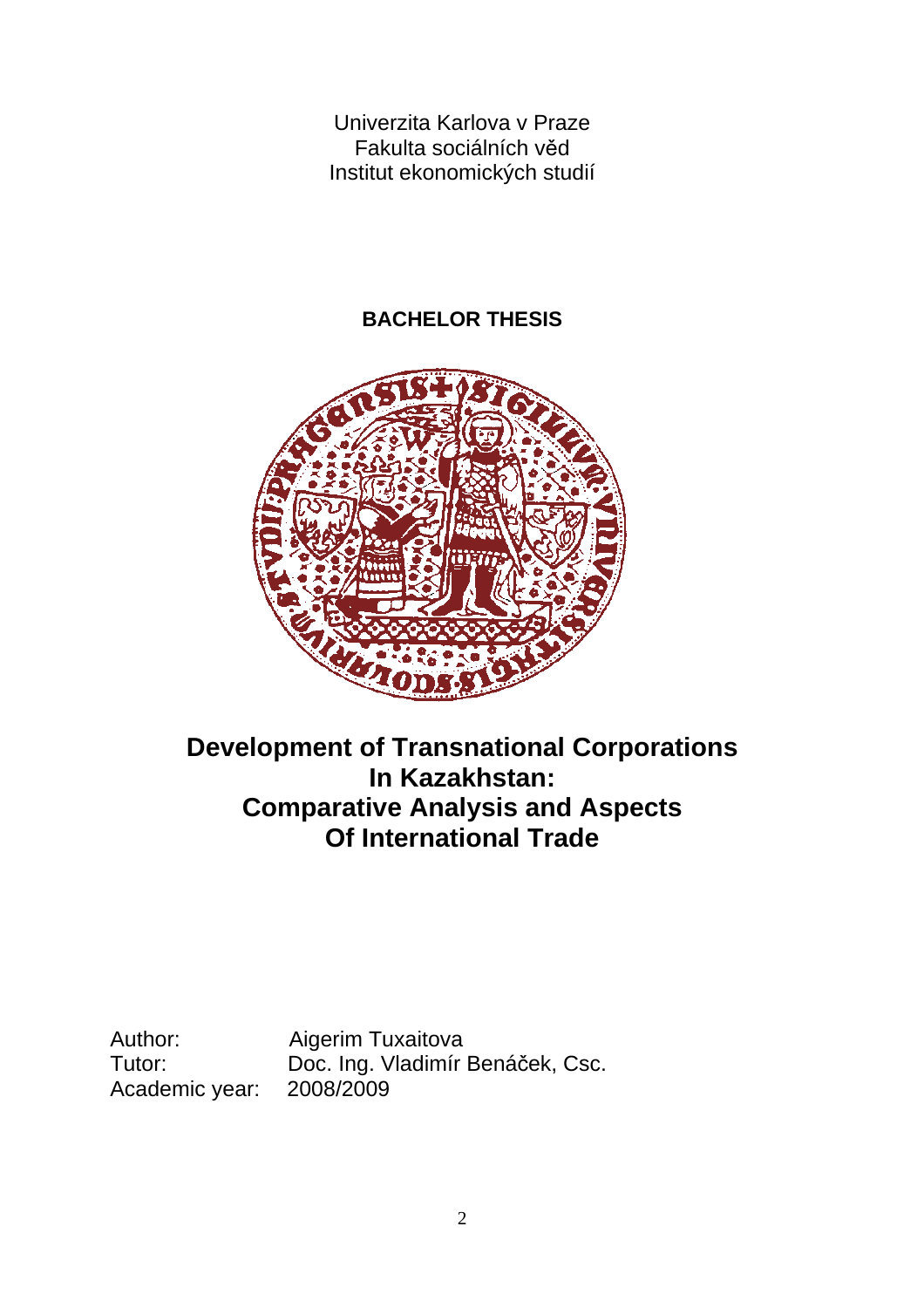Prohlašuji, že jsem bakalářskou práci vypracovala samostatně a použila pouze uvedené prameny a literaturu.

V Praze dne 21. kvetna 2009

Aigerim Tuxaitova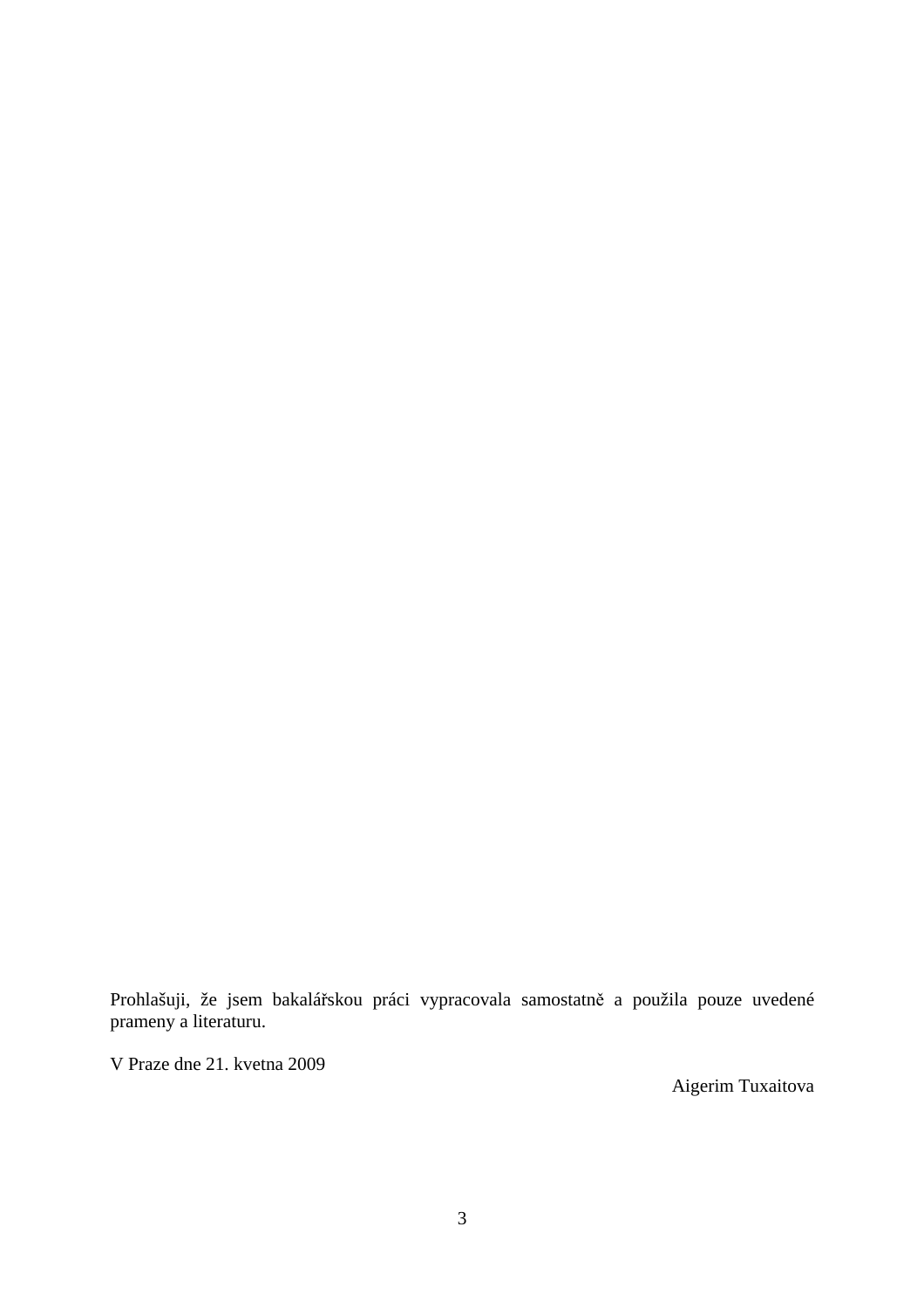I would like to thank to Mr. Vladimír Benáček for his permanent support and to all who found time to read this thesis.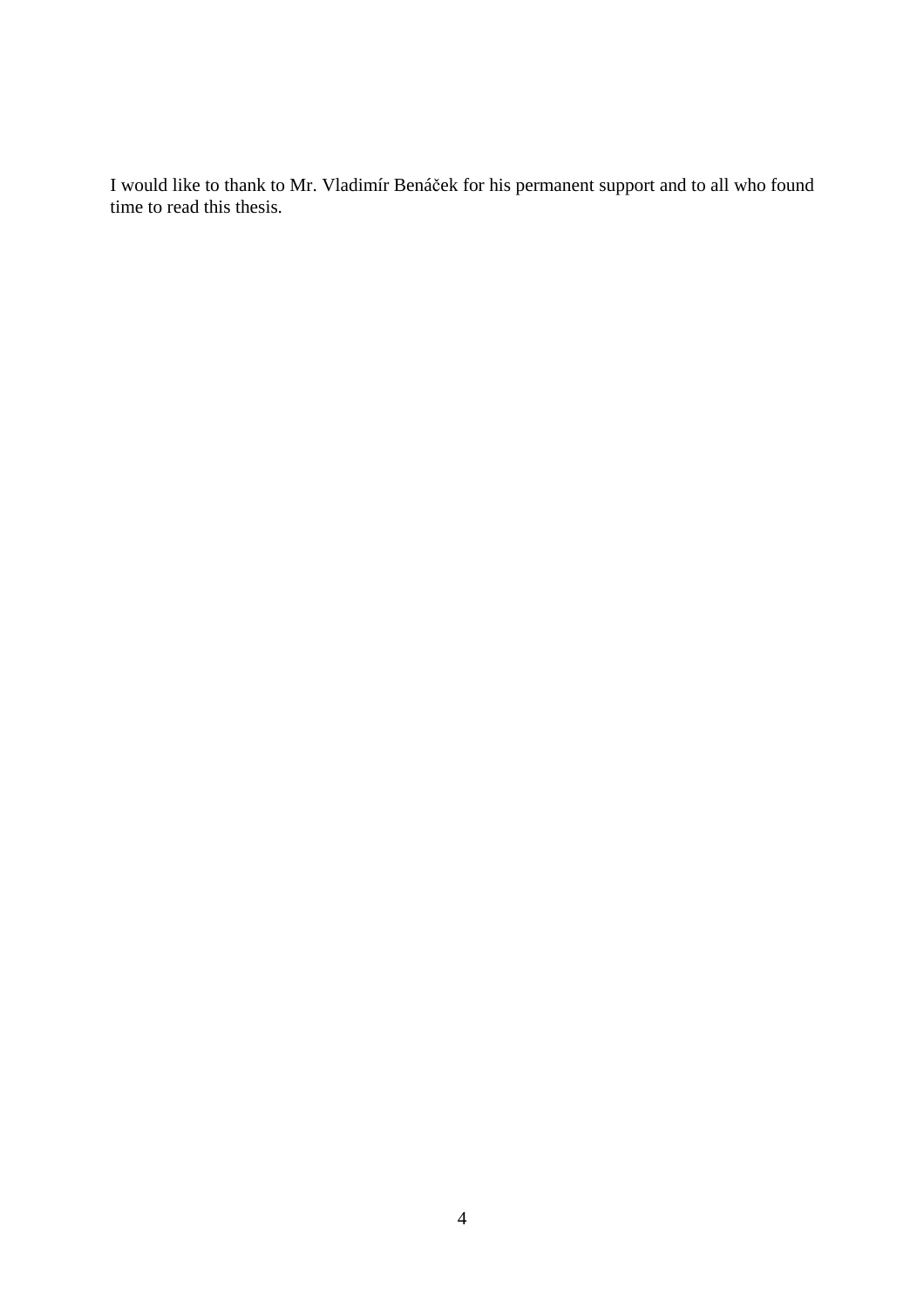### **ABSTRACT**

The purpose of this work is to examine the nature of transnational corporations and different ways of their economic and political influence. The thesis is constructed on deductive bases telling about transnational corporations all over the world whereupon analyzing their certain activities in the Republic of Kazakhstan as an example of transition economy. In the beginning of the thesis, there is a definition of transnational corporation and discussions of common economic theories. Business of transnational corporations and its consequences for host economies are in concern of the first chapter. However, the impacts are not clear for every country. The overall effect depends on particular industry, government regulation, and behavior of foreign affiliates. The second chapter is fully related to the Republic of Kazakhstan. It deals with the economic context of the country and preconditions of transnational corporations' appearance and analyzes Dutch disease presence. There is a linear regression model with the data from 1993 and 2008 in the third chapter where FDI inflows are explained by few significant variables. Summarized results suggested by the research prove that Dutch disease has not taken place in Kazakhstani economy. Last chapter is devoted to particular companies operating in oil and gas industry – Shell Corporation and KazMunayGas national company – comparing their business and social activities. Conclusions based on these two particular examples suggest that both types of companies might be beneficial for the host economy. Wise external and internal government policies, improved legislation, and competition will guarantee health economic environment for both local and foreign investors.

### *ABSTRAKT*

Cílem této práce je zkoumání podstaty nadnárodních společností a různých způsobů jejich ekonomického a politického vlivu. Práce je zkonstruována na bázi dedukce – popisuje nadnárodní společnosti ve světě a poté analyzuje jejich specifické činnosti v Kazachstánské republice. Na začátku práce je definice nadnárodní společnosti a diskuse o obecných ekonomických teoriích. Obchody nadnárodních společností a jejich důsledky pro hostitelské ekonomiky jsou obsahem první kapitoly. Dopady však nejsou jednoznačné pro všechny státy. Celkový efekt závisí na daném průmyslu, vládní regulaci a chováni zahraničních poboček. Druhá kapitola se zabývá Kazachstánem. Popisuje ekonomický kontext státu a předpoklady pro objevení nadnárodních společností a zkoumá přítomnost Holandské nemoci. Ve třetí kapitole je lineární regresní model s daty od roku 1993 do 2008, v němž jsou přítoky přímých zahraničních investic vysvětlovány několika signifikantními proměnnými. Dosažené výsledky naznačují, že Holandská nemoc se v Kazachstánské ekonomice neobjevila. Poslední kapitola je věnována jednotlivým firmám v ropném a plynovém průmyslu – společnosti Shell a KazMunayGas – porovnává jejich obchodní a sociální činnosti. Závěry, založené na těchto dvou jednotlivých přikladech, naznačují, že oba typy firem mohou být pro domácí ekonomiku přínosné. Rozumná vnější a vnitřní vládní politika, lepší legislativa a konkurence garantují zdravé ekonomické prostředí jak pro domácí, tak i pro zahraniční investory.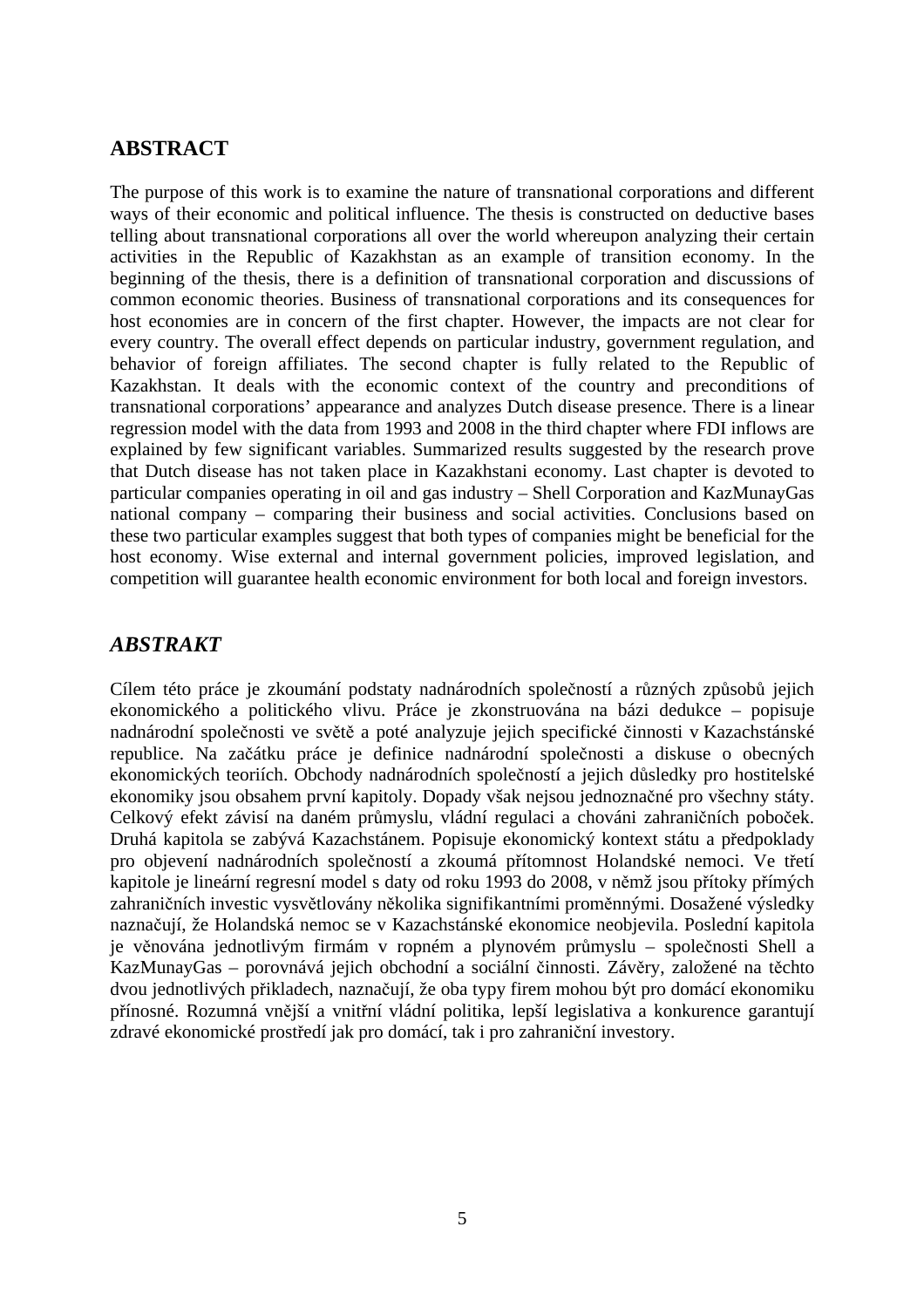"Drive thy business or it will drive thee."

Benjamin Franklin\*

<sup>\*</sup> Quoted from Quotations page: [http://www.quotationspage.com/subjects/business/], Quotation #2689 from *Laura Moncur's Motivational Quotations*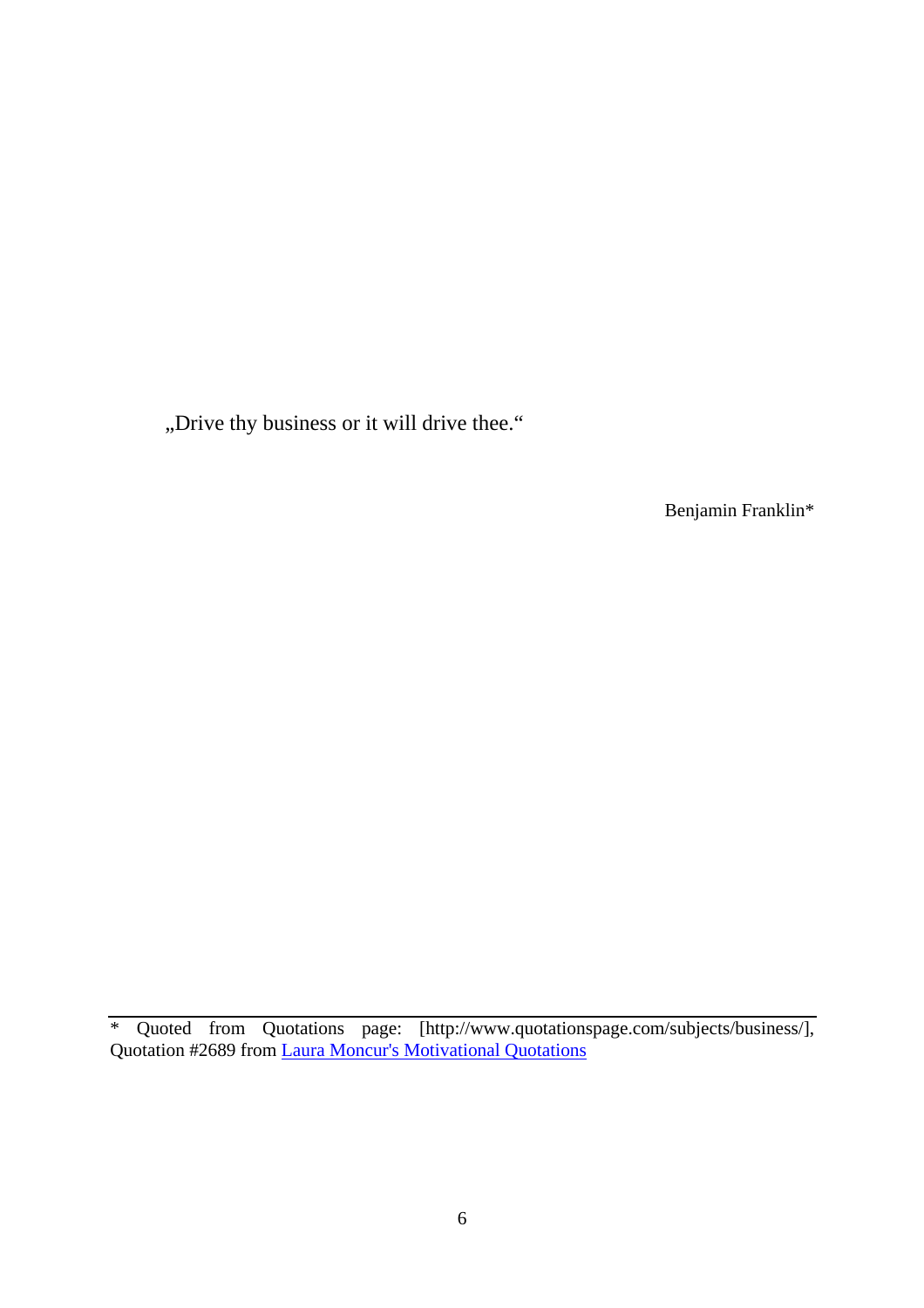# **Contents**

|           | 1. Emergence and importance of transnational corporations<br>1.2 Transnational corporations around the World4<br>1.4 Impact on the world economy as a whole and particularly on developing |
|-----------|--------------------------------------------------------------------------------------------------------------------------------------------------------------------------------------------|
|           | 2. Transnational corporations in the Republic of Kazakhstan<br>2.1 Premises for Emergence and Development of TNC in<br>2.3 Dutch Disease in the Republic of Kazakhstan20                   |
| <b>3.</b> |                                                                                                                                                                                            |
|           | 4. Comparative analysis of companies' activities                                                                                                                                           |
|           |                                                                                                                                                                                            |
|           |                                                                                                                                                                                            |
|           |                                                                                                                                                                                            |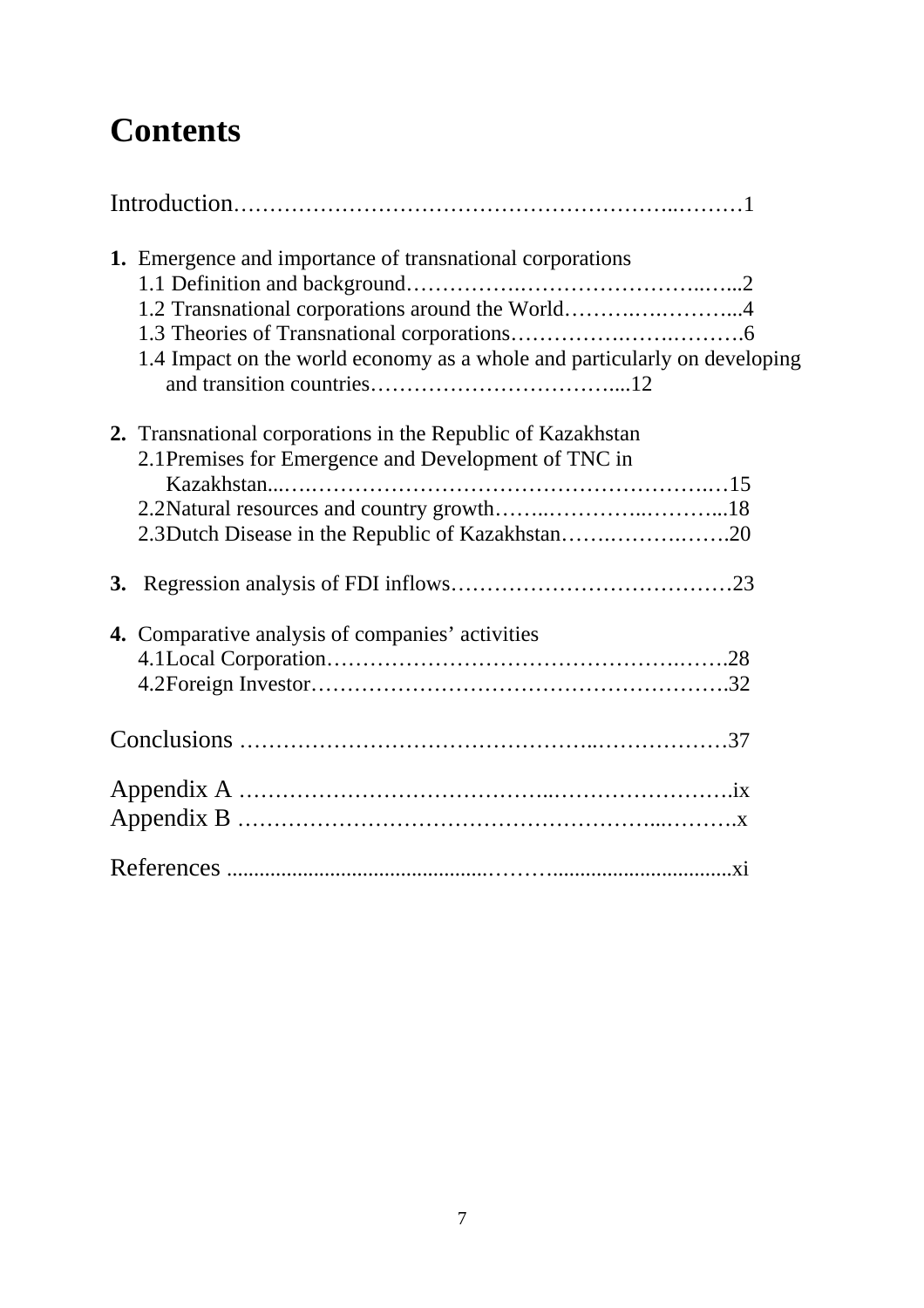# **Figures:**

| 1.1  | Creation of welfare by Capital Mobility (International Finance course, IES     |
|------|--------------------------------------------------------------------------------|
| 1.2  | FDI inflows, global and by group of economies, 1980-2007 (UNCTAD, World        |
| 1.3  | The World's top 20 non-financial TNCs 2006 (UNCTAD 2008)5                      |
| 1.4  | FDI inflows in value, 1995-2007 (UNCTAD                                        |
|      |                                                                                |
| 1.5  | Vernon's product life cycle (www.provenmodels.com)8                            |
| 2.1  | GDP Growths and GDP per Person in Kazakhstan (IMF, Fitch)15                    |
| 2.2  | Reform Progress in Kazakhstan, CIS and CEE/Baltic (EBRD Transition Report      |
| 2.3  | FDI prospects in South-East Europe and CIS (UNCTAD, 2008)18                    |
| 2.4  |                                                                                |
| 2.5  | Non oil and gas exports, 1993-2008 (The Ministry of                            |
|      |                                                                                |
| 2.6  | Exchange rate movements, 1993-2008 (The National Bank)21                       |
| 2.7  | FDI inflows into Kazakhstan, 1993-2008 (The National Bank)22                   |
| 3.1  |                                                                                |
| 3.2  |                                                                                |
| 4.1  | JSC KazMunaiGas Exploration Production (London Stock Exchange)29               |
| 4.2  | JSC KazMunaiGas Exploration Production (Kazakhstan Stock Exchange)29           |
| 4.3  | Total payments to KMG EP employees (KMG EP Press                               |
|      |                                                                                |
| 4.4  | Total Payment under the Social Support Program for non-working pensioners (KMG |
| 4.5  | Contributions provided to low-income families and advancement of social        |
| 4.6  | Implementing of Social Projects 2004-2007 (KMG EP Press Release)31             |
| 4.7  | Shell Corporation Brand performance Global Brand Tracker, Q4.0832              |
| 4.8  | Shell Corporation's Earnings (Investor Fact                                    |
| 4.9  | Royal Dutch Shell Petroleum Company (Amsterdam Stock Exchange and London       |
| 4.10 | Royal Dutch Petroleum Company (NY Stock                                        |
|      |                                                                                |
|      |                                                                                |
|      |                                                                                |
|      |                                                                                |
|      | Table 4.2 Financial Ratios of KMG and Shell (Consolidated Financial            |
|      |                                                                                |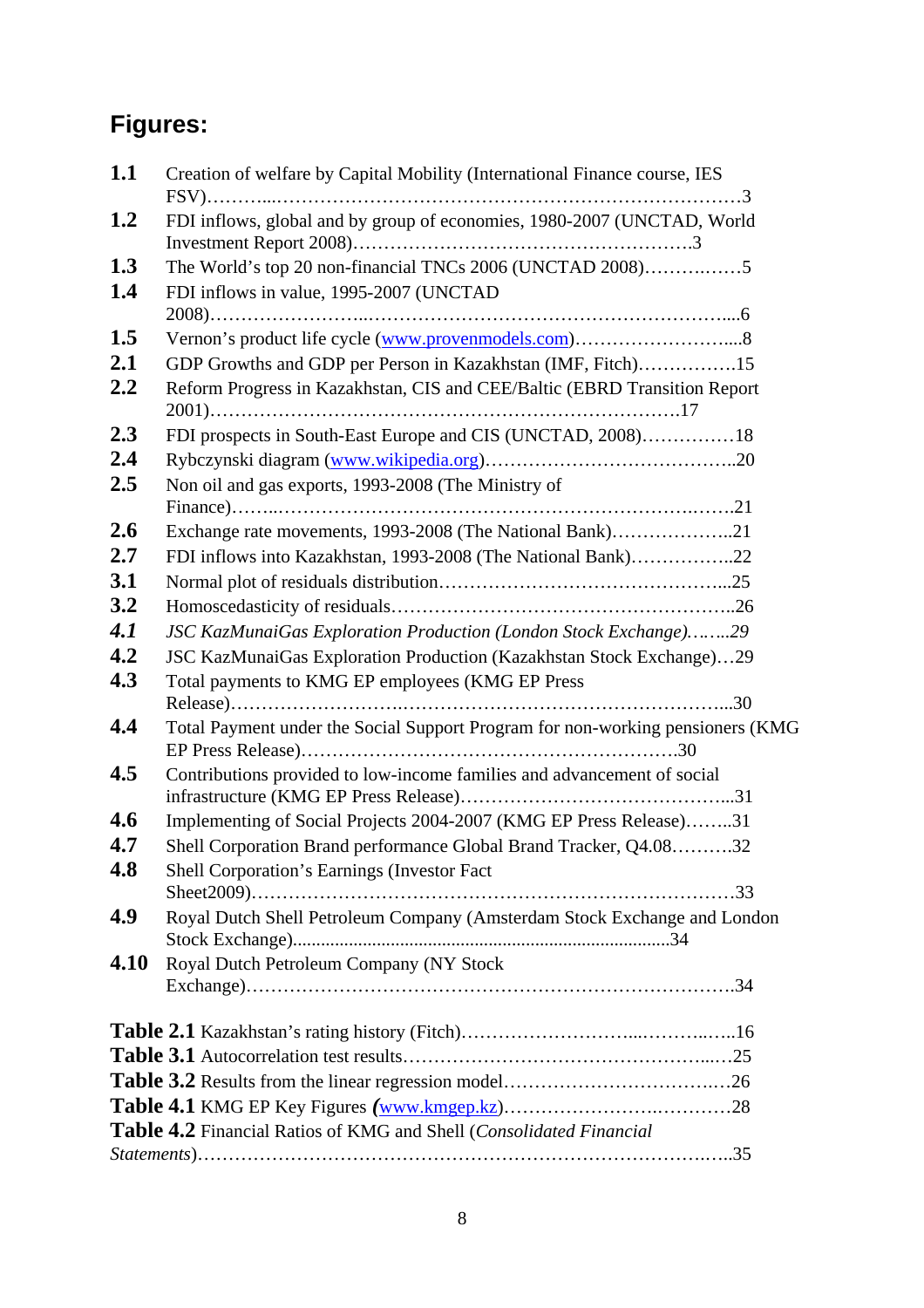### **Introduction**

The purpose of this paper is to describe and analyze operating activities of transnational corporations in developed and developing economies, countries in their transition period and, particularly, in the Republic of Kazakhstan. However, an important question must be answered first. Why should transnational corporations and their activities be in our concern? The answer to that question is laying down in the idea of global integrated economy that recently have tended to even more closer cooperation.

Economic and political integration have created strong and intensive relations among all countries. Indeed, nowadays not only developed countries are involved into the process of cooperation, but also industrial and developing countries in Central and East Asia. It makes states and countries all over the world so dependent on each other, especially on large economies as the United States of America, the European Union, or China. The mortgage and financial crises showed how interdependent all economies are. Movements and changes in finances, debt, or reserves of one large country are immediately transferred to the others through financial, trade or banking markets. It is impossible to shut some country off from the world events, and problems of one turn out to be common problems for everyone.

Also, the opening up for free trade is one of the reasons for interdependence among nations. Exports and imports are inalienable parts of prosperity in any economy. As historical evidence shows, one single country's capacities cannot fully satisfy all population needs to the same level as it is offered by opening trade. The Ricardian models of comparative advantage (See The Principles of Political Economy and Taxation, Ricardo 1817) have evolved enormously in the last fifty years. Membership in such organizations as the GATT/WTO or being a part of  $FTA<sup>1</sup>$  forced member-country to diminish trade barriers and offers excellent opportunities for trade. The advantages from trade for leftovers are decreasing with enlarging number of members. Trade transactions become global and combined.

Transnational corporations are doing business across the political borders of the states and countries. These types of firms are incredibly powerful, even though very often their riches are dubious. For example, the General Motors Company's revenues were \$191.4 billion in 2004 that is greater than GDP in 148 countries (Joseph E. Stiglitz 2006). However, GM had for long problems with profitability and in 2008 was effectively in bankruptcy. Transnational corporations are politically powerful as well. If conditions in the home country are not favorable for the business, they can affect government activities (for instance, the US government contributions) or move their production and business to other countries.

That is the reason, why they can freely influence not only home country, where they were originally set up, but also all other countries they operate in or have their affiliates in. So, we have to admit the fact that transnational corporations must be taken into account when building a prosperous and welfare state. Any decision on macro level that made by host country government is whether made because of transnational corporations interests or might have an impact on their behavior. As a response to that, many other changes in real growth, employment, or investment inflows may appear in the economy.

 $\overline{a}$ <sup>1</sup> The GATT – the General Agreement on Tariffs and Trade; the WTO – the World Trade Organization; FTA – Free Trade Area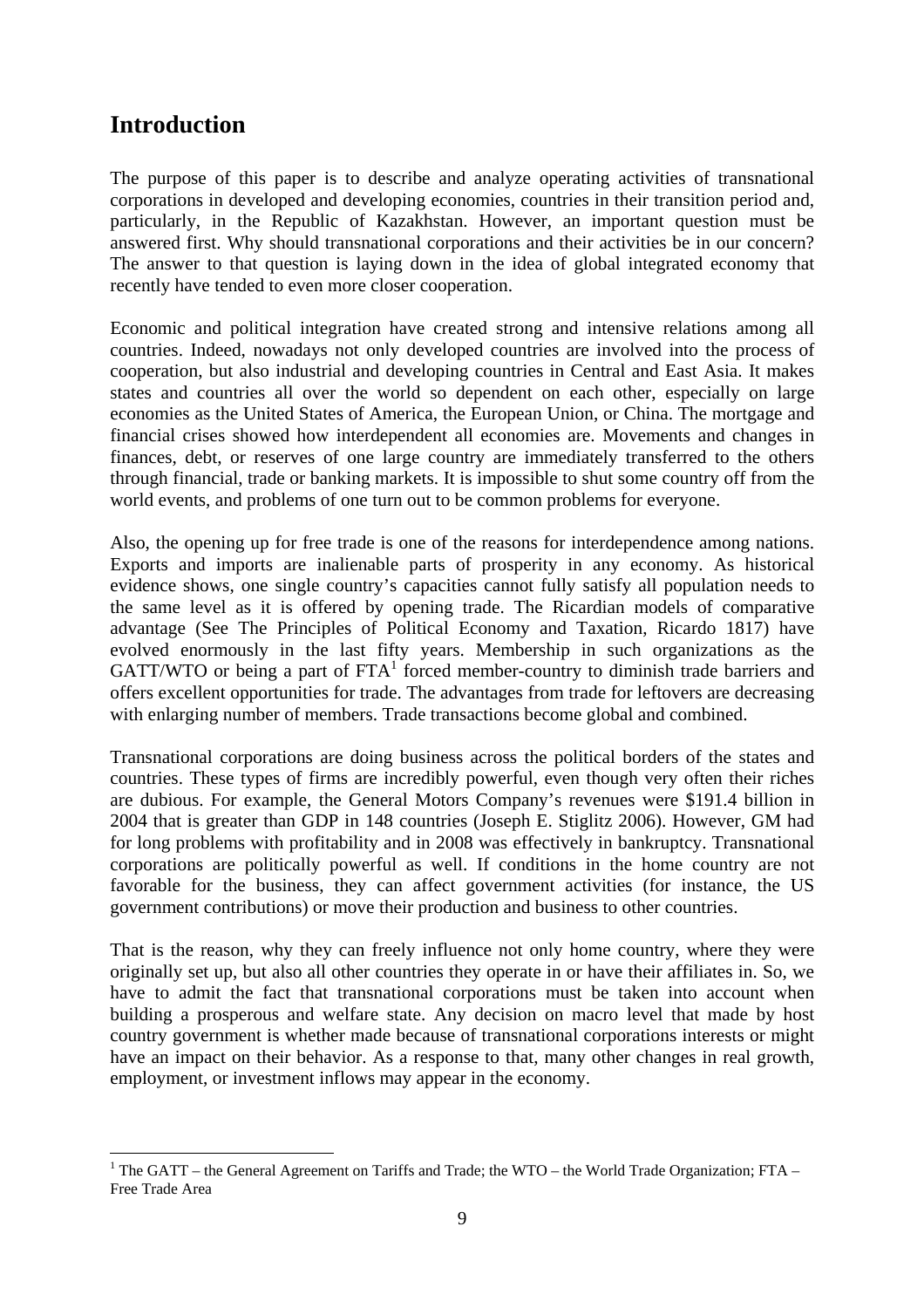### Chapter 1

### Emergence and importance of transnational corporations

### 1.1 Definition and background

There were many attempts to give a proper definition for transnational corporation. It is not so easy as it seems to be. First, this type of business has variety of names. They also were called as Multinational Enterprise, Multinational Corporation or International Firm. All these names mean the same: this is a firm, which is registered and operates in more than one country at a time. Moreover, to avoid misunderstanding, transnational corporations must be distinguished from the firms whose operating activities on foreign markets are presented by exports only. In the case of transnational corporations, the issue is foreign direct investment, which is clearly connected with their operations and by which corporations either invest into other's business or are involved in mergers and acquisitions.

In the literature, an attentive reader could find out that terms "multinational" and "transnational" are used equally for describing the nature of this particular form of business. For the instance, "A multinational enterprises may be defined as large firms whose operations and functions span national borders, an enterprise which owns and controls activities in different countries and adjusts products and practices to each at a higher costs" (Buckley and Casson 1976). The term "transnational corporation" is often used in American literature and a satisfactory definition of it can be "…a corporation that organizes and controls production and/or related activities in more than one country" (Ietto-Gillies 1992, p.8). In this thesis the expression "transnational" will be used more often, it is does not make any difference in the meaning though.

Activities of transnational corporations – or TNCs - are always linked with foreign direct investment (FDI). A definition of FDI must be given so to complete definition section in this thesis. FDI is an acquisition of foreign assets for the purpose of control. The US Department of Commerce describes FDI as "ownership or control of 10 percent or more of an enterprise's voting securities, or the equivalent interest in an unincorporated business". The objective of FDI is the active participation in and control of a foreign firm's activities (Rugman 1986).

Nowadays, the international FDI network already exists and is still enlarging. "The high level and diverse forms of FDI represent an important force generating greater global economic integration. FDI has three attractive features:

- It brings scarce capital where capital is needed and productive (See Figure 1.1);
- It stimulates the domestic market for corporate control and hence serves to discipline managers;
- It is the bearer of knowledge to enhance productivity, potentially to the levels of international best practice." (Mody 2007, p.1).

Figure 1.1 shows capital movement from Country A to Country B due to the difference in the interest rates. Additional surpluses are made in welfare of both countries because of capital mobility. Capital in the form of FDI seeks for the best allocation and productiveness.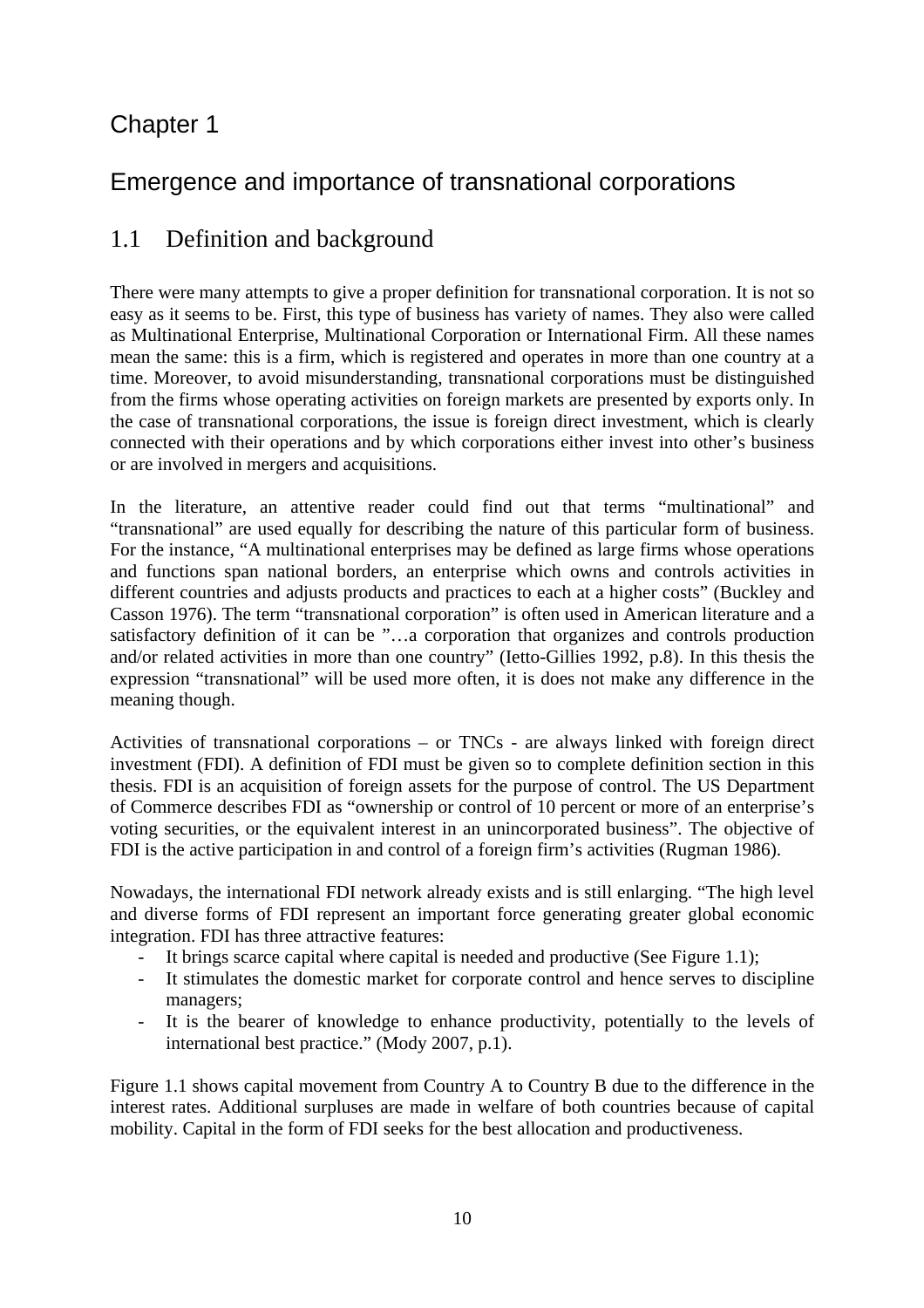



FDI is divided into inflows and outflows, i.e. inward or outward FDI from the perspective of the host country. FDI inflows will be considered here more often rather than FDI outflows because this thesis aims to analyze the impact of TNCs on host economies and FDI inflows are more relevant in this approach.

*Figure 1.2 FDI inflows, global and by group of economies, 1980-2007 (\$ billion)* 



*Source: UNCTAD<sup>2</sup> , World Investment Report 2008 Transnational Corporations and the Infrastructure Challenge*

As it can be seen from the chart above, FDI inflows are enhancing each year and currently are forming a considerable part of world financial capital. They reached a peak in 2007, which

 2 UNCTAD – United Nations Conference on Trade and Development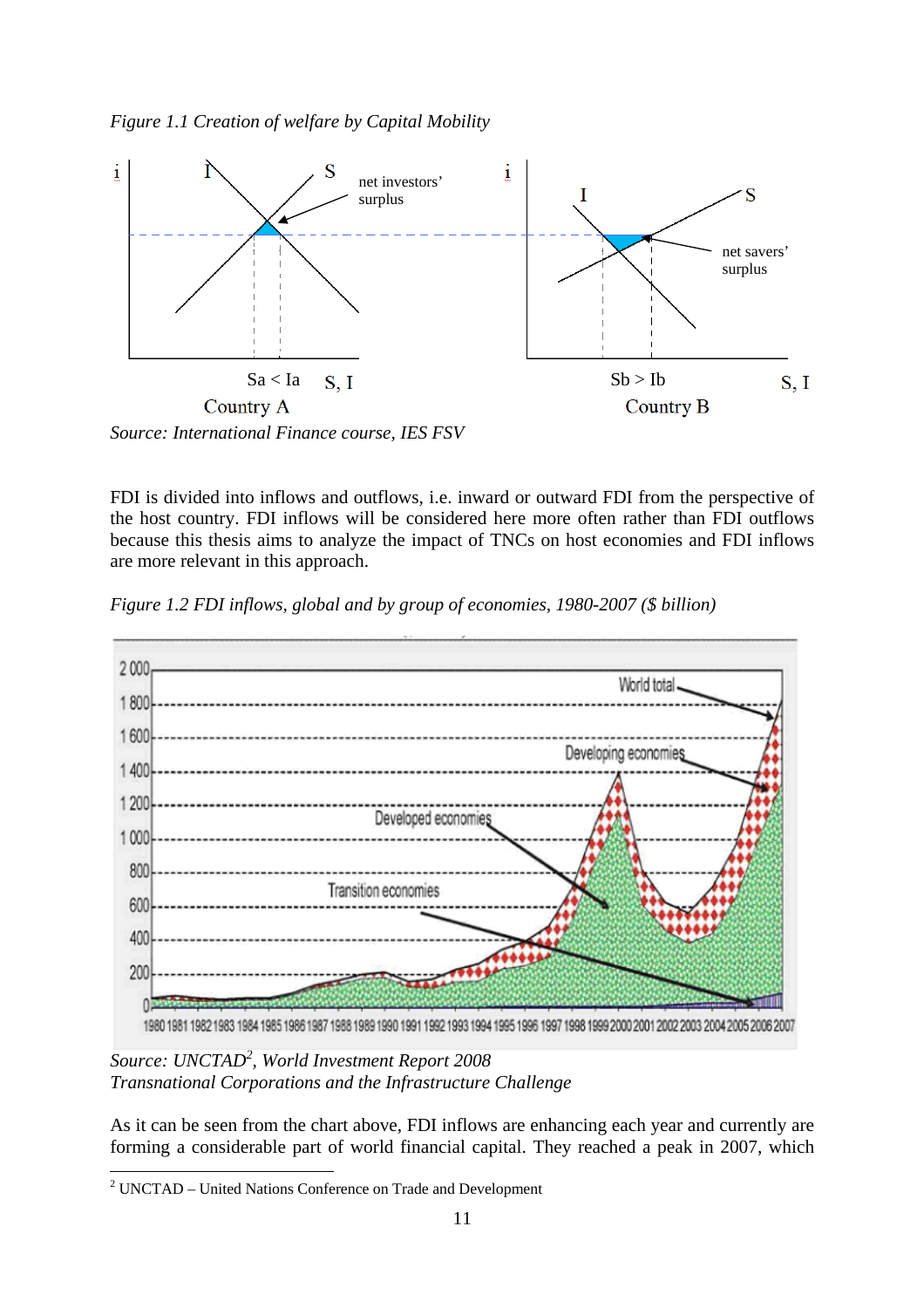was over \$1,800 billion, however, due to financial crisis there will be a decrease in FDI flows till 2010 according to UNCTAD estimation. Important observations are increasing shares of developing and transition economies in FDI total inflows and cyclical nature of foreign direct investment. They will be discussed in next sections.

### 1.2 Transnational corporations around the world

The appearance of TNC is an evolutionary step in terms of globalization and fast developing progress in the world. Indeed, these corporations have become winners of all forms of business that existed before. As historical experience shows, they are the most efficient and profitable models of business that can survive under conditions of high competition and tough rivalry.

It was a primary economic idea that led to the emergency of TNC. The two most important things for business are: maximizing profit and minimizing costs of production. These two criteria were reached by creating the form of business, which maximizes profits by enhancing production and supplying own goods and services on foreign markets, and minimizing costs due to "economies of scale", when costs for production of additional unit are lower than costs of the very first unit.

When expansion of a company approaches the level of exporting production on foreign markets managers usually have to make a decision whether it is more beneficial to allocate their production or at least part of it in trade-partner country or not. If top management decides to shift production, other choice has to be made: introducing a license or forming a joint venture. This process of decision-making approaches its completion by creating the wholly owned subsidiary company. So, the firm is transforming into TNC when it starts organizing and elaborating its production on large-scale. Additionally, promoting of products now includes marketing, research and development. Business organization as a whole enters a new higher stage of evolution.

Surprisingly, TNC is not a new phenomenon in economic history. The first evidence of TNC can be easily found much earlier than the term "transnational corporation" appeared. Originally, these were trading companies on the bases of monopoly contracts from the local government. When government power in trade field weakened, chartered companies almost vanished to reappear as TNCs later. Only in the mid-sixties, TNCs and their activities got public attention and interest. They were assumed specifically American form of business management because they came back to the world stage after the Second World War particularly in the States. Currently, TNCs spread out all over the world and are doing business in many different locations and industries.

Transnational corporations have an invaluable ability to let producers know almost immediately, what exactly international consumers want (Stiglitz 2006). Of course, it is useful for both groups and simplifies demand - supply transactions.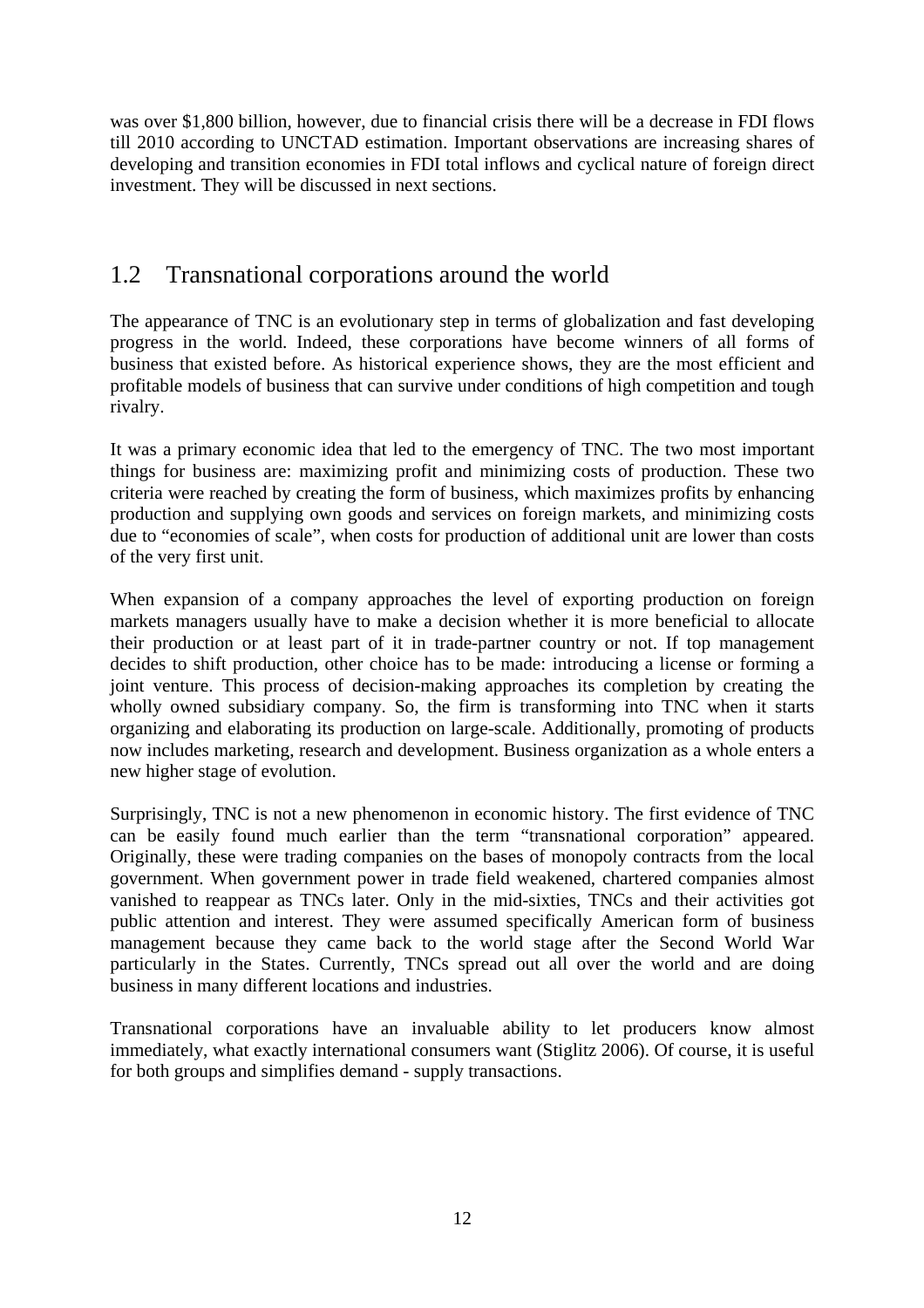*Figure 1.3 The World's top 20 non-financial TNCs 2006 (in thousand of employees and billion of assets)* 



*Source: Data from UNCTAD 2008* 

This chart was constructed using the data from the UNCTAD 2008 that are fully displayed in the Appendix A. Only the first twenty largest TNCs employ over five million people in the world. Interestingly, the value of foreign assets in corporations hardly corresponds with number of employment. Unfortunately, richer and larger firms do not offer more job opportunities on labour market. Probably their demand for labour is driven by industry factor rather than the size of corporations.

Transnational corporations' activities can be displayed by FDI inflows that unexpectedly grew faster than world production and trade, particularly in mid-1990s. During these years, there was formation of relations between return-seeking investors with excess of financial resources and developing countries that attracted foreign investment capital.

Foreign direct investments may be in form of "Greenfield projects" (those projects where new investments are undertaken) and mergers and acquisitions (which entail the acquisition of ongoing domestic operations by foreign investors). Mergers and acquisitions – or  $M&A$  – always played significant role in capitalistic countries relations. Recently, they have become a relevant part of FDI into developing countries as well. It reflects privatization process in public sector that was started in the regions of Latin America and several Asian economies after the crisis in July 1997 (Mody 2007).

Traditionally, FDI was directed to the development of natural resources and manufacturing enterprises. However, there was a shift in the 1990s to service sector – such as finance and telecommunications and more recently into wholesaling and retailing. Therefore, it is can be said that FDI is developing together with world progress and is helping integrate the global market. Also, three main reasons for FDI must be mentioned here. These are market seeking, efficiency seeking and knowledge seeking motives for transnationals to invest. Indeed, when corporation is about to enhance its production it starts looking for additional markets and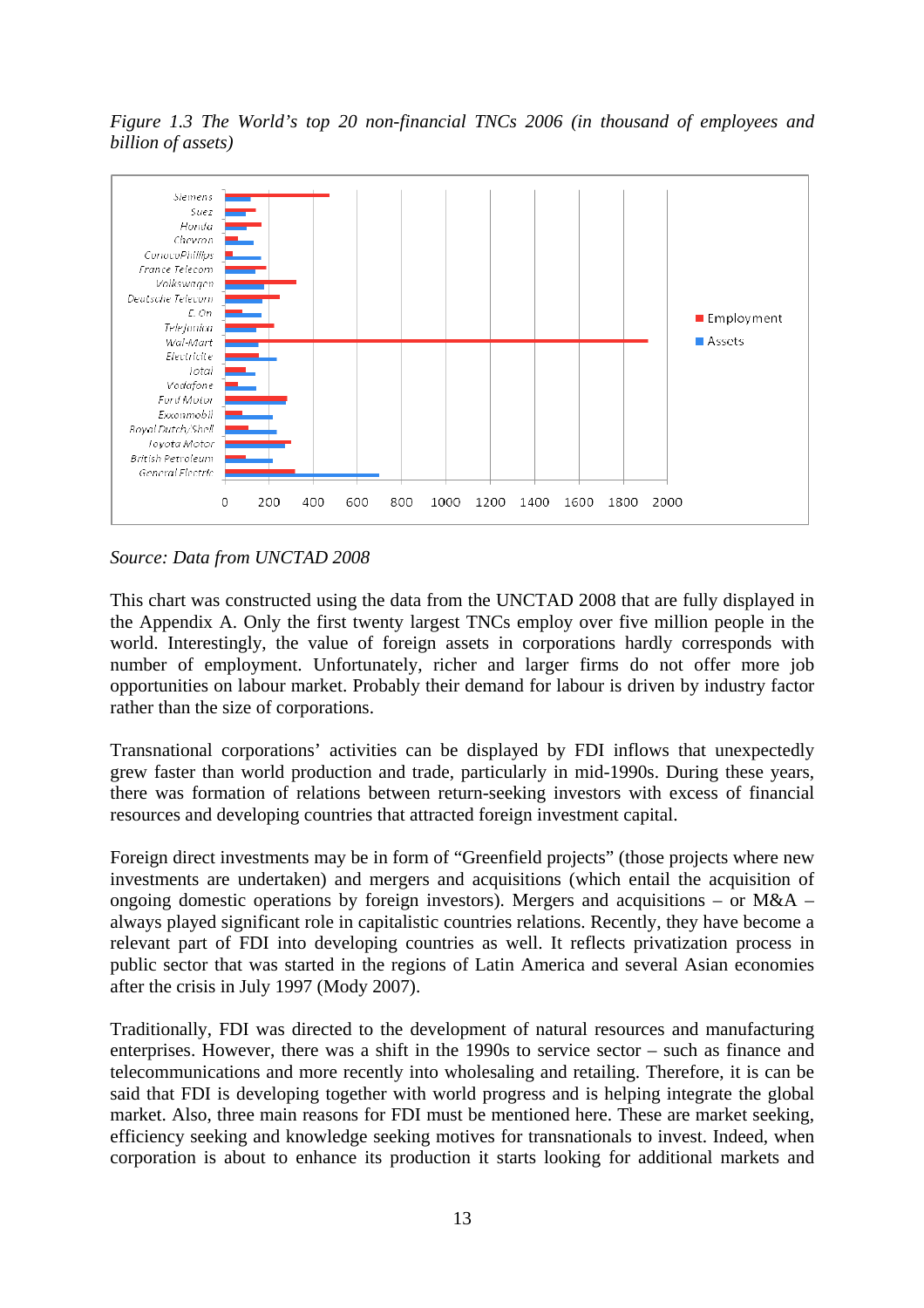locations for exploiting it. The other reasons are optimizing efficiency costs of that production and discovering alternative ways for improvement already existing strategies.

Common sense suggests that the poorest countries with a huge need in capital and investment should provide higher marginal returns on capital than richer countries. And that is why all new investment in form of FDI "Greenfield" projects must occur in developing countries. In reality, that does not take a place. From the Figure 1.2 it is clear that main movements of FDI inflows are between developed countries. Robert Lucas first stressed this phenomenon in 1990 in his paper "Why Doesn't Capital Flow from Rich to Poor Countries?" Economists explain this "Lucas Paradox" by lack of complementary facilities in the countries. For instance, poor infrastructure, absence of skilled labour, high government control of business, etc. make capital unproductive in these locations. The other trend that can be seen in FDI behavior is "follow the others tendency". Capital moves to the locations where investment way was already pioneered by previous and current investors. It lightens business difficulties in the very beginning of setting up a new project. Of course, the first investors bear the whole risk and uncertainty but their initiative is often compensated by huge profits in the end.

*Figure 1.4 FDI inflows in value and as percentage of gross fixed capital formation, 1995- 2007 (Billion of dollars)*



*Source: UNCTAD, World Investment Report 2008, Transnational Corporations, and the Infrastructure Challenge*

According to UNCTAD 2008, there was a sharp decline in worldwide FDI flows as well as in developing countries FDI inflows in 1999-2000. It can be explained by declining the scope for privatization in developing countries and cyclical nature of FDI in general (Figure 1.4).

### 1.3 Theories and hypotheses about Transnational corporations

Due to the reasons, which are mentioned above, TNCs became a popular topic to discuss in the debates among economists. Many of them tried to create their own theories or at least summarize previous theories about TNC. Only the most important hypotheses will be described in this thesis because of a high number of different points of view on the transnational corporations' emergence and development.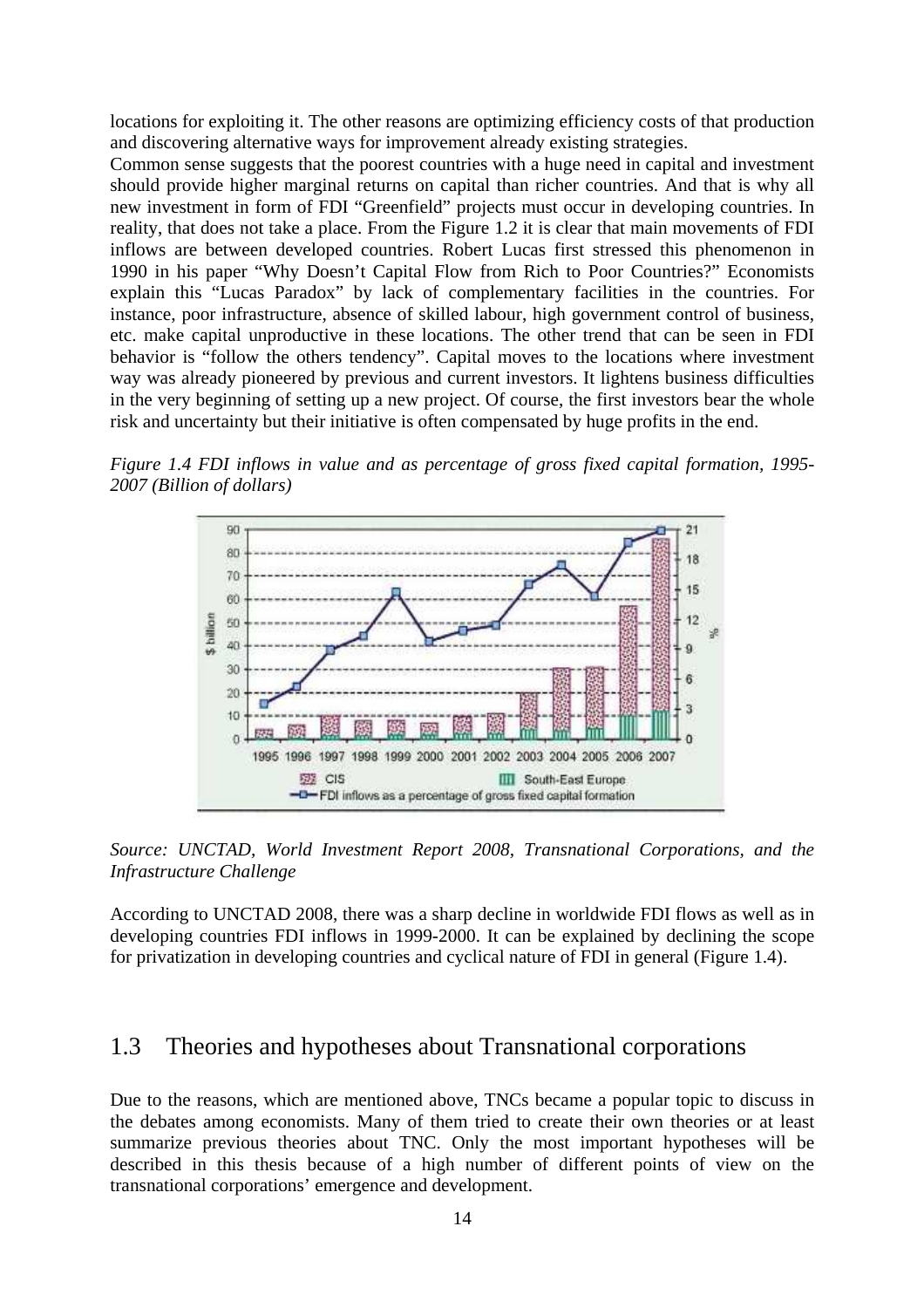In the literature, there are two contrary opinions on TNCs and their operations. They can be defined as:

- Neoclassical approach, which includes variety of theories of international trade and economics that generally express positive influence of TNCs on progress and development;
- Critical approach represents the opposite side of TNC functioning; it combines all unpleasant impacts of TNCs' activities and expresses the notion of TNC negative influence.

#### *Heckscher-Ohlin theory of international trade*

Early literature on TNC includes the theory developed on the basis of Heckscher-Ohlin theorem. Two Swedish economists Eli Heckscher and Bertil Ohlin broadened comparative advantage theory of international trade that initially was formulated by British economist David Ricardo.

The Heckscher-Ohlin theorem says that capital-abundant country will benefit from supplying capital-intensive products to the common market, whereas a labour-abundant country will provide labour-intensive products. This approach emphasizes advantages of inter-industrial specialization and trade. Countries must specialize in products they can produce relatively cheaper than others. The perspective of international trade may be applied on firms as well.<sup>3</sup> This interpretation of Heckscher-Ohlin theorem is often called the Factor Proportion Theory. Companies are producing goods and services, in which they are relatively "abundant" by inputs or have a comparative advantage of know-how, and therefore exporting them into foreign markets. The main idea is that production will be always moved when the conditions of cost minimization and profit maximization are met:

| $MP-MC > TC$ Where $MP$ - marginal product |
|--------------------------------------------|
| $MC$ – marginal costs                      |
| $TC$ – transaction costs.                  |

Company compares transaction costs of moving production and benefits of producing elsewhere. If the difference between marginal product and marginal costs, which equals to profit from one unit of production, is still higher then company relocates its business somewhere where it can earn more.

Although, this theory presents an explanation of location decision-making process, it is unable to provide clear arguments for existence of FDI flows and reasons for success of TNCs on foreign markets.

#### *Product cycle theory*

The other theory that can be linked to early neoclassical stream of the literature is the product cycle theory by Raymond Vernon in 1966.<sup>4</sup> It describes four cycles of product life that are

<sup>&</sup>lt;sup>3</sup> See differences and similarities between firms and states that are well described in the book "Foreign Direct" Investment, Location and competitiveness" by Dunning and Gugler 2008, p. 23-27.

<sup>&</sup>lt;sup>4</sup> Vernon, R., International Investment and International Trade in the Product Life Cycle, Quarterly Journal of Economics, 1966, pp. 190-207.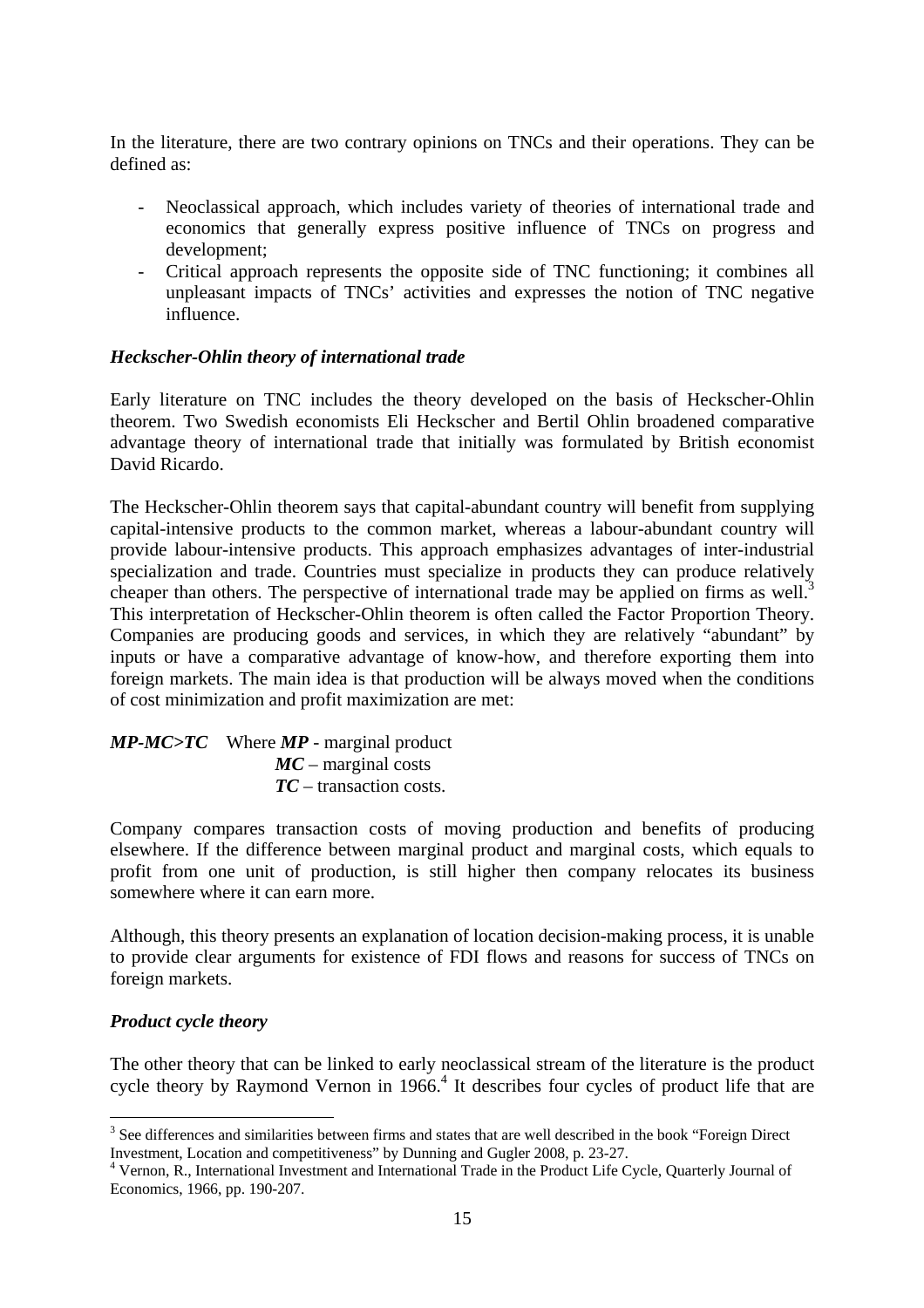introduction, growth, maturity, and decline. The original theory was developed for countries but the product cycle model can be applied on firm perspective as well.

- (1) *Introduction*. The firm creates a new product that is specific due to its inputs or technology only to this original company. More often, the product is firstly introduced in developed countries.
- (2) *Growth*. Later this product becomes popular among consumers and the company expands its production that starts to be more standardized. Copies of the original appear everywhere including home country. This forces company to relocate its business on the basis of lower costs of production into the less developed countries.
- (3) *Maturity*. There is tough competition in this industry because the production is simple and standardized that leads to the winning of less cost producers in poor countries. Obviously, in poor economies labour is relatively cheaper than in well-developed nations.
- (4) *Decline*. Last stage of the cycle is characterized by disappearance of original producers that ended up by importing their own product from more successful producers.

*Figure 1.5 Vernon's product life cycle*



It is important to stress that the model is based on the premise of slow knowledge dissemination that allows company benefit from being the trailblazer. Owing to the profits, companies are stimulated to innovate and invent some new products.

However, this theory was stressed by globalization of the world economy and fast development of technologies that make copying of the original product much easier and faster. Moreover, increasing number of short life products is also bringing down explanatory power of the product cycle model.

Unfortunately, neither international trade theory nor product cycle theory was able to give a full and deep concept of TNCs appearance. Stephen Hymer<sup>5</sup> first in 1960 discovered the fact that TNCs come up because of market failures. Hymer started with the notion of additional costs that were bore by foreign firms on host country market. For instance, there are unknown cultural traditions, government restrictions, foreign language, and so on. It means that in order to be successful on new markets firms must have specific advantages that are exclusive only to their owners but that does not implicate that they are more efficient than local firms. They

 5 Hymer, S., The International Operations of National Firms, 1960.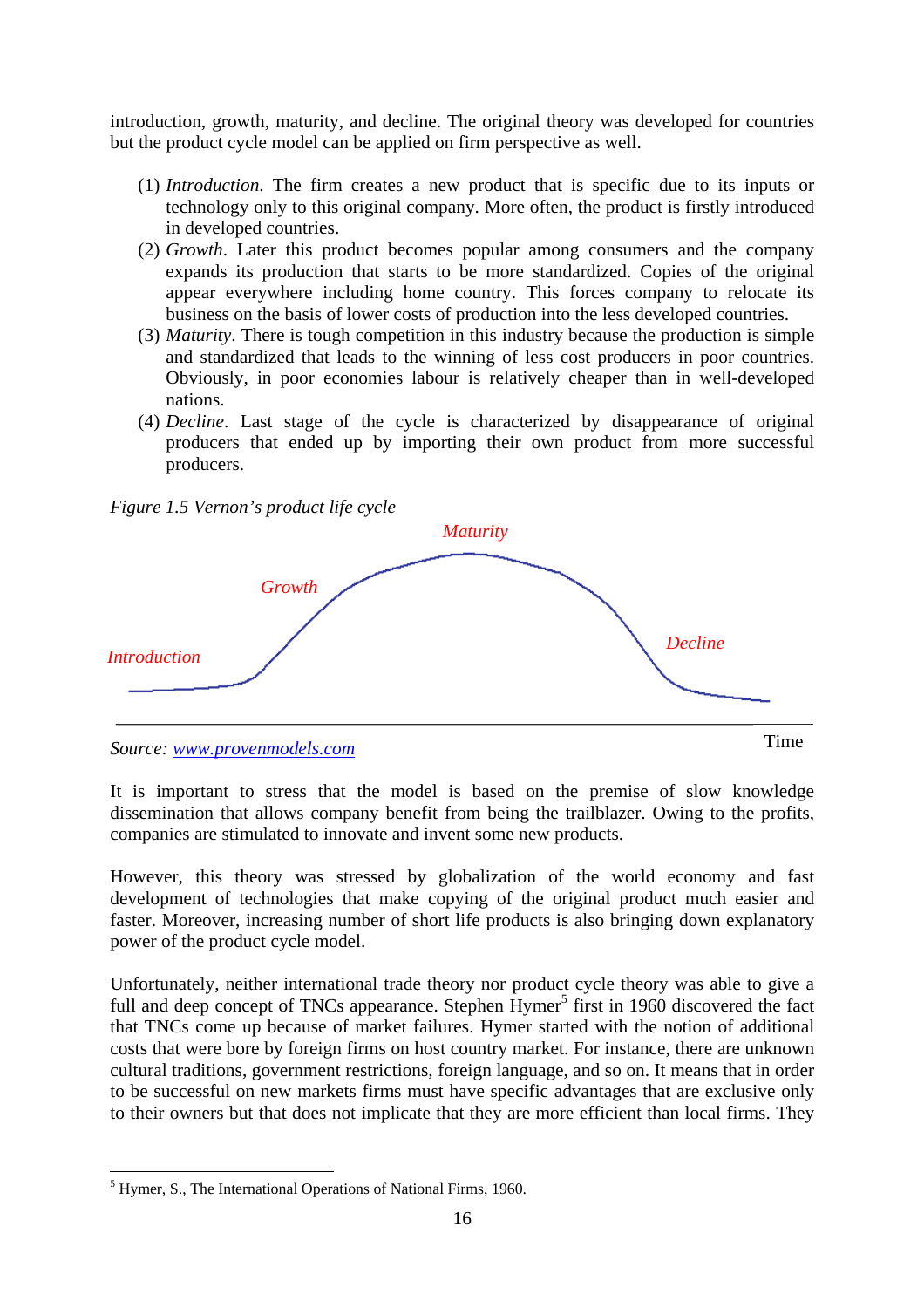just can do something that others cannot.<sup>6</sup> His theory has clarified two fundamentals of TNCs' activities that can be summarized as followed.

| <b>Question</b> | <b>Answer</b>                                                                                    |  |  |  |  |
|-----------------|--------------------------------------------------------------------------------------------------|--|--|--|--|
|                 | <b>How</b> do these corporations benefit on the The TNCs have a <b>unique asset</b> , which is   |  |  |  |  |
|                 | foreign markets with limited or less often intangible, and that gives them an                    |  |  |  |  |
|                 | opportunities in comparison with local advantage even on foreign markets where                   |  |  |  |  |
| producers?      | TNCs operate.                                                                                    |  |  |  |  |
|                 | <b>Why</b> do they move their production across TNCs expand their <b>market power</b> into other |  |  |  |  |
| the borders?    | locations through FDI outflows.                                                                  |  |  |  |  |

#### *Internalization theory*

The internalization theory can be related to later sources on TNCs' literature. It ties together Hymer's assumptions and theory of transaction costs by Ronald Coase whose theorem has many different interpretations nowadays. Coase theorem says that if there are no transaction costs and property rights are well defined and protected then bargaining will lead to an efficient outcome regardless of who is the initial owner of the property.<sup>7</sup>

Internalization theory attempts to elaborate the question why corporations prefer FDI instead of arm's length trade transactions. Economic relations are not perfect in reality, hence market failures arise what implicates formation of transaction costs. In order to reduce them TNCs create internal markets where they set the price and management strategy for the whole net of affiliates and subsidiaries. Therefore, TNCs are more steady and protected from trade barriers and other government restrictions and interventions. The transaction costs can be related with such company's outlays as: managerial costs, buyers, and sellers searching costs, negotiating costs and others. Internalization of all those costs minimizes overall outlays on production.

Additionally, there is always an element of "moral hazard", which might lead to opportunistic and unfair behavior of trade partners. Especially, when property rights cannot be enforced properly that makes innovators being unprotected from "free riders" and creates more space for cheating in business environment. To compare, when corporation sets up an affiliate in the host country, the hierarchic structure of organization allows parent company to order and simply force the daughter company to follow the rules. Obviously, it eliminates risk in business.

Moreover, while creating an internal market corporations' aim is not only to minimize the costs but also to expand production. Market seeking and resource seeking motives drive them looking for new markets, cheaper production factors and optimizing all these features in one system. It leads to formation of a new vertically integrated organization that produces intermediate products in the chain of production located in different countries where are the most favorable conditions for manufacturing these specific intermediates.

The other factor in favor of formation of internal market and consequently TNC is presence of economies of scale that appear whenever production is enlarged so much that the cost for additional unit is much lower than the marginal product of this unit.

 6 Dunning, J., Gugler, P., Foreign Direct Investment, Location and Competitiveness, Elsevier JAI, 2008, pp. 29- 47.

<sup>&</sup>lt;sup>7</sup> Ronald Coase received the 1991 Nobel Price in Economics for this theorem and his working paper "The Nature of the Firm" (1937).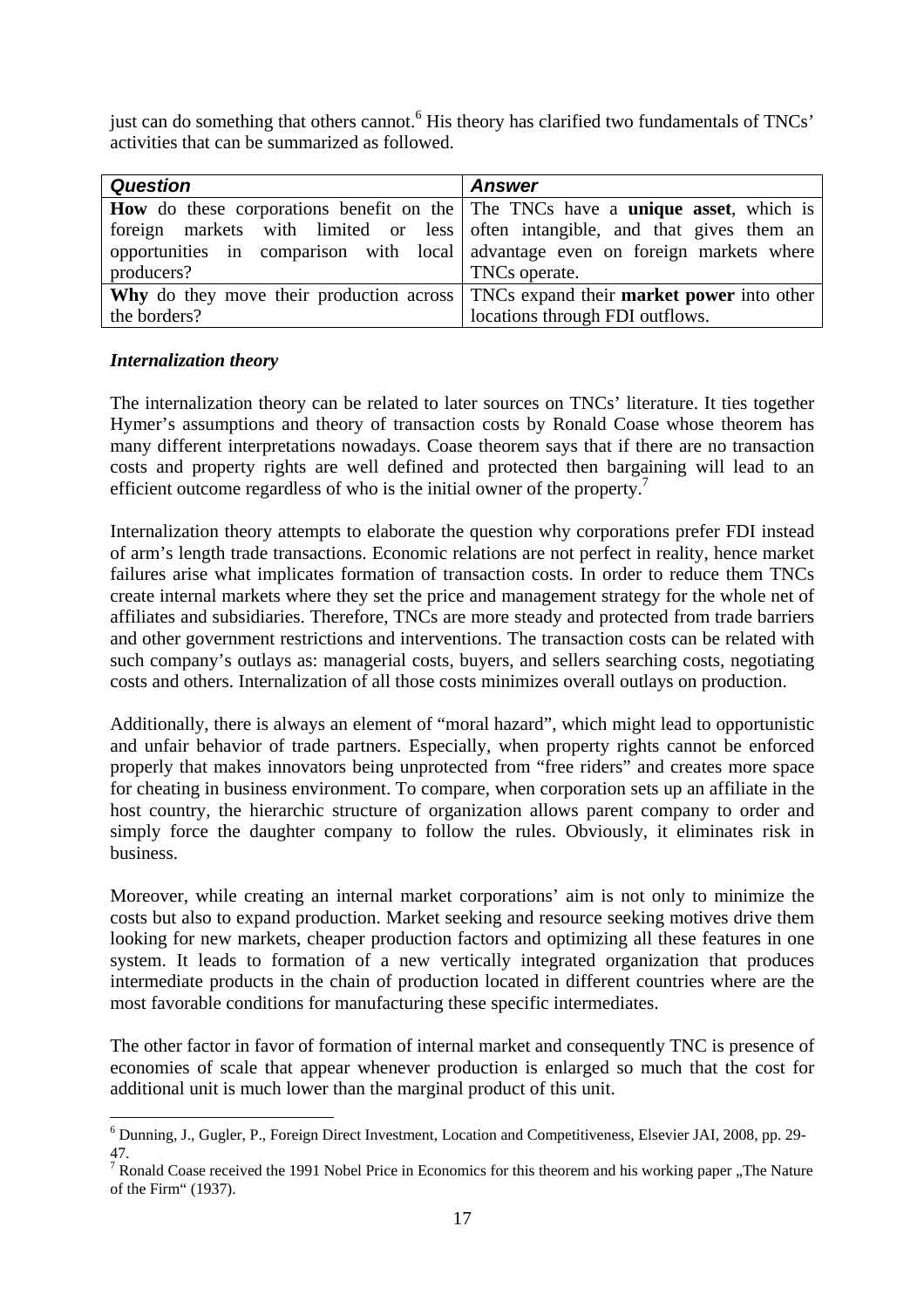Among the authors that contributed on the internalization theory, there are Oliver Williamson<sup>8</sup>, Peter Buckley, and Mark Casson<sup>9</sup>. Williamson emphasizes the TNC's possession of a specific asset that gives TNC the advantage over local firms, while Buckley and Casson stress that it is not simply possession but also the way of organizing the terms of use of the asset instead of selling it to others. The theories are slightly different, however they all share a core that can be displayed in the diagram below:

**Market failures** ⇒ **Transaction costs** ⇒ **Internalization of transaction costs** ⇒ **Internal market** ⇒ **Transnational Corporation** 

One condition must be fulfilled though – the costs spent on internalization must not be higher than the profits from internalizing activity. Therefore, TNCs have to find the most efficient way for organizing their business.

The definition of TNC according to the internalization theory might be expressed as a heterogeneous organism, which manages all activities of its parts and does it more efficiently than if these parts were separated.

The internalization theory as well as previous ones has some defects. For example, when discussing the knowledge and technology flows from parent company to subsidiaries, it underestimates value of inward flows to Parent Company from subsidiaries that have become significant recently.

#### *Evolutionary theory*

This theory is similar to internalization one in the sense of understanding TNC from transaction costs perspective and concluding that TNC is supreme because as firms they have certain characteristics. TNC must be conceptualized as "social communities" that serve for creation and transfer of knowledge across borders. Kogut and Zander in 1996 developed the concept that knowledge transferring and learning process are realized through the sharing identities between individuals. Shared identity not only lowers the cost of communication but also establishes explicit and implicit rules that facilitate coordination and learning, which consequently leads to the superior performance of TNCs (Kogut and Zander 1996, p.503). There is an absence of common knowledge between all units of one corporation, however there is a common knowledge between similar units in many subsidiaries among one corporation.

#### *OLI paradigm*

The theory introduced by John Dunning attempts to combine and organize in one concept of various previous theories and hypotheses. Dunning integrates in this paradigm all essential points that seem to be crucial for author's analysis. Thereby, OLI – or eclectic – paradigm integrates Hymer's assumption about specific asset, transaction costs theory and theories of international location.

 $\overline{a}$ <sup>8</sup> Williamson, O.E., The Modern Corporation: Origins, Evolution, Attributes. Journal of Economic Literature, 1981.

<sup>&</sup>lt;sup>9</sup> Buckley, P., Casson, M., The future of the Multinational Enterprises, 1976.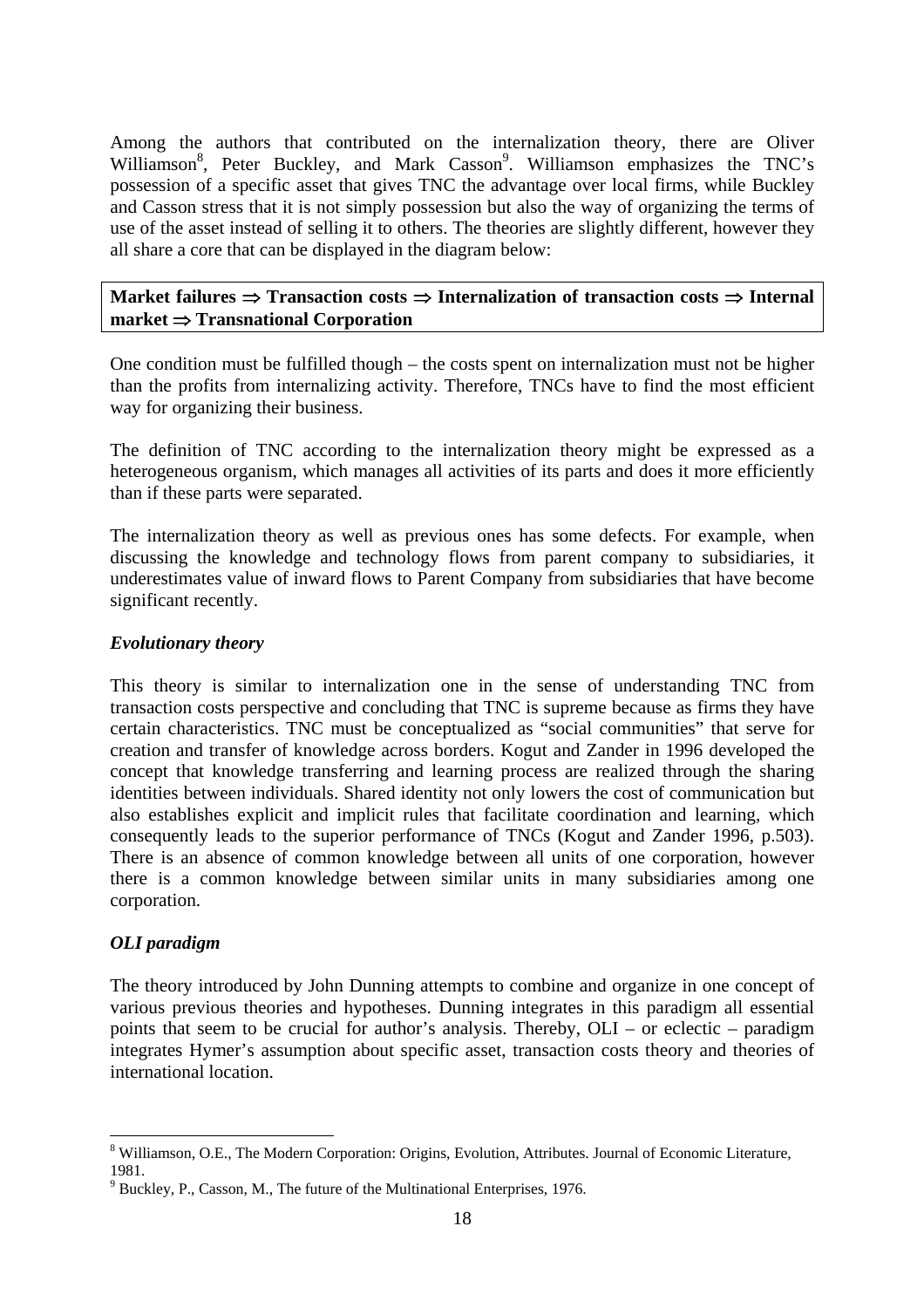The letters in OLI abbreviation stand for each factor that is examined within this framework:

**O** – represents the ownership advantage factor that is high enough to make profits in foreign locations after relocating firm's production;

**L** – corresponds to location advantage factor, there must be some favorable conditions abroad;

**I** – symbolizes internalization factor, it is more efficient for the firm to internalize all advantages in one integrated system.

The first factor or the ownership advantages is in compliance with Hymer's perspective of a unique asset possession. This asset is rather intangible and has a public good nature – the marginal usage cost is zero or minimal (Dunning 1977). And it can be easily spread over into the other firms or locations. Typical example of such kind of asset is new technology, qualified managers or innovative know-how. Clearly, the benefits from possession must exceed costs of operating in foreign markets.

The second factor is related to the choice of a country where corporations will relocate their production. A foreign country must offer some advantages from doing business particularly there (see the "subsidy game" in next subchapter). Moreover, transnational corporations choose countries with resources that domestic country does not posses. Ideally, these resources should be complements to domestic ones rather than substitute them (Dunning & Gugler, 2008).

Last factor directs conclusion from internalization theory, which expresses the notion of more efficient internal organization of production rather than engaging in arm's length trade transactions. It was already discussed in previous section.

A firm is transforming into transnational corporation after fulfilling these factor-conditions and organizing process of production between interdependent branch stores that are often located in more than one country.

#### *New Trade Theories*

During past decades, another direction was developed in international trade theories. Elhanan Helpman, Paul Krugman and James Markusen are considered as main contributors to New Trade Theories. This stream is completely different from the classic economic theories that were used for explanation of economic events before. For instance, the "old" economic theory suggests that countries trade because they have diverse natural resources. South states grow tropical products and export them while north states can offer for trade grain or wheat products. Although, this seems very logical it does not clarify existence of trade between neighbor countries that takes place even more often than long distance trade. Usually such countries posses similar resources and have almost the same natural conditions. New Trade Theories aim to explain this fact since "old" theories fail to do so.

There are many goods, which create economies of scale during their production, and the only thing is needed to take advantage of these products – just industrial plants that in fact can be elsewhere. Often the factories are historically located in specific countries but the crucial thing is that every state or country is able to produce some economies of scale products and benefit from them. New Trade Theories do not deny importance of natural and climate presumptions but at the same time, they also justify existence of trade between similar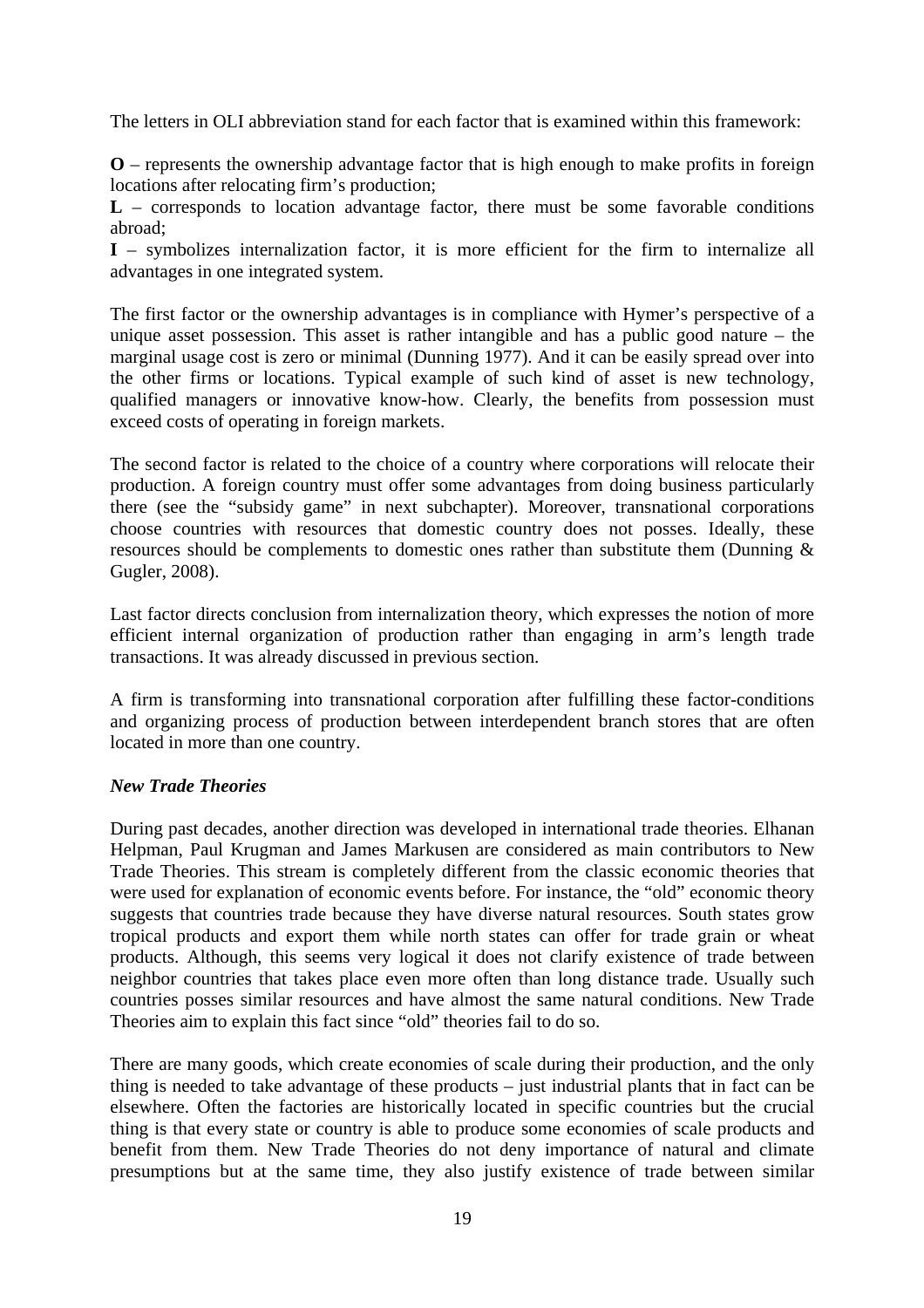countries due to specialization in economies of scale goods. What transnational corporation does is identifying the most favorable locations where it is easier and cheaper to produce goods and services and developing conditions for economies of scale production. That is the reason why New Trade Theories are closely related to New Geography. Instead of using labour and capital mobility and spreading production in few countries, it is more sensible to locate production in one place and achieve higher profits from economies of scale. This is the evidence for agglomeration effect. TNC does not allocate the whole production to the countries where it has affiliates in; it simply transfers knowledge and technology there. To summarize, New Trade Theories stress agglomeration effects and thus the geography of production, the TNCs operations are taken as multi-factory locations because of optimalization the cost structure and the presence of internal and external economies that in the end create agglomeration area.

### *Critical approach to TNC*

Curiously, Hymer is regarded as a first critic of TNCs. While discussing his theory about country specific advantage Hymer argued that the benefit from possessing it and internalizing production costs in fact create monopolistic system on the market. Corporations avoid conflicts, competition and trade negotiating by FDI in form of mergers and acquisitions, thereby getting enormous power that is not pure economic nature but also can be easily transferred into political.

Disciples of this approach emphasize "side-effects" of TNCs' operating activities all over the world and in developing and transition economies particularly. It is clear that these economies do not have legislative and law regimes developed enough to protect local producers, government or local environment. Monopolistic nature, possession of a unique asset, experience, and technology make transnationals considerably strong players on the market. It is quiet obvious that they have power to influence social, political and economic conditions in host countries.

Though, this approach to TNCs did not get further than just critique of their superior nature and fear from market distortion by monopoly and have not got any theory that can be applied. This criticism proliferated mainly in labour and environmental groups that are concerned about working conditions of labour force and industrial and manufacturing wastes of TNCs production in our environment (World Bank 2003, Box 4.2).

### 1.4 Impact on the world economy as a whole and particularly on developing countries

Views and opinions on foreign investors' activities and TNCs in general are diversified as it can be seen from the two contrary perspectives. However, this thesis does not aim to judge TNCs but accept them as inevitable characteristic of our times and try to take advantage of their presence in any sector of industry. Thereby, here there will be only described different points of view that can be found in the literature on TNCs without any conclusion whether TNCs are prosperous for host countries or not.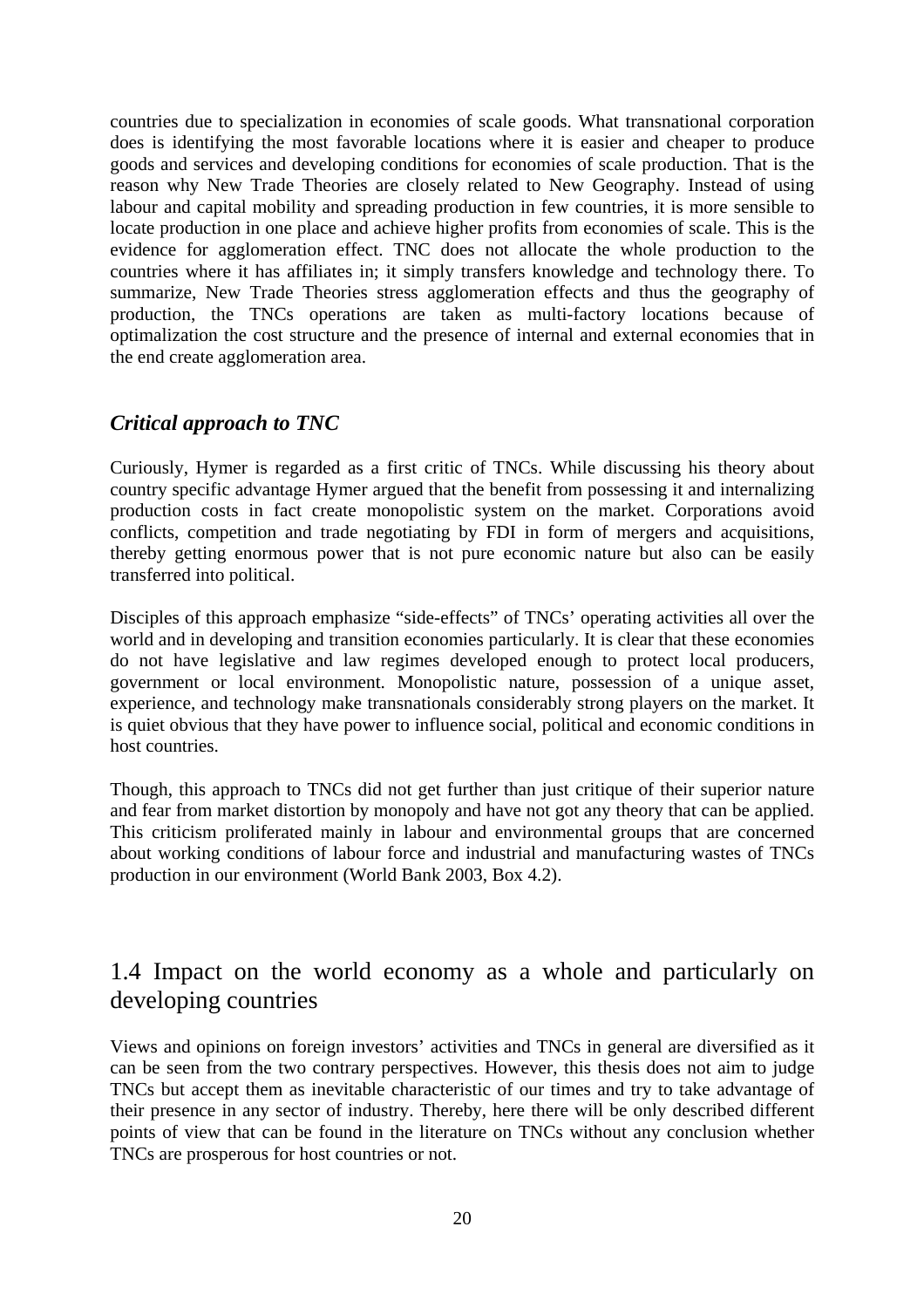Transnational corporations can contribute to the host economies by increasing domestic flows of investment. Barry Bosworth and Susan Collins (1999) while analyzing the impact of FDI on local business environment concluded that a dollar of FDI to developing economies could be translated into a dollar of domestic investment in comparison with bank loans and bond funds that are less effective in generating new investment. That can be explained by primary nature of FDI flows that are mainly presented by Greenfield projects.

One of the most meaningful impacts of TNCs operations is spillover effect that can be either horizontal or vertical. Horizontal spillovers are defined in the empirical literature as "the productivity benefits accruing to domestic firms with the same sector<sup>10</sup> $\cdot$  and similarly, vertical spillovers – the benefits from supplier-consumer relations of domestic and investment sectors. For example, making an informal contract or training of workers by transnationals is an opportunity for local producers to boost their productivity only if they are willing and able to accept and absorb that knowledge.

There is some evidence that in the beginning TNCs' presence hurt local companies instead of raising their productivity by spillover effects (Brian Aitken and Ann Harrison 1999). Tough competition with foreign investor weakens domestic firms whose productivity is much lower and they lose their market share. Even charity donations made by TNCs do no offset the effect of reducing local producers' share on the market (Joseph Stiglitz 2006). However, as it is observed, the companies those survive after such kind of a "market cleaning" they have higher productivity and in general are much stronger and efficient.

Foreign investors have their own interest in increasing suppliers' (domestic producers') productivity by providing them with knowledge in vertical-hierarchic relations. Thus, the spillover effect must be significant here. However, the circumstances in host countries play an important role in this process of transferring knowledge. Evidence shows that infrastructure and capabilities are needed in local environment, so for easy transfer knowledge available (Mody 2007).

Another positive effect of TNCs presence in transition economies is privatization process. Often local firms do not have financial instruments for purchasing state-owned plants and thus corporations can help these countries to transform into the capitalistic economies. In addition, foreign corporations offer a large number of new jobs on the labour market thereby decreasing unemployment rate in the countries and stimulating aggregate demand.

In order to get the benefits that TNCs promise to bring along with their businesses countries entered the "subsidy game" trying to get these advantages from TNCs' operations in these particular locations. Recently significance of incentives was underestimated; there was a dominant notion that TNCs invest only into specific locations with sufficient conditions for business. Earlier belief was based on the assumption that TNCs are looking for strong economic fundamentals in host countries – level of real income purchasing power, market size, trade policies and other facilities (Dunning 1993, Globerman and Shapiro 1999 and Shapiro and Globerman 2001). Incentives that offer host countries consist of tax breaks including tax holidays, other fiscal measures, accelerated depreciation, allowances for training and R&D as well as government subsidies (Herrman and Lipsey 2003). The other question is how to measure transaction costs for attracting TNCs and benefits from having them.

 $\overline{a}$  $10$  Mody, A. 2007 Is FDI integrating the world economy? Page 12.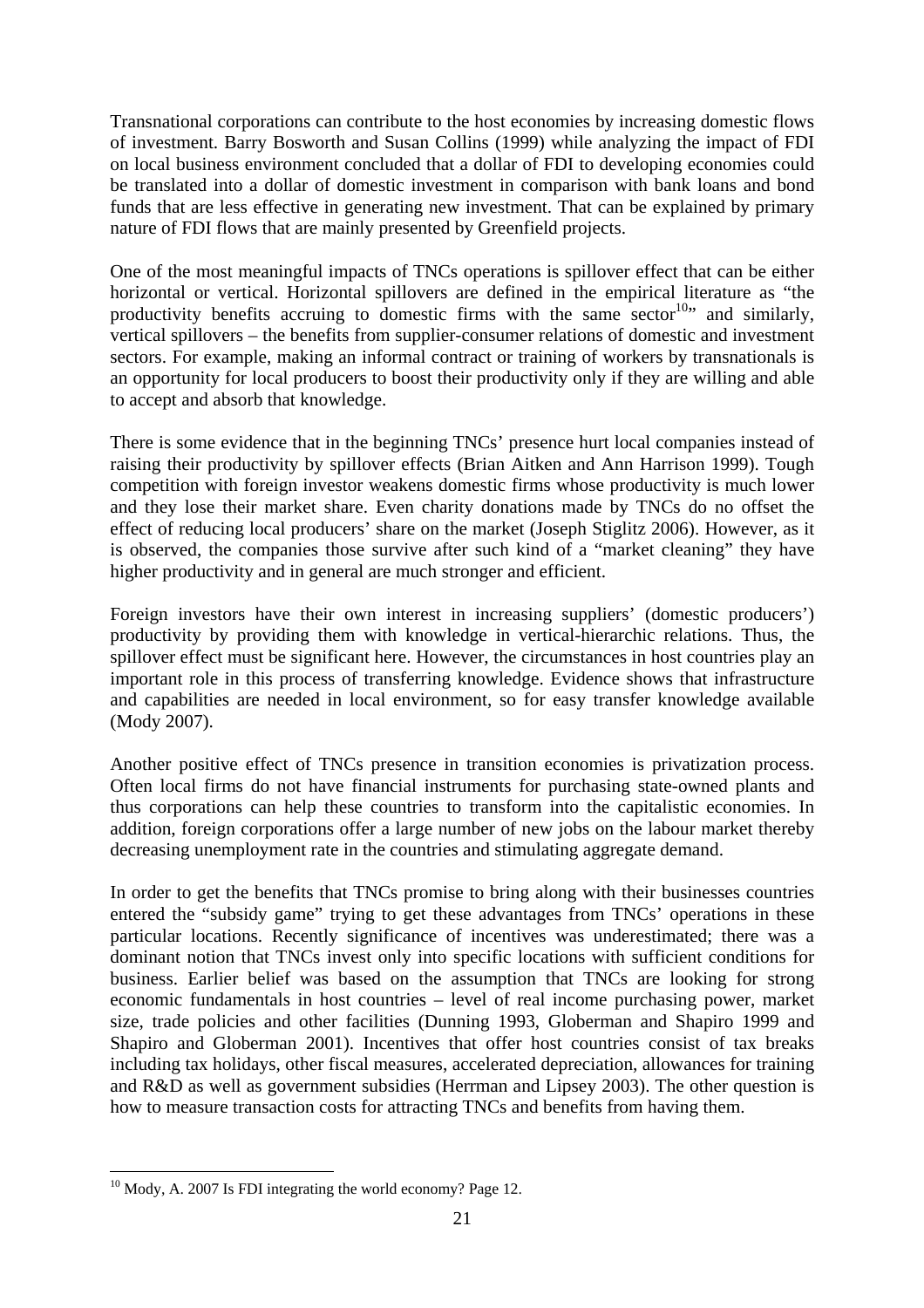Also, negative externalities may occur if foreign investors claim for a large portion of limited resources, hence, phasing out local producers from the market. For instance, a number of foreign investors are financing their investments from domestic market credits (Ann Harrison and Margaret McMillan 2003). While local producers in developing countries already have credits and loan, the fact of foreigners' borrowing worsens market conditions.

Mergers and acquisitions are in concern of an earlier debate as well. Loungani and Razin (2001) argue that foreign corporations may just "skim the cream" – through mergers and acquisitions investors are taking control over other firms and, obviously, possess invaluable information about these firms performance while domestic producers are not aware of it. Foreign corporations sell unproductive firms to the uninformed local financial operators using this information in their benefit.

A Nobel prizewinner Joseph E. Stiglitz admits that with FDI inflows to host countries inflation and interest rates decrease, though, he argues that TNCs negatively affect developing countries. When operating in home country, corporations take some responsibility for their actions but in other states, managers' responsibility for crimes is often hidden. Unfortunately, developing countries are afraid of FDI flows abandonment and do not sue corporations in case of illegal issues.

It is inconclusive effects of TNCs expansion in the world and their presence in developing countries especially according to existent empirical evidence. Thus, in this thesis I cannot contend that corporations are prosperous for either less developed or strong economies but making the right policy and building up the "game rules", in my opinion, any country can find benefits of TNCs operations.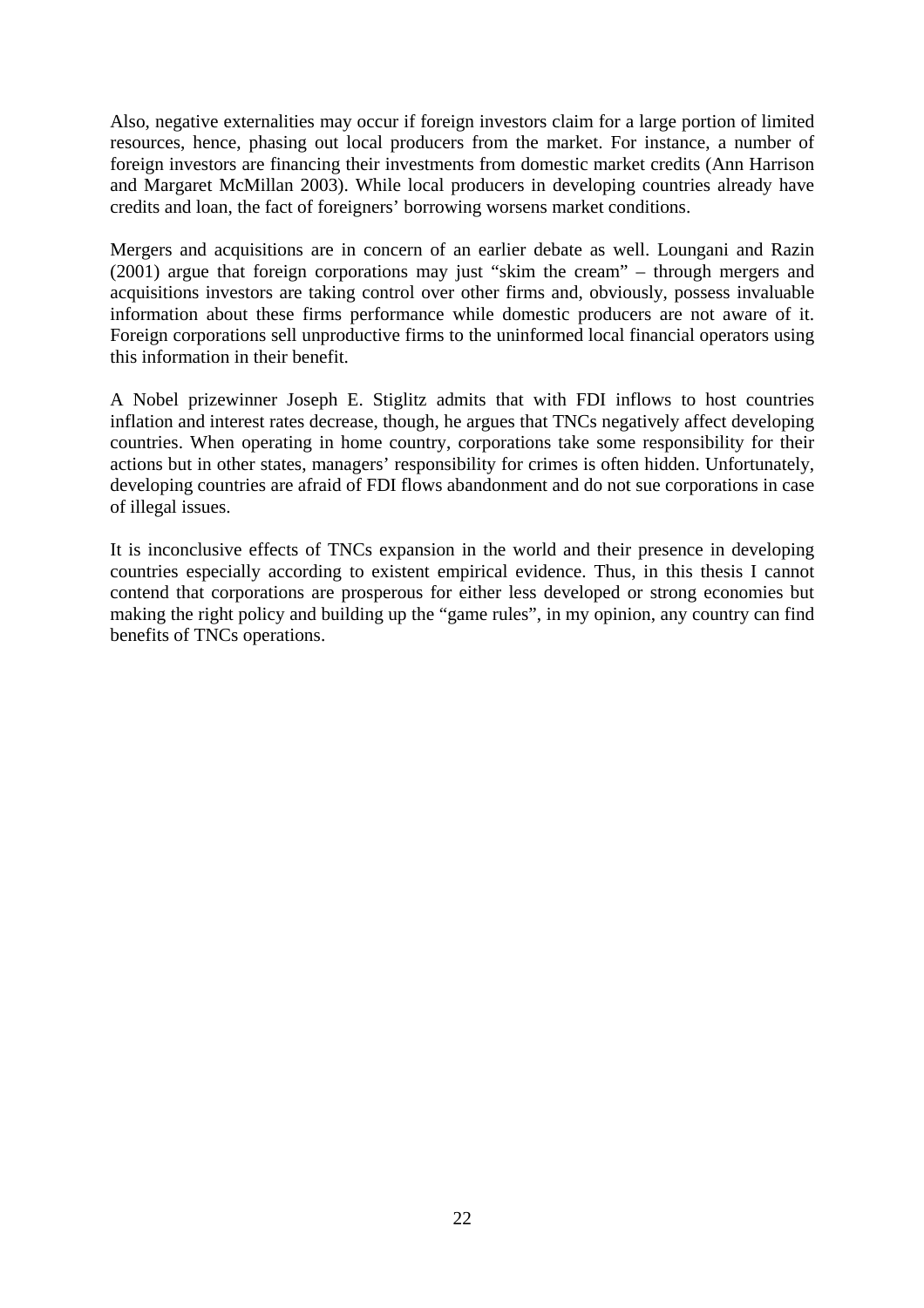### Chapter 2

### Emergence and Development of Transnational Corporations in the Republic of Kazakhstan

### 2.1 Premises for Emergence and Development of TNCs in Kazakhstan

Before discussing activities of transnational corporations in the Republic of Kazakhstan, I will make a general overview of main reasons that brought corporations there. Kazakhstan is the 9th largest country in the world and because of its geopolitical location takes up an important position between Europe and East Asia. Being a part of socialistic block in USSR, the country was exporting mainly agricultural products and its natural resources. Mineral and natural reserves in the Caspian region provide Kazakhstan with the place between top world exporters of oil and gas. Nowadays, Kazakhstan is in the regional organization Commonwealth of Independent States – or CIS – since the USSR break down in 1991.

Kazakhstan is perceived to have the fastest developing economy among all transition countries. It got the status of market economy as the first one between the CIS countries. Starting from 2000 the Republic of Kazakhstan posted annual GDP growth of over 9%.



#### *Figures 2.1 GDP Growth and GDP per Person in Kazakhstan*



#### *Source: IMF, Fitch Source: Fitch*



\* - BBB Median is the median of all countries with BBB ratings, which indicate that expectations of default risk are currently low

Growth of the country's real GDP in 2002-2006 surprisingly reflects the real non-oil output growth while the oil output was decreasing during this period in spite of increasing oil price. GDP per person in Kazakhstan is slightly lower than in Russian Federation, however, in comparison with BBB Median, Kazakhstani GDP per capita is still satisfactory (Figure 2.1).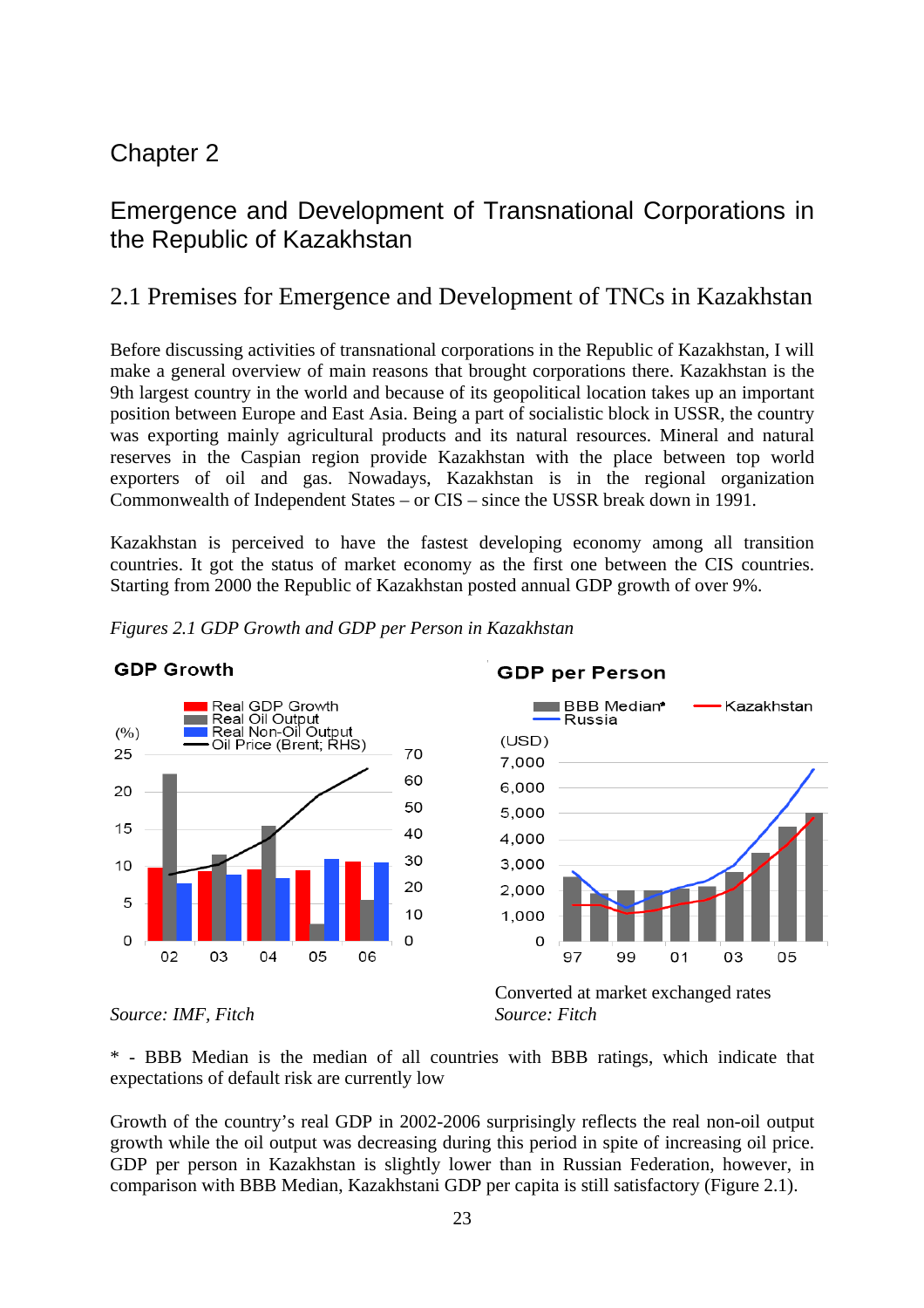The country is incredibly rich in natural resources, particularly hydrocarbons, minerals, oil, and gas. Kazakhstan accounts for 83% of proven oil reserves and 25% of proven gas reserves in Central Asia (the National Fund of the Republic of Kazakhstan). Originally, it was an agrarian country with livestock farming but as a part of USSR Kazakhstan developed important industries such as chemicals, metal and food processing, textiles, and plant growing. In the sixties "Tselina" campaign<sup>11</sup> opened to the republic new horizons of grain production, and Kazakhstan has got a leadership in this field.

Since 1991, Kazakhstan has reached a very high level of development of its oil and gas reserves. Although this branch of Kazakhstan's economy was not considered as the main one in the past, it now receives large volumes of foreign investments and produces a significant part of export profits. The aim of the country is to become one of the top ten oil and gas exporters in the world by 2020 ("Khabar" National Agency).

In 2006 Fitch Corporation Ratings put positive outlook in Kazakhstan's "BBB" rating that reflects sustained real economic growth, strong public finance, and remarkable progress in structural reforms. (Fitch Report March 2007. Kazakhstan: Sovereign Overview<sup>12</sup>.) As table 2.1 shows, Kazakhstan declared itself as a stable economy with a huge potential for capital and investment absorption.

| <b>Date</b>      | Rating*    |                         |
|------------------|------------|-------------------------|
| Dec 2006         | <b>BBB</b> | <b>Positive Outlook</b> |
| Dec 2005         | <b>BBB</b> |                         |
| Oct 2004         | BBB-       |                         |
| Oct 2002         | $BB+$      |                         |
| <b>July 2001</b> | <b>BB</b>  |                         |
| <b>May 2000</b>  | BB-        |                         |

*Table 2.1 Kazakhstan's rating history* 

**\*** Long-Term Foreign Currency Issuer Default Rating *Source: Fitch* 

It is clearly unarguable that exports and foreign investments are remarkably prosperous for country growth<sup>13</sup> that is why joint ventures and other foreign investments into Kazakhstan are not just permitted but also actively encouraged. Nowadays, according to estimation of World Bank, Kazakhstan is in top twenty countries that are the most attractive for investments all over the world. Foreign direct investment in Kazakhstan averaged \$966 million in 1998 (Freedom House Report at 20 Table B). In 1999, Kazakhstan ranked third among former socialist-bloc countries in terms of total volume of foreign investment at \$1.5 billion, behind only Poland and Hungary. In 2000, FDI rose to 2.7 billion USD, further increase to 3.5 billion USD was observed in 2001. All sectors of the economy are open to foreign investment and foreign investors are allowed to participate in privatization (Freedom House Report at 344). They are involved in the energy sector, the steel industry, extraction industries, and many other sectors.

 $\overline{a}$  $11$  The Virgin Lands campaign that was followed by communistic government in KazSSR.

<sup>&</sup>lt;sup>12</sup>See Fitch Rating's www.fitchrating.com

<sup>&</sup>lt;sup>13</sup> Frankel, J. A., Romer, D., "Does Trade Cause Growth?" American Economic Review 89, June 1999, pp.379-399.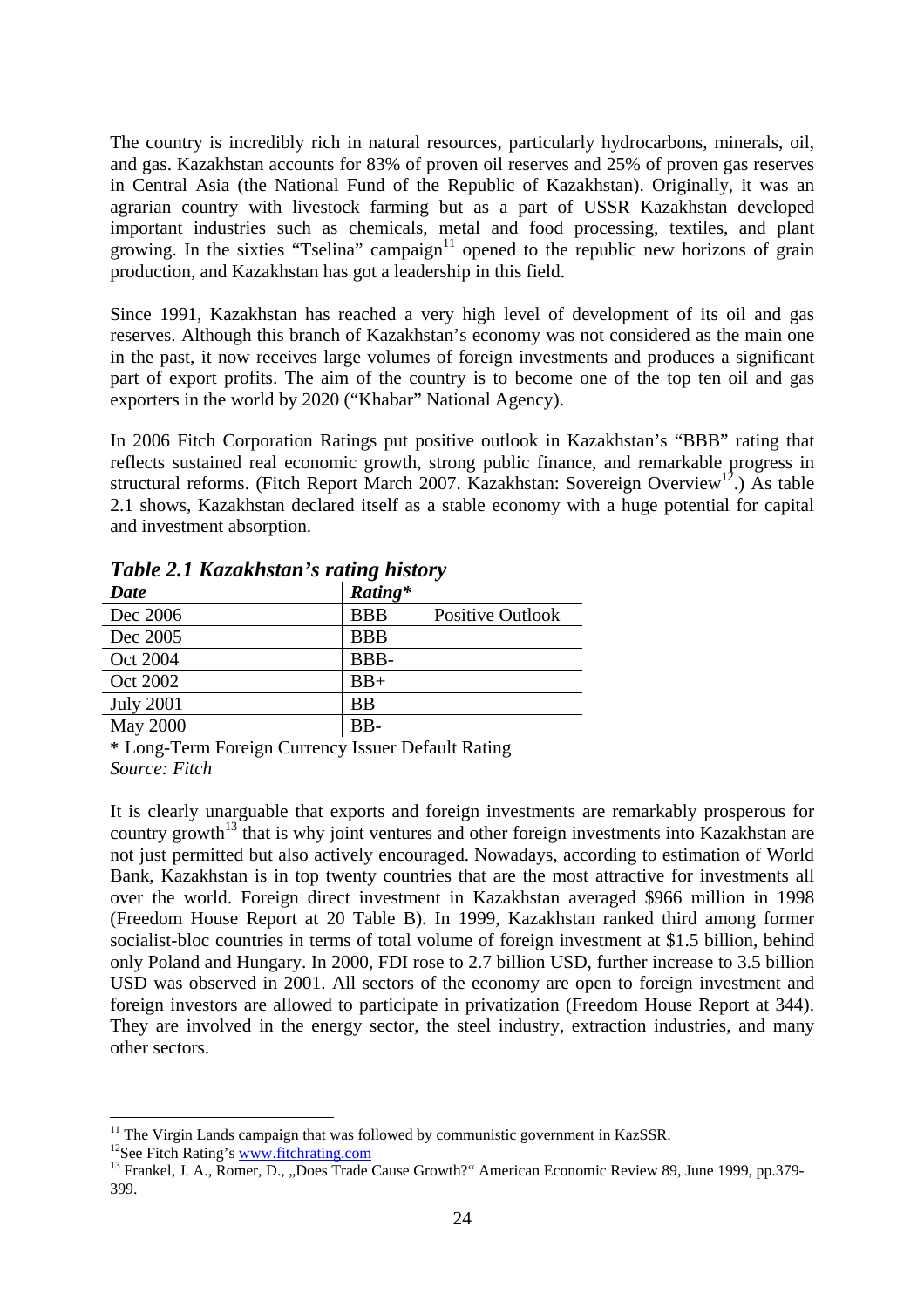There have been favorable policy changes in Kazakhstan such as a new law that allows the government to change natural-resource contracts unilaterally (World Investment Report 2008, Policy Developments). Laws on foreign investment, the Agency of the Republic of Kazakhstan for Investment (ARKI), and the Foreign Investors' Council all encourage and support foreign investors. The Law "On Foreign Investment" (27 December 1994) protects foreign investors from nationalization/expropriation, changes in legislation, and illegal action by state agencies or officials and guarantees the unrestricted use of income and currency convertibility for dividends and other uses (IBRD Memo at 69-70). In addition, the Law "On the State Support of Direct Investment" grants state assets and concessions, income, land and property tax holidays for five years with additional periods at reduced rates, plus duty and VAT exemption for imported machinery and inputs for varying periods. Furthermore, foreign investors may own and lease land according to the Law "On Land" that was introduced on the 24<sup>th</sup> of January 2001 (World Bank, "Kazakhstan: Joint Private Sector").



*Figure 2.2 Reform Progress in Kazakhstan, CIS and CEE/Baltic States* 

*Source: EBRD Transition Report 2001*.

Although Kazakhstan is a leading reformer among the CIS countries, it is still behind the advanced transition economies in Central and East Europe and the Baltic States. Figure 2.2 presents a typical path of transition economy where the process of relatively early liberalization and privatization is followed by backward reforms in institutional framework and infrastructure.

Taking into account all mentioned information I can summarize the main important reasons for foreign corporations to invest in Kazakhstan as follows:

- 1. Geopolitical location;
- 2. Enormous reserves of natural and mineral resources;
- 3. Fast growing economy;
- 4. Country's favorable political and economical reforms;
- 5. High capacity of capital and investment absorption.

In terms of financial crisis that has shaken the world economy since last year worldwide FDI flows are set to decline after its peak in 2007 – Global FDI flows are estimated to be \$ 1.6 trillion, 10% lower than in 2007 according to the World Investment Report 2008 (UNCTAD 2008). However despite the financial and credit crises, the FDI into developing and transition economies are resilient and going to increase marginally at range of 7-10%. Firms are seeking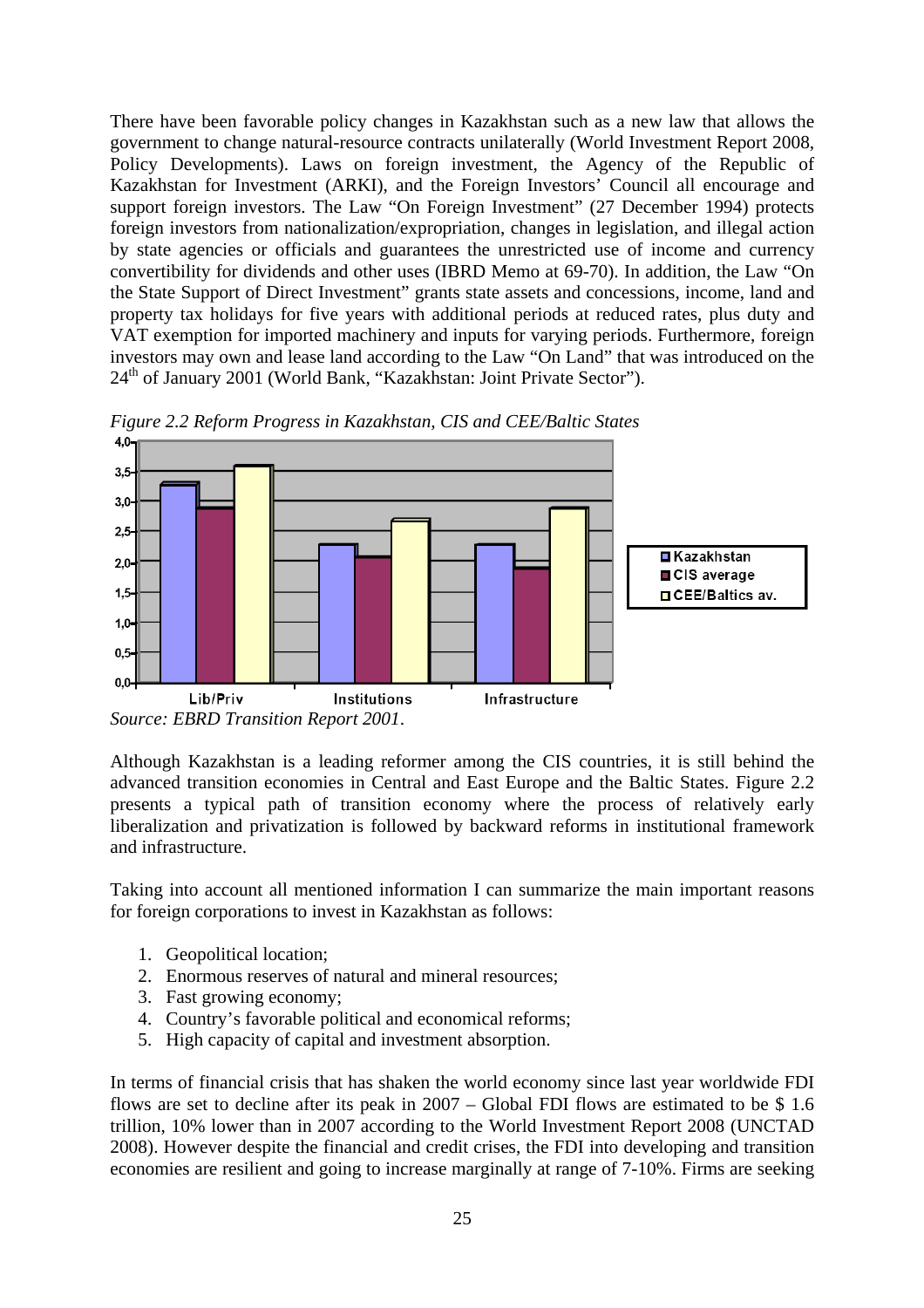bigger consumer markets and natural resources in the industry-arising CIS countries and South-East Europe countries. As Figure 2.3 indicates, Kazakhstan and other attractive destinations in Central Asia and Middle East countries will remain in the center of foreign investors attention. Moreover, because of the financial crisis, there are many firms, which need a bailout and foreign corporations through mergers and acquisitions may purchase the whole production or just parts of it for very cheap prices.

*Figure 2.3 FDI prospects in South-East Europe and CIS, 2008-2010* 



*Source: UNCTAD, World Investment Report 2008 Transnational Corporations and the Infrastructure Challenge.* 

### 2.2 Natural Resources and Country Growth

General view is that if country is abundant in natural and/or mineral resources it develops easier and faster than less lucky neighbors. However, according to empirical evidence this is not even close to real situation. For example, Gylfason (2001) argues that very often it happens that natural resource-rich countries experience slower growth and progress than others with no significant reserves in possession. Usually it refers to developing or transition economies with immature institutions and lack of government transparency. Growth lagging in these states can be explained by few factors:

- 1. Government's myopia;
- 2. Dissuasion from human capital accumulation;
- 3. Disincentives to save and invest capital;
- 4. Transferring all resources to one particular industry;
- 5. Dutch disease appearance (with overvalued local currency as one of the symptoms).

Indeed, economies that were blessed by nature with resources in the end are worse off than the other states because they simply do not make any effort for improving or enhancing their economic position and rely only on raw-materials exports that finally phase out other exports.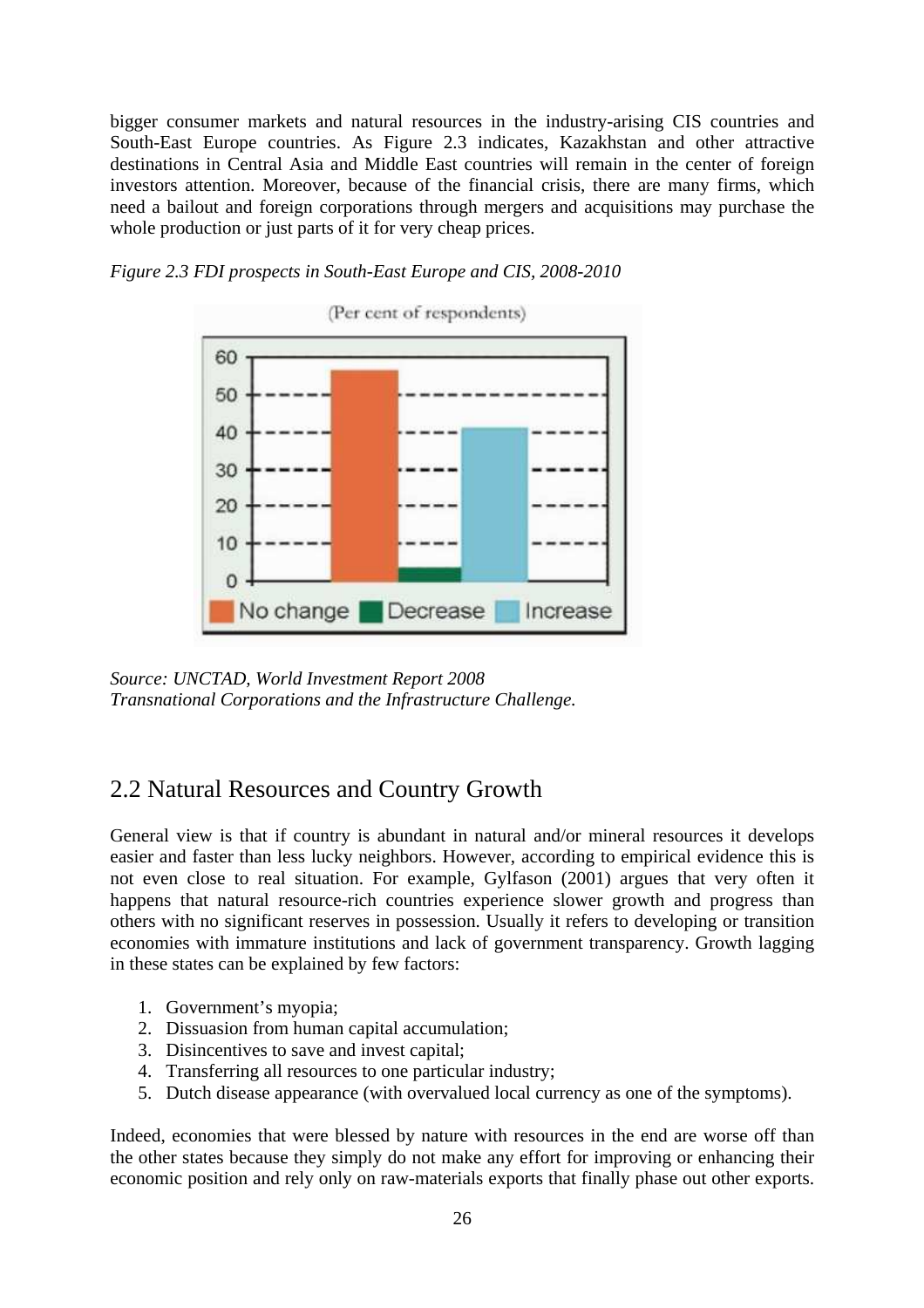It calls trouble not only for growth and prosperity but also might lead to even worse position than it was before opening up the natural resources deposits.

Governments in these countries are myopic in the sense of not caring about future generations lives. They do not spend earned money on development of favorable economic environment and creation conditions of free trade. On the contrary, profits from raw materials exports are wasted on unneeded military defense, luxuries for elites and political authorities or on bribes for deterring the power in theirs hands. All these factors negatively affect institutional framework and deepen corruption that in the end prevent economy from growing.

Moreover, these economies are often exporting mainly the products they have comparative advantage in. Of course, someone can see that this does not contradict with Heckscher-Ohlin theorem, and countries just follow the way that was advised and described by international trade theory. However, it must not be confused that the original theory suggests industry specialization because of the production factor, which country is abundant in, not due to natural resources that might easily end during next few decades. Furthermore, primary mining of resources do not demand any special preparation or qualified education in general. Thus, people are discouraged from spending money, time and effort on getting specific education or qualification and then they cannot offer any additional value for employers in other industries. Human capital dissolves in natural capital.

Spurious feeling of welfare state makes leaders believe in long run prosperity and they do not save or invest for future profits and rewards. Also, natural resources abundance can be blamed for governments' non-diversification of portfolio investments and non-distribution of rents earned from that natural wealth.

Thereby the leading strategy in these countries' external and internal policies becomes subsidizing and supporting of booming industry that leads to decreasing the share of other exports in total value of exported products. Additionally, inward foreign direct investment – exports of capital - might be hurt by economy biased toward one particular sector. Main production factors are expensed in the newly growing industry and it is lack of resources for other needed activities.

I will especially focus on Dutch disease presence in Kazakhstan because it linked to transnational corporations activities that are in the concern of this thesis.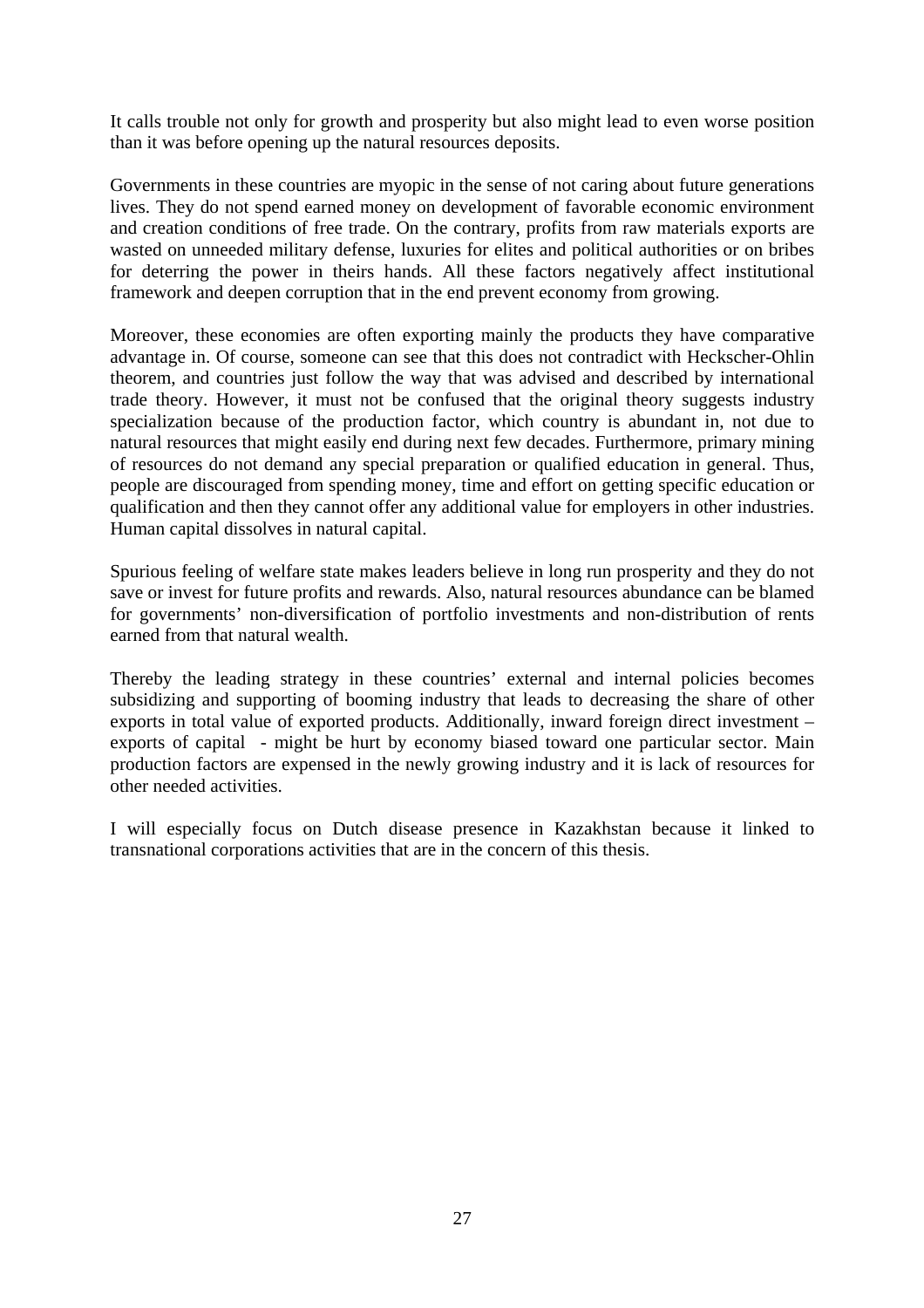### 2.3 Dutch Disease in Kazakhstan

In this subchapter, I will attempt to diagnose symptoms of Dutch disease in Kazakhstan. Of course, I must explain what it is like and why it is dangerous for the nation economy before starting my analysis.

This term reflects apprehensions of de-industrialization because of discovering of natural resources' reserves in a country possession. The newly booming sector of minerals mining absorbs labour needed for sector expansion. Hereby, other industries are suffering from lack of labour and their production contracts (Figure 2.4 – movement from  $E_0$  to  $E_1$ ); wages in non-expanding sector are growing what makes prices of the products higher. And what is more hurtful and, hence, significant, the national currency is appreciating because of investment flows and country's exports that obviously paid in foreign currency.

*Figure 2.4 Rybczynski diagram* 



*Source: www.wikipedia.org* 

All of that makes costs of other exports (often manufacturing nature) more expensive and, therefore, these exports are less competitive on global market. Finally, manufacturing and service exports might stagnate or even fall relative to GDP. The name for this phenomenon was given because of the origin where event first occurred, although, the consequences of the Dutch disease did not materialize in Netherlands (Gylfason 2001).

Dutch disease presence negatively influences the economy where the booming natural resources industry becomes the main source of national income and country's growth slows down and might even stop.

Let us firstly look at other exports from Kazakhstan (Figure 2.5). The Ministry of Finance of the Republic of Kazakhstan granted data of exports that include such products as meat, wheat, grain, barley, rice, flour, phosphate, lime, cement, asbestos, ores, coal, fertilizers, etc.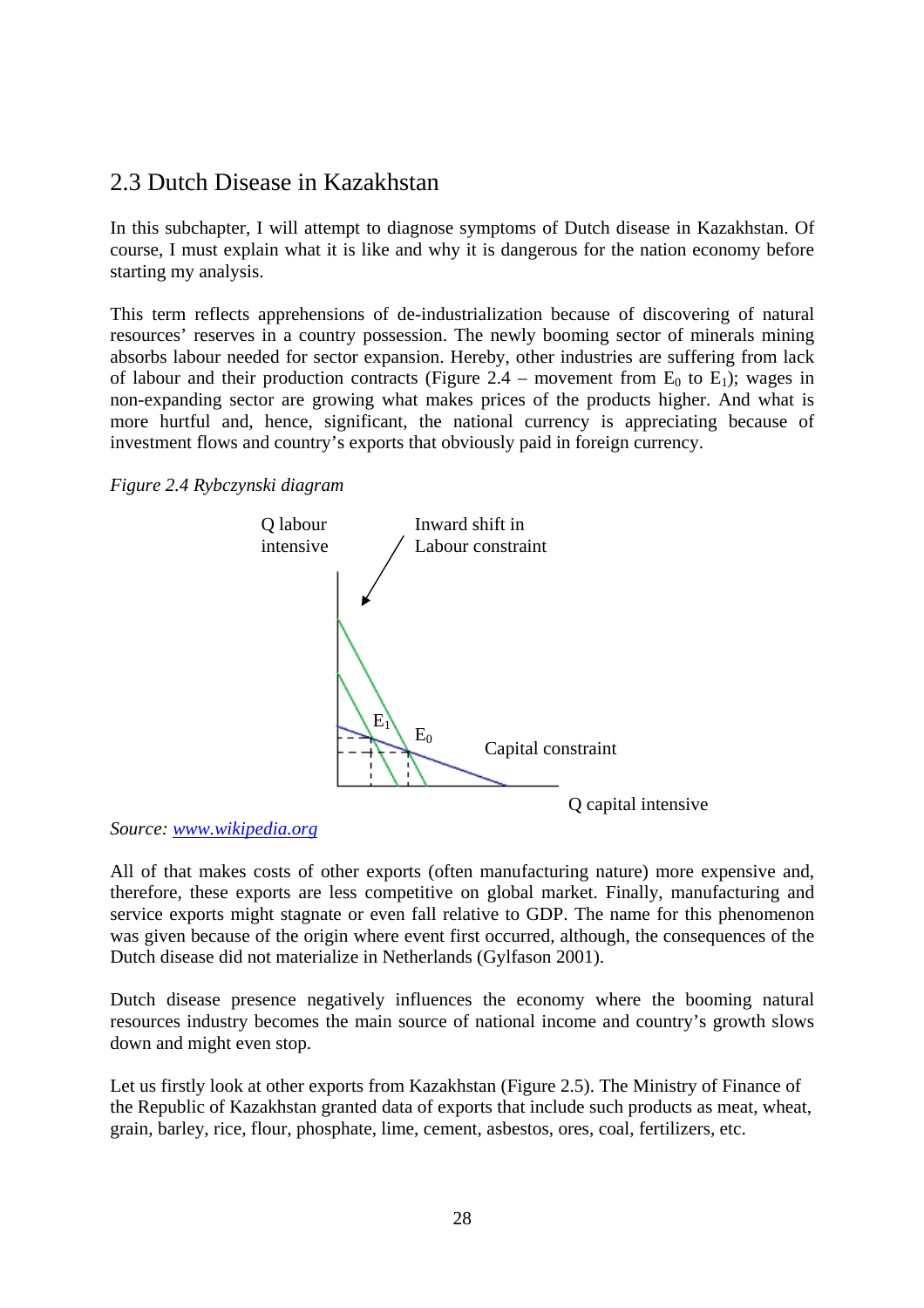

*Figure 2.5 Non oil and gas exports, 1993-2008 (in bln USD)*

*Source: the Ministry of Finance of the Republic of Kazakhstan* 

According to given data I can conclude that non oil and gas exports since 1993 were growing in volumes despite the increase in costs of these products due to inflows of foreign currencies and consequently appreciating of the national currency.

It will be reasonable to cast a glance at the real exchange rate during these years. If the national currency is overvalued and appreciated in real terms, it will be indicated on the next graph. Figure 2.6 represents changes in exchange rate of the Kazakhstan national currency – tenge – over time in relationship to USD dollar. Tenge was not overvalued during the given period and it was even undervalued because of increasing value of US dollar.



*Figure 2.6 Exchange rate movements, 1993-2008 (tenge for \$1)*

*Source: the National Bank of Kazakhstan*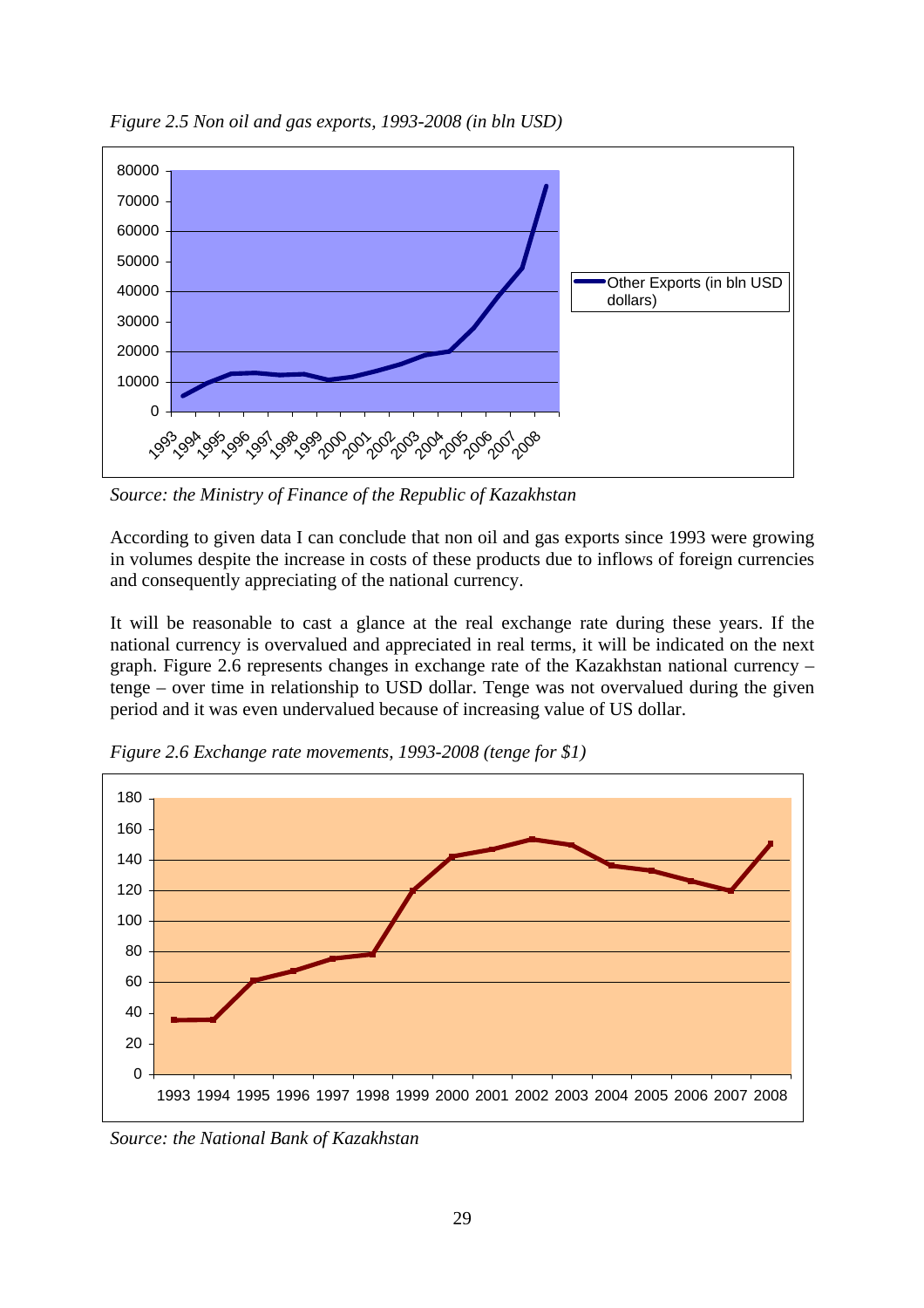Figure 2.6 actually explains the previous graph about non-oil exports that were growing. It means that the first symptom of Dutch disease did not show up in Kazakhstan so far. And other industries were not hurt by boom in the oil and gas sector.

Figure 2.7 indicates a relatively stagnated trend in FDI during 1993 and 2000 that started growing in 2001 and currently remains at the value of around \$18 billion. According to available information, there is no significant change in FDI flows into transition and developing economies in next few years despite the current financial crisis.



*Figure 2.7 FDI inflows into Kazakhstan, 1993-2008*

*Source: the National Bank of Kazakhstan*

To summarize all of my research I can insist that Dutch disease has not appeared in the Republic of Kazakhstan thus far. Non-natural resources exports were not hurt neither by overvalued currency nor contraction of production due to the lack of labour force. Of course, I do not claim that there is no mistake in the estimation or interpretation of the results; however, I believe that in general my conclusions are quite reliable.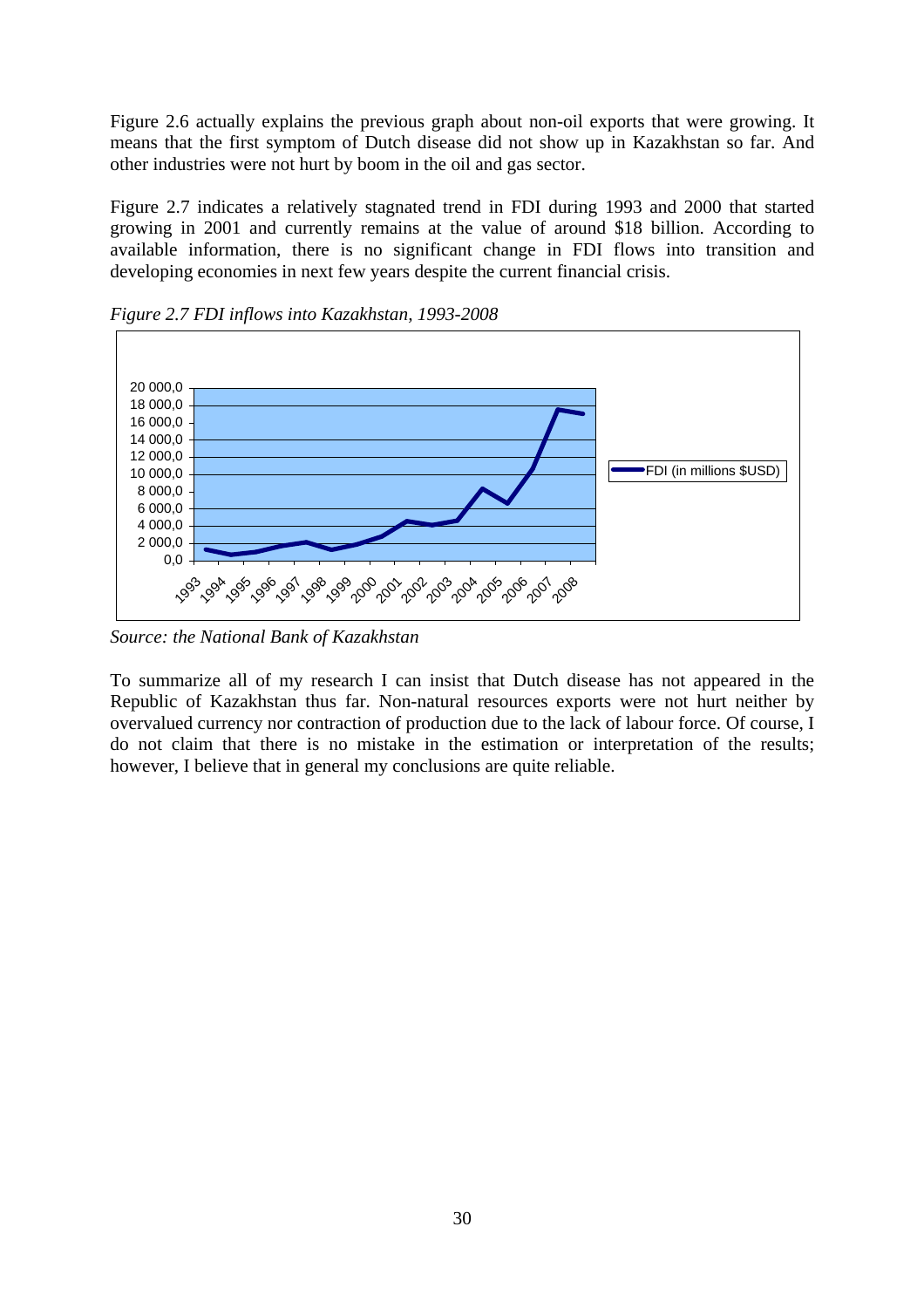### Chapter 3

### Regression analysis of FDI inflows

In this thesis, I will try to identify and map the determinants of FDI inflows into Kazakhstani economy. Being aware of the key factors that affect investments and their weighs in the FDI structure gives to policy-makers an ability to manipulate TNCs' activities and possibly turn them into favor of domestic economy. As a next step, there will be a regression model that aims to explain the nature of FDI inflows by few significant variables. There is a lack of data for the first two years from country's independence that is why the time series starts from 1993 year.

#### *Model specification and interpretation*

Summarizing different resources of literature on FDI determinants, I assume that FDI inflows into Kazakhstani economy can be captioned by variables that seem to be important for the analysis. Market-seeking determinants are GDP and index of openness; unit labour cost and economic freedom ranking belong to efficiency-seeking variables as well as infrastructure development level.

I will use a power function to display FDI inflows by variables mentioned above. The function is a type of Coubb-Douglass function and my model is constructed as follows:

## $FDI_t = A^* (GDP_t)^{\alpha} * (GDP/N_t)^{\beta} * U_t^{\delta} * O_t^{\gamma} * E_t^{\sigma} * I_t^{\psi} * V_t$

*t*=1993, 1994, … , 2008

 $\overline{a}$ 

Where *A* is a constant variable,

*GDP* is real Gross Domestic Product for the end of the year *t*,

*GDP/N* is Gross Domestic Product per capita by Purchasing Power Parity for the end of the year *t,* 

*U* is unit labour cost for the end of the year *t*,

O is index of openness<sup>14</sup>,

*E* is economic freedom ranking,

*I* infrastructure level in corresponding year *t*,

 $\alpha$ ,  $\beta$ ,  $\delta$ ,  $\gamma$ ,  $\sigma$ ,  $\psi$  are coefficients that must be estimated in the model.

*Vt* is disturbance in the model with zero mean value and constant variance.

All data needed for analysis are fully represented in the Appendix B. The National Bank of Kazakhstan provided information about real GDP and GDP per capita by Purchasing Power Parity. Unit labour cost was calculated as average of nominal monthly wages that were drawn from the database of the Ministry of Labour and Social Protection of Kazakhstan. The Kazakhstan Statistic Agency provided information for index of openness. The Heritage

<sup>&</sup>lt;sup>14</sup> Index of openness was calculated as a sum of country exports and imports divided by real GDP in given year.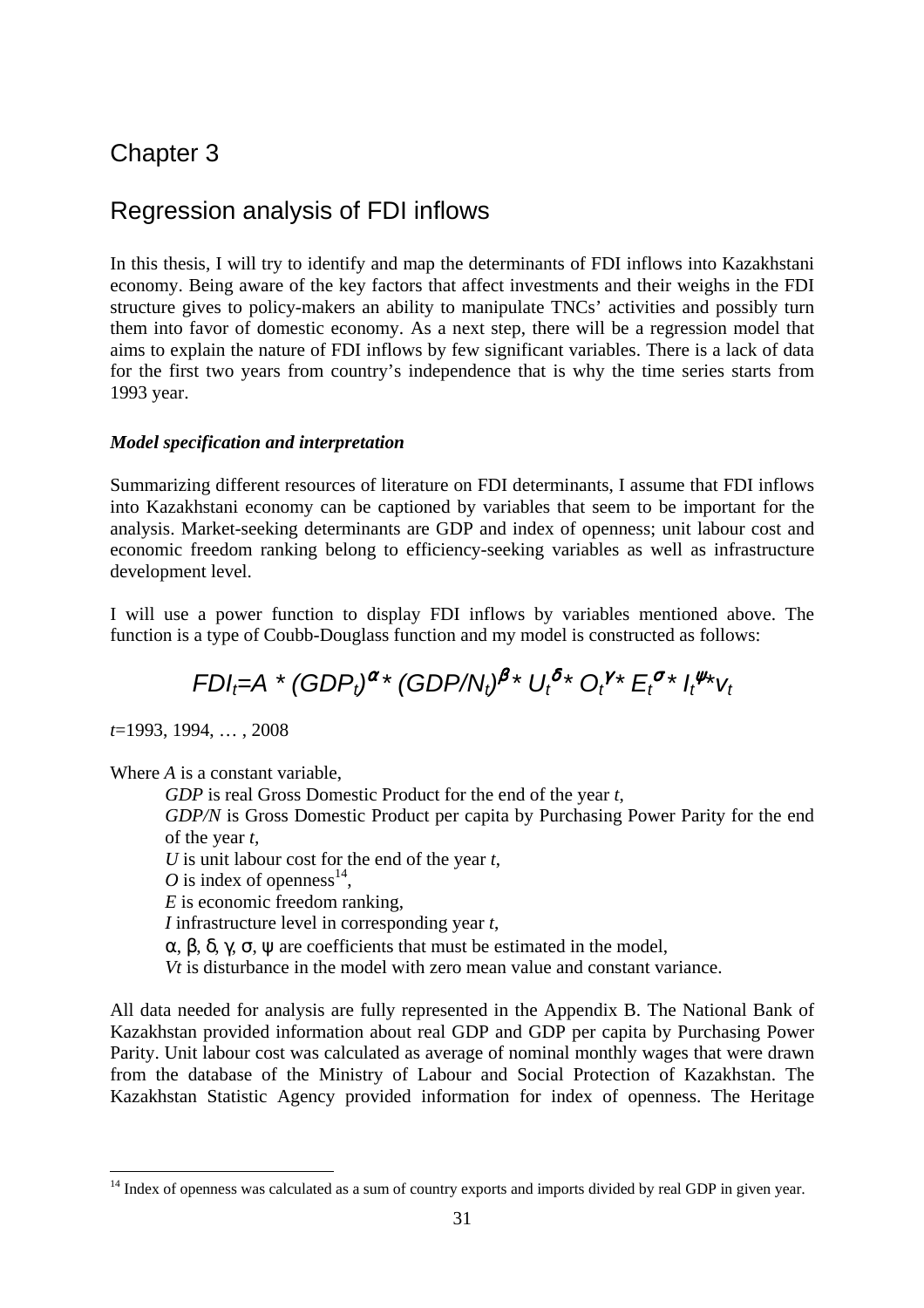Foundation granted the economic freedom ranking information.<sup>15</sup> Data about infrastructure were found in the Kazakhstan Infrastructure Report (March 2009).

In order to use the Ordinary Least Squares method the data were transformed into logarithmic scale. Therefore, all coefficients from microeconomic point of view represent elasticities, i.e. the responsiveness of dependent variable (FDI) on the percent change of corresponding independent variable. In the analysis, I will use software called R program that is freely downloadable from www.r-program.org. After logarithmic transformation my model looks as follows:

### $lnFDl_f=lnA+\alpha ln(GDP_t)+\beta ln(GDP/N_t)+\delta lnU_t+\gamma lnO_t+\sigma lnE_t+w lnI_t+lnV_t (*)$

#### *Model validity*

There are few premises I have to check before I can absolutely rely on the estimates that my model offers. These are assumptions of the linear regression model. I suppose that the data used in the analysis originated from random selection and expected mean values of disturbances are zero. Moreover, the model is linear in its parameters because of data transformation in logarithmic scale. Further assumptions must be tested:

- Multicollinearity of data
- Autocorrelation of disturbances
- Normality of disturbances
- Homoscedasticity of disturbances.

Multicollinearity of data takes place when two or more predictor variables are correlated and, therefore, estimates have large variances (which implies that they are meaningless for the analysis). In my case, I tested multicollinearity issue by index of conditionality:  $\mu$ =23. This value is less than 30, which is the limit border for "allowed" correlation. Thus, I do not have to deal with multicollinearity in the data.

Autocorrelation of disturbances has a negative impact on the model making estimated coefficients inefficient, however, they are still unbiased. In my case, I will check autocorrelation presence by Durbin-Watson test. The Durbin-Watson statistics equals to 1.737765. The statistical values that are close to 2 implicate less probability of residuals autocorrelation in the model. I will double-check this issue by constructing the linear regression model only for residuals and will test the null hypothesis about zero correlation between residual in *t* time and *t-1* time.

*vt=*ρ*vt-1+*<sup>ε</sup>*t* , *t*=1994,...,2008

 $\overline{a}$ 

Residuals needed for the construction of that model I will calculate as

 $v_t=$ EXP(ln FDI- ln A-α ln(GDP<sub>t</sub>)- $\beta$  ln(GDP/N<sub>t</sub>)- $\delta$  lnU<sub>t</sub>-γ lnO<sub>t</sub>-σ lnE<sub>t</sub>- $\psi$  lnI<sub>t</sub>)

<sup>&</sup>lt;sup>15</sup> Economic freedom includes ten components such as business freedom, trade freedom, fiscal freedom, government size, monetary freedom, investment freedom, financial freedom, property rights, freedom from corruption and labour freedom. Ranking is between 0 and 100.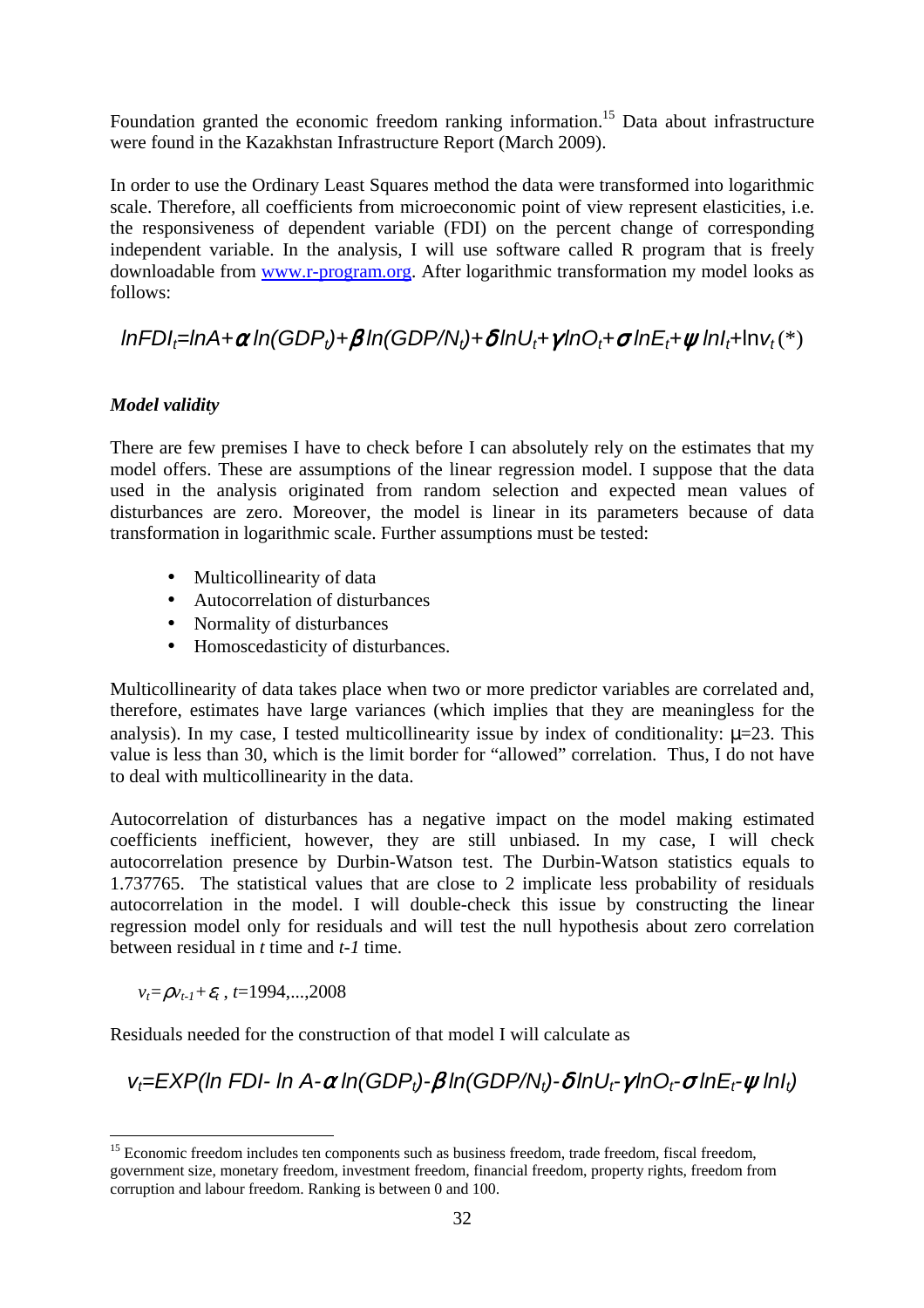Where *lnA* is intercept and  $\alpha$ ,  $\beta$ ,  $\delta$ ,  $\gamma$ ,  $\sigma$ ,  $\psi$  are estimates from the model (\*). So the null hypothesis I test is if the first order autoregressive coefficient  $\rho$ =0. The results for the test are in the table below:

| Tuble 9.1 Autocorrelation lest results |            |            |          |                 |  |  |  |  |  |
|----------------------------------------|------------|------------|----------|-----------------|--|--|--|--|--|
|                                        | Estimator  | Std. Error | t value  | Dr.<br>$>\!$ t/ |  |  |  |  |  |
|                                        | $-0.03745$ | v. 11      | $-0.339$ | 0.736           |  |  |  |  |  |

According to the achieved results, the null hypothesis **cannot be rejected** on the 1% and 5% levels of significance. Therefore, I assume that there is no residuals autocorrelation in the time series data.

Assumption about normal distribution of residuals is a compulsory requirement of the linear regression model. Distribution of residuals will be checked by Shapiro-Wilk test of normality:

#### W=0.9785, p-value=0.1729

High value of p-value indicates that normality assumption in the model cannot be rejected on any reasonable level of significance. Normal plot will show the full picture about residuals distribution. In the R-program, there is function that displays residuals standardization. Figure 3.1 represent residuals standardized positions. The more residuals approach the line on the graph the more normal distribution appears.

#### *Figure 3.1 Normal plot of residuals distribution*



So relying on the graphical analysis I take the data as normally distributed. It is left to test homoscedasticity of residuals.

Although there is a trend on the graph in Figure 3.2, I tolerate its fluctuations because the range is just between –0.01 and 0.01 and assumption of homoscedasticity is not broken.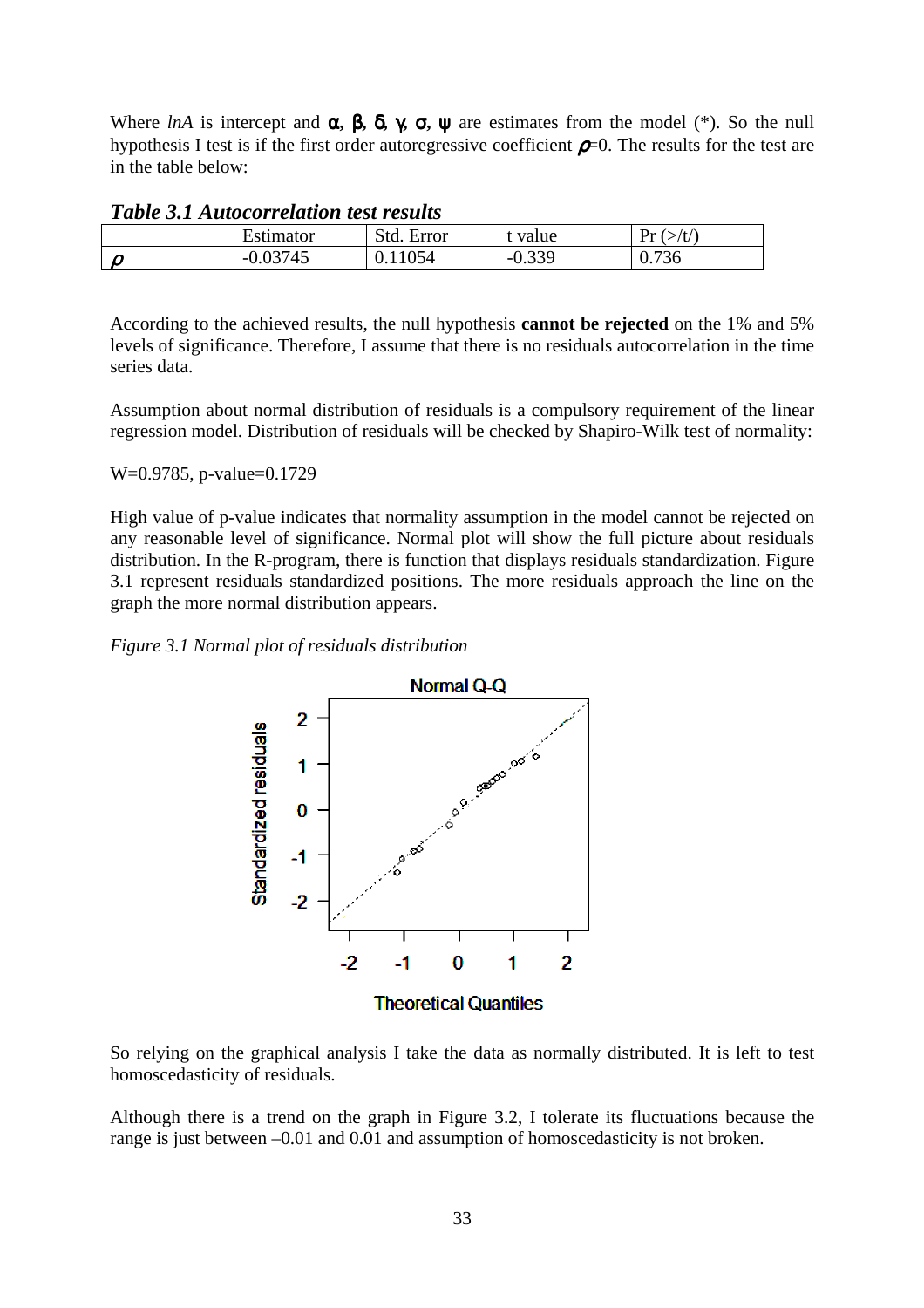*Figure 3.2 Homoscedasticity of residuals*



After testing and checking all assumptions of the linear regression model, I finally can introduce the estimated results. The whole set of data was divided into three parts: 1) oil and gas industry, 2) other sectors, 3) all data available. The estimated results are summarized in the next table.

|                     |             | <b>Dependent Variables</b> |             |  |  |  |  |  |
|---------------------|-------------|----------------------------|-------------|--|--|--|--|--|
|                     |             | Ln FDI                     |             |  |  |  |  |  |
|                     | Oil and gas | Other                      | All         |  |  |  |  |  |
| Intercept           | $-4.9722$   | $-13.2871*$                | $-10.8744$  |  |  |  |  |  |
| Ln GDP              | 3.1992      | 5.3574**                   | 2.1973**    |  |  |  |  |  |
| Ln GDP per capita   | 1.3920*     | $1.6065**$                 | 1.2198***   |  |  |  |  |  |
| Ln Unit Labour Cost | $-3.6494$   | $-1.7948***$               | $-2.5379**$ |  |  |  |  |  |
| Ln Index of         | $1.6678**$  | $-0.5489**$                | $-0.3567*$  |  |  |  |  |  |
| <b>Openness</b>     |             |                            |             |  |  |  |  |  |
| Ln Econ. Freedom    | $1.6149***$ | $2.0906**$                 | $1.1522**$  |  |  |  |  |  |
| Ln Infrastructure   | $4.23***$   | $5.67**$                   | $3.78**$    |  |  |  |  |  |
| $R^2$               | 0.85        | 0.76                       | 0.81        |  |  |  |  |  |

*Table 3.2 Results from the linear regression model* 

Signif. codes: \*, \*\*, \*\*\* Significant at 10, 5 and 1% level respectively.

#### *Interpretation*

The best model is the one constructed with oil and gas industry data  $(R^2=85\%)$ . It is the most inquisitive one as well. Results suggest that neither real GDP nor Unit labour cost is significant for explanation of FDI inflows into this particular industry. The possible reason for that may be very strong incentives in the form of high profits so investors are indifferent to the low or high level of income in the country and the need to pay any wage for the labour force. GDP per capita variable acted as slightly significant in the analysis of natural resources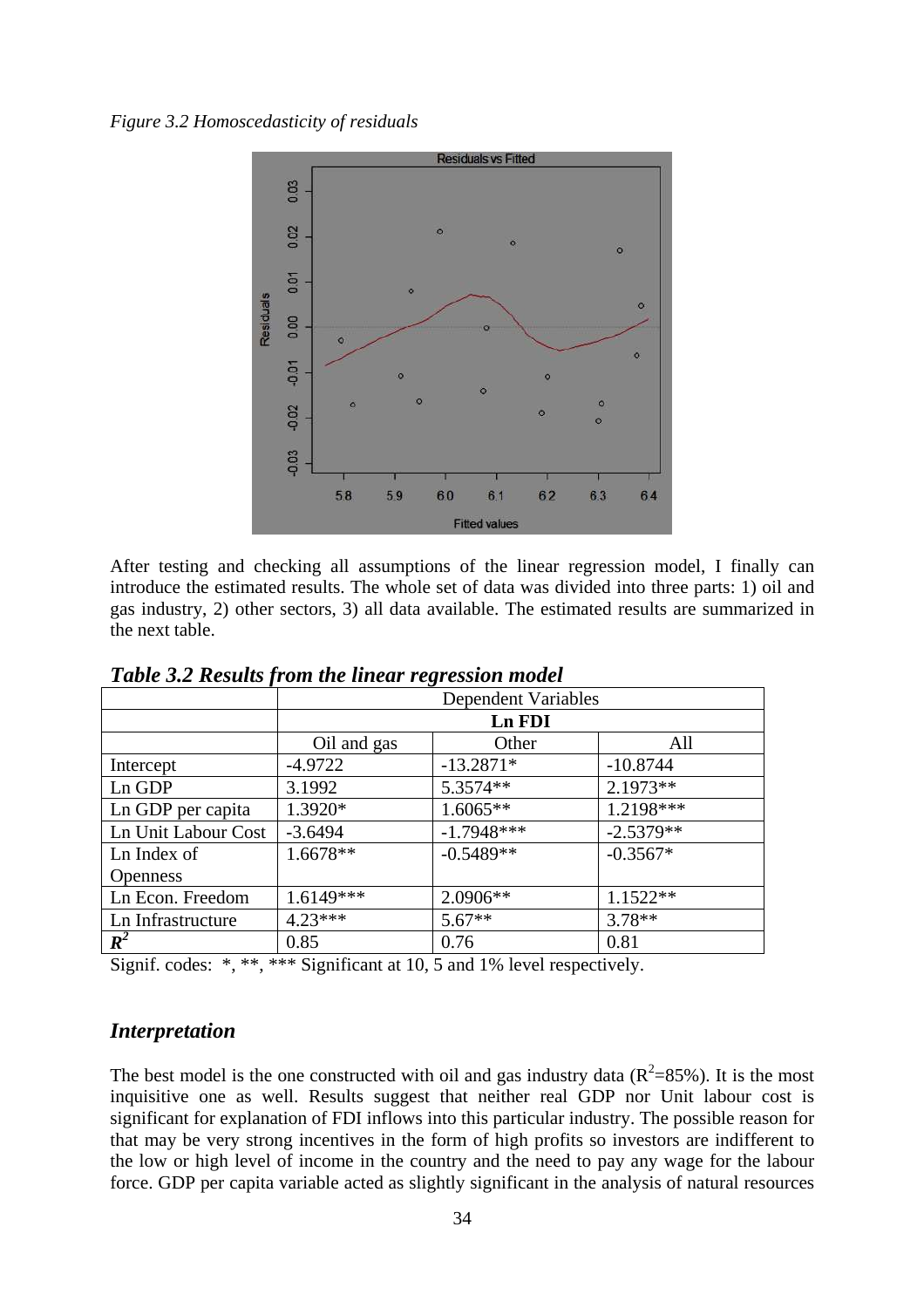FDI structure. The value of estimated coefficient implicates that 10% increase in GDP per capita will reflect 14% growth in FDI volumes. Index of openness in this model was indicated as valuable variable on 5% level of significance. Two other variables – Economic Freedom Ranking and Infrastructure Development Level – turned up to be very significant for FDI explanation. The value of last estimated coefficient suggests that 10% improvement of infrastructure will affect FDI by more than 40%.

The worst model is the one that was devoted to other non-oil and gas sectors. The coefficient of determination is only 76% and the rest of FDI data must be explained by variables that are not included in the model. This is the reason for the intercept significance on the 10% level. According to my estimation, it is an inverse relationship between FDI and Index of Openness. There is a notion about FDI driving out by too intensive trade. When country is involved in the world trade and performs well there is no need for attracting more investments that are intended to serve the local market. Economy becomes self-sufficient and investments are substituted by imports (Wheeler 1992). However, the value of this coefficient is not high at all and in my opinion, there is no fear of investment substitution in general. The rest of results are not surprising: FDI in other sectors is very sensitive on Unit Labour Cost and responds on changes in GDP, Economic Freedom, and Infrastructure.

Estimated results for all data are similar to the previous discussion about other investments. Although in this case given data of suggested variables accounts for 81% of FDI data variability.

One variable was rejected while examining FDI determinants. Corporate income tax did not appear to play much of role in the analysis. It has been at the rate of 20% since 1993 and it was changed to 30% in 2000. The explanation for insignificance is clear – the change in the rate was just once and hardly affected FDI inflows.

To conclude the regression research on FDI determinants, I can assert that oil and gas industry is sensitive mainly to the changes in infrastructure and economic freedom while non natural resources industry, as well as the whole economy, responds to the changes in all explanatory variables to different extent evidently. I would suggest diversifying nominal wage in the country in order to attract more investments to the national economy and surely expand infrastructure, legislation process, and openness in economic and business environment.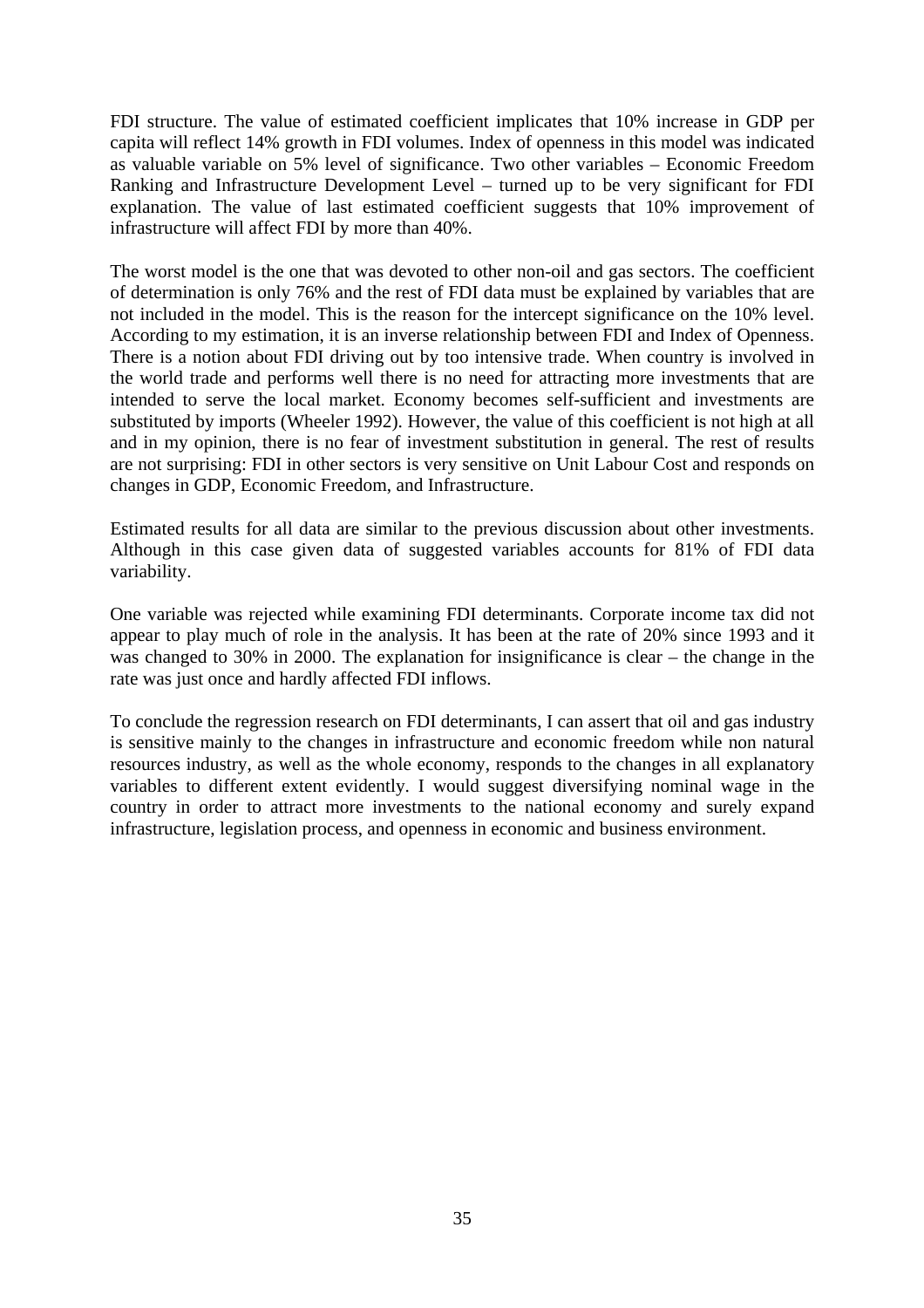### Chapter 4

### Efficiency Analysis of Companies' Activities

### 4.1 Local Corporation

Now I would like to look with profound interest at individual firms that operate in the republic. The Kazakhstan national oil and gas company called KazMunayGas<sup>16</sup> was chosen as an example of Local Corporation. The history of the company starts from the formation of joint-stock company (JSC) with 100% share of the state in 2002. National company KazMunayGas is a successor of  $CISC^{17}$  National oil and gas company KazakhOil and  $\overline{CISC}$ national company Transport of Oil and Gas. Nowadays, the Company and its subsidiaries work on prospecting and production of oil and gas, transportation and oil products processing. Furthermore, because of the state total share in ownership the company acts on behalf of Kazakh government in all aspects concerned oil and gas field. Among the main Company's subsidiaries there are:

- JSC KazMunayGas Exploration Production (KMG EP)
- JSC KazTransOil (transportation of oil);
- JSC KazTransGas (transportation of gas);
- Trading House JSC KazMunayGas (sales of oil, oil and gas derived products and other services).

Obviously, the KMG EP is the most important affiliate in KazMunayGas Group of Companies. It was created in March 2004 through the merger of JSС Uzenmunaigas and JSС Embamunaigas. The KMG EP shares are listed on Kazakhstan Stock Exchange and the global depository receipts (GDR) are listed on London Stock Exchange. In 2007, the KMG EP became the second largest Kazakh oil producing company; its exports in 2008 accounted for 78% of 2006 sales in volume terms (73% in 2006). International rating agency Standard & Poor's (S&P) increased the Corporate Governance Score of KMG EP from CGS 5+ to CGS 6 and confirmed its «BB+» corporate credit rating in November 2008 (S&P 2008).

| Years ended 31 December           | 2005    | 2006    | 2007    |
|-----------------------------------|---------|---------|---------|
| Production (thad tones)           | 9 3 4 1 | 9 5 3 0 | 10 639  |
| Total Revenue (bln. KZT)          | 348.89  | 412.21  | 486.97  |
| Export (thsd tones)               | 6489    | 6876    | 7 3 5 4 |
| Profit from operations (bln. KZT) | 141.85  | 218.81  | 276.14  |
| Profit for the year (bln. KZT)    | 45.28   | 122.56  | 157.12  |
| Capital expenses (bln. KZT)       | 61.92   | 49.29   | 49.09   |
|                                   |         |         |         |

### *Table 4.1 KMG EP Key Figures*

*Source: KMG EP web site:* http://www.kmgep.kz/eng/investor\_relations/key\_figures/

In the table 4.1 is shown general information about the KMG EP performance during last three years. Profits from operations significantly soared while capital expenses declined in 2006 and total profit for this year was more than doubled. Curiously, production and exports did not experience any consequential changes at that time. The reason for this sharp increase

 $\overline{a}$  $16$ , Munay" is translated as ,oil" from Kazakh language. It is written as Munai in some sources.

<sup>&</sup>lt;sup>17</sup> Closed Joint-Stock Company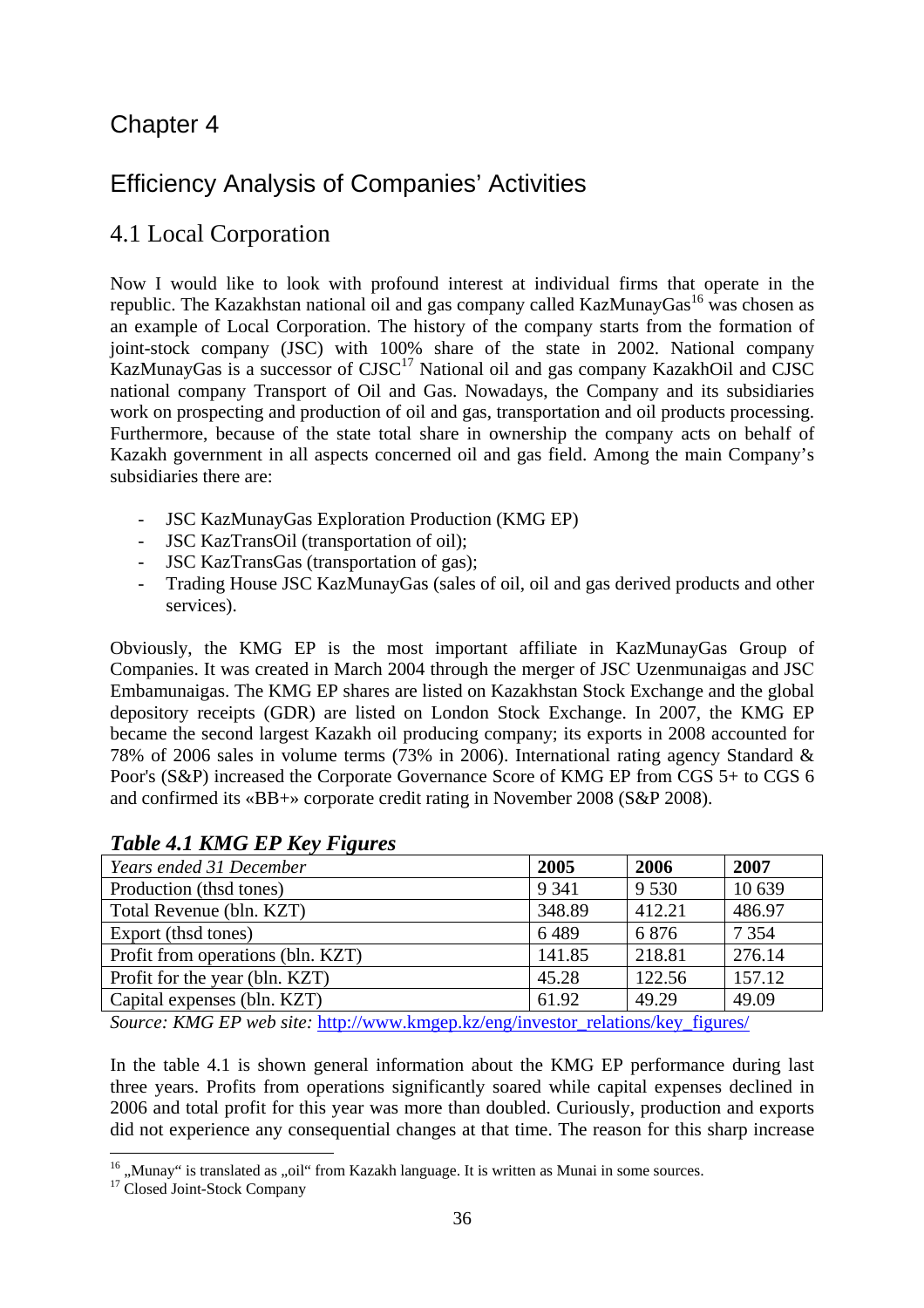in profits was probably the fact that the KMG EP raised approximately US\$2 billion in its Initial Public Offering in September of 2006.

Currently, the KMG EP possesses 70,220,935 of common shares and 4,136,107 preferred shares. Figure 4.1 represents the share price performance chart during last year where each GDR accounts for 1/6 of common share.



*Figure 4.1 JSC KazMunaiGas Exploration Production GDR (LSE)* 

The share price performance on Kazakhstan Stock Exchange is reflected in Figure 4.2.

*Figure 4.2 JSC KazMunaiGas Exploration Production GDR (KASE)* 



#### *Source: Kazakhstan Stock Exchange*

As it can be seen, both charts display similar results – reduction in the share price of the KMG EP since the second half of 2008. However, in November 2008 the share price became relatively stable and started rising in March 2009. Positive forecast for the shareholders proves the company's firm position in times of financial crisis.

*Source: London Stock Exchange*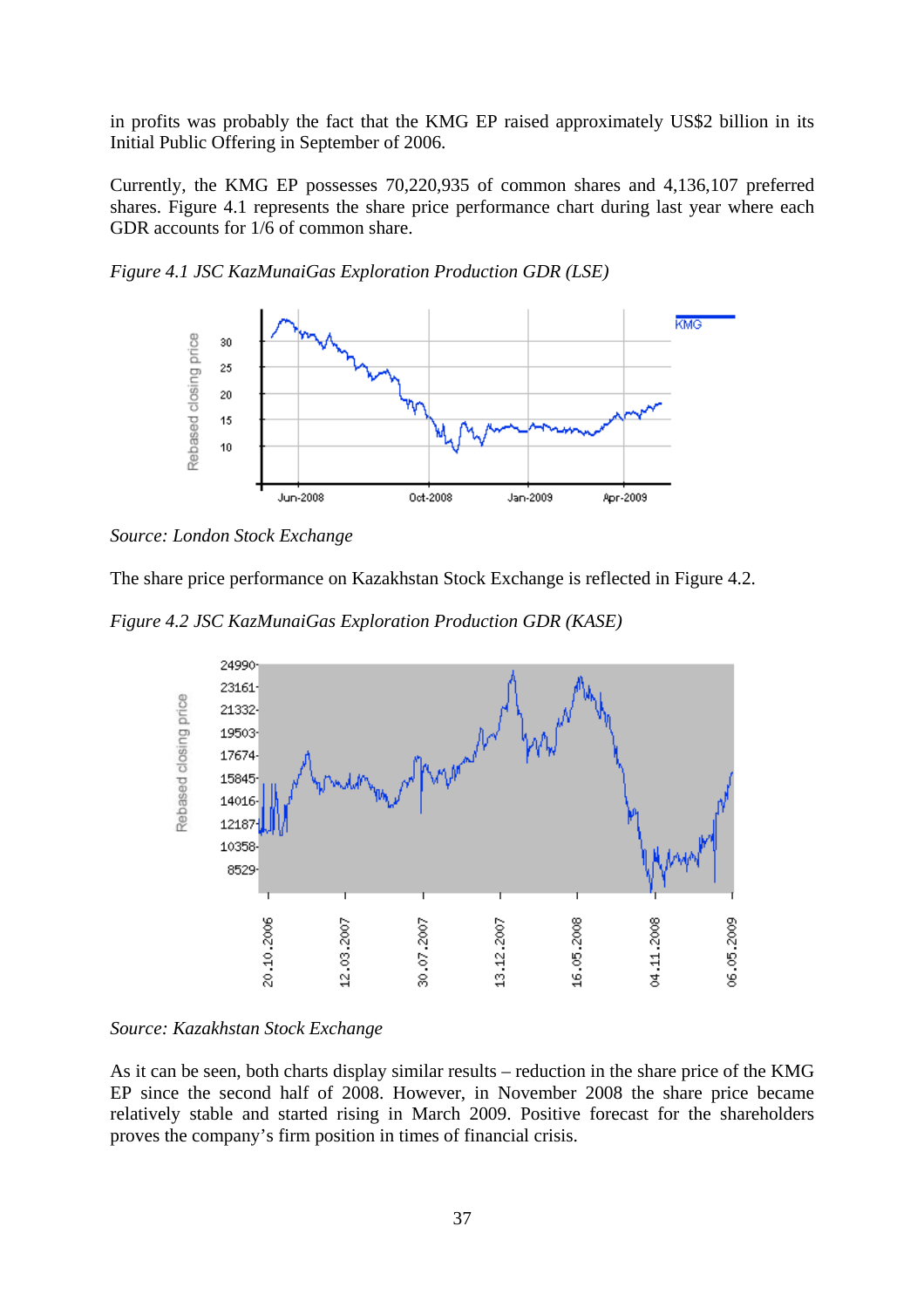Other challenging issue for examining might be company's social policies. According to available information, the KMG EP has implemented diverse social programs across a number of areas, including social partnership, educational and sport projects, sponsorship and overall support of its employees and their families (Figure 4.3).

*Figure 4.3 Total payments to KMG EP employees as per Collective Agreement and other Company Documents* 



*Source: KMG EP Press Release* www.kmgep.kz

The KMG EP provides financial aid to low-income families, invalids, orphans, pensioners, artists, and athletes and participates in various socially important events organized by NC KMG (Figures 4.4 and 4.5).

*Figure 4.4 Total Payment under the Social Support Program for non-working pensioners* 





*Source: KMG EP Press Release* www.kmgep.kz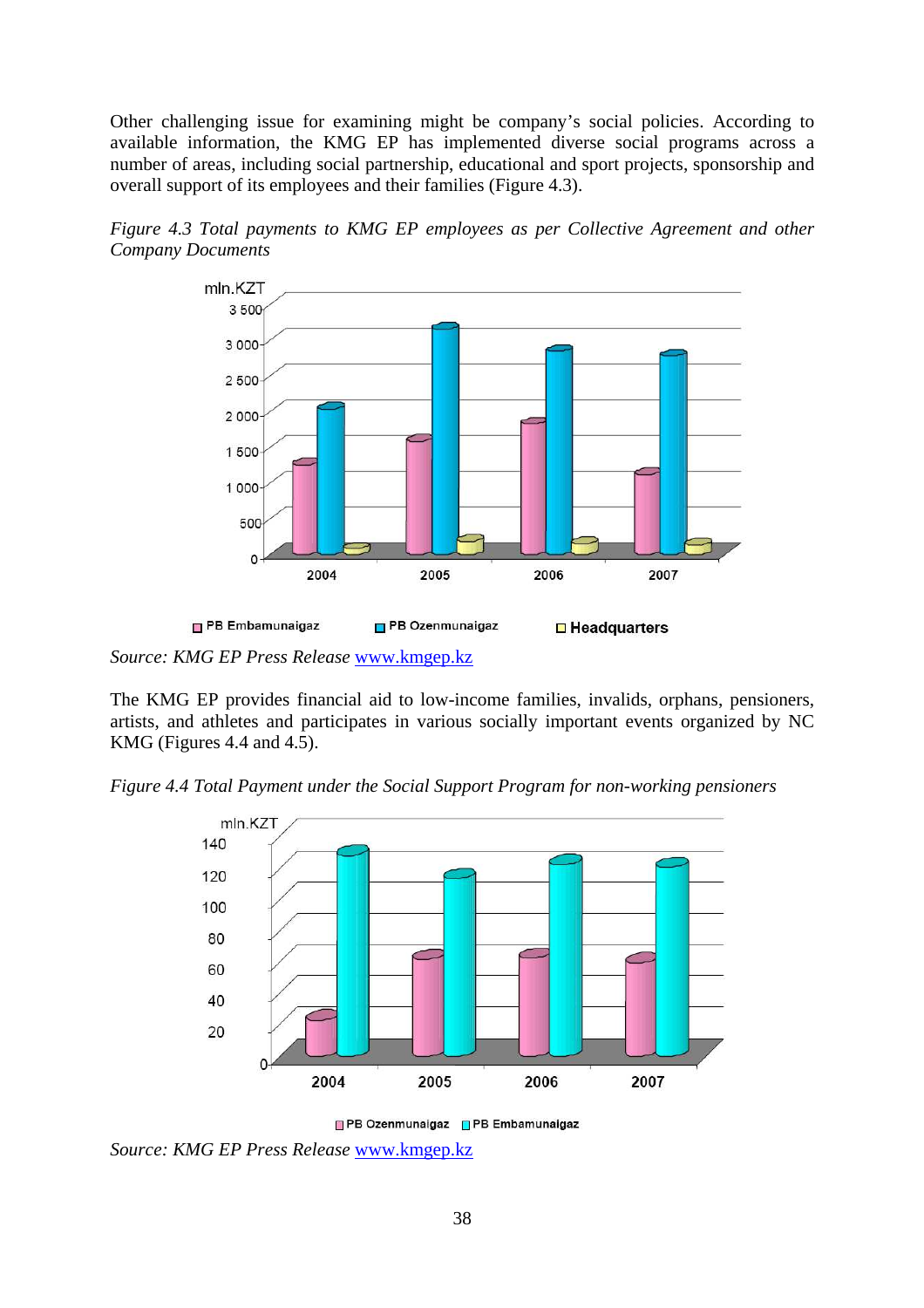*Figure 4.5 Contributions provided to low-income families and advancement of social infrastructure under subsoil use contracts in Atyrau and Mangistau<sup>18</sup> regions in 2007* 



*Source: KMG EP Press Release* www.kmgep.kz

Overall, in 2007 the KMG EP spent about \$30mln (3.7bln tenge) on social projects. From this 947mln tenge was allocated in accordance with the subsoil use contracts, 980mln tenge was spent on social sponsorship and 1.8 million tenge on the construction of social facilities (Figure 4.6).

*Figure 4.6 Implementing of Social Projects 2004-2007* 



*Source: KMG EP Press Release* www.kmgep.kz

The KMG EP also places a strong emphasis on its responsibility towards the environment in the regions of its operations and beyond. In September 2007, KMG EP acted as a general

 $\overline{a}$ <sup>18</sup> Atyrau and Mangistau regions are located close to Caspian sea shelf.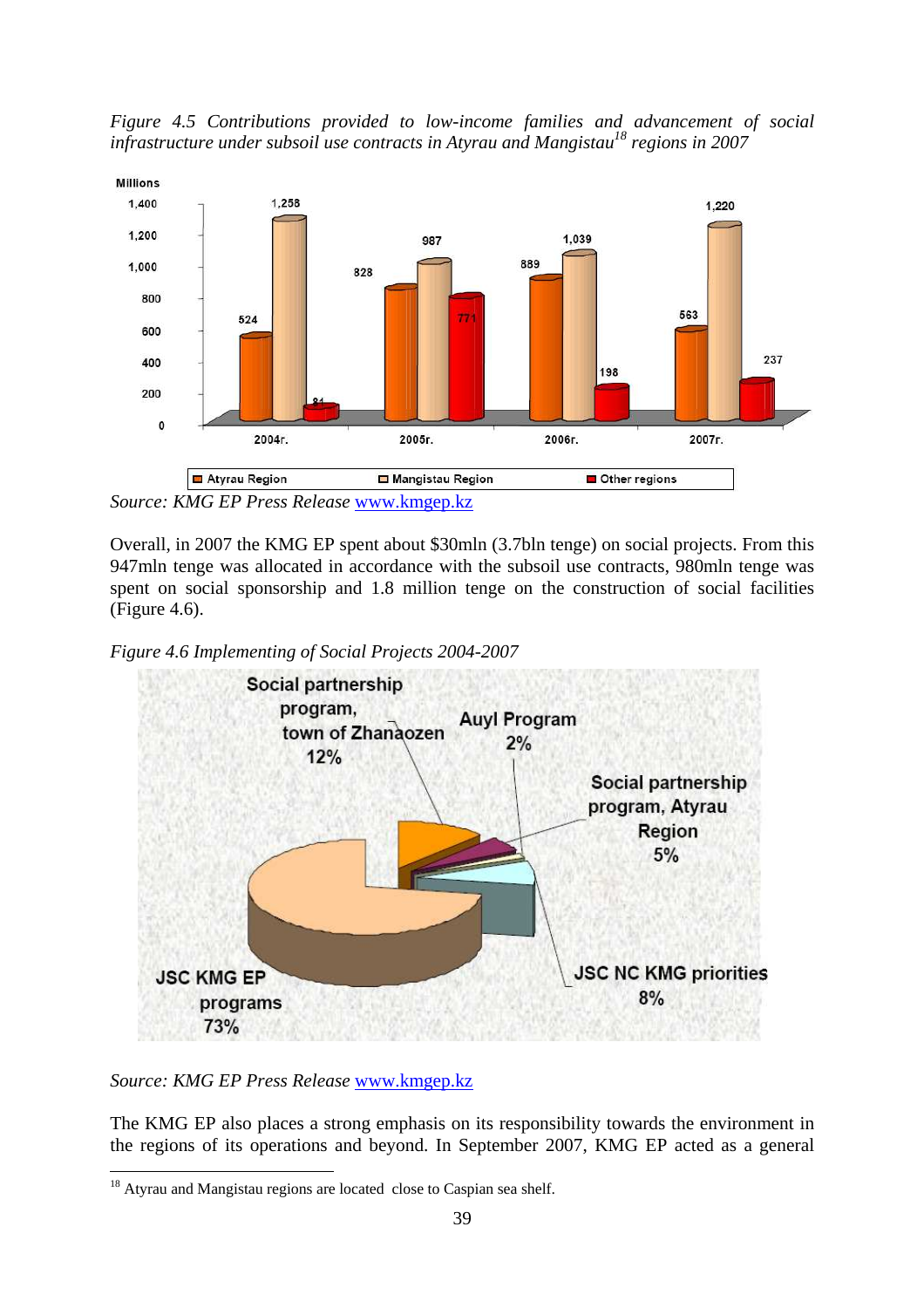sponsor for the Eco Tech 2007 conference, the main specialized event in Central Asia that focuses on utilization, refining, and storing of industrial waste; water, air and soil purification; and health and safety regulations (www.kmgep.kz).

The KMG EP took a strong financial position after acquisition of a 50% interest in Kazgermunai (1062 thousand tones of reserves were attributed to KMG EP) and additional 50% interest in Karazhanbasmunai (32.8 million tones were signed to KMG EP possession). The company received \$375 millions and \$832 millions respectively since the acquisition. Good knowledge of local markets and political conditions enable the company to expand its domestic portfolio on favorable terms. The company is also considering acquisitions and partnership opportunities on a number of assets both in and outside Kazakhstan.

### 4.2 Foreign Investor

As a foreign investor in Kazakhstan, I chose Royal Dutch Shell Group of Companies to compare its operations with local company. Shell takes the second place in the annual rating of the largest world corporations according to Forbes Global 2000. According to the Global Brand Tracker – that works in 60 countries and interviews 25,000 people a year – Shell name is among the trustworthiest brands all over the world (See Figure 4.7). There are such corporations as ExxonMobil, Chevron Texaco and British Petroleum among Shell's competitors.

#### *Figure 4.7 Shell Corporation Brand performance*



#### *Source: Global Brand Tracker, Q4.08*

Moreover, it formed a joint venture with KazMunayGas in 2008 for oil exploration in the giant Kashagan field in the northern part of Caspian Sea. Estimated potential of that field is about 38mld barrels of oil what makes it one of the biggest oil deposits in the world. So, I consider that comparison of these two companies will be quite curious for examining.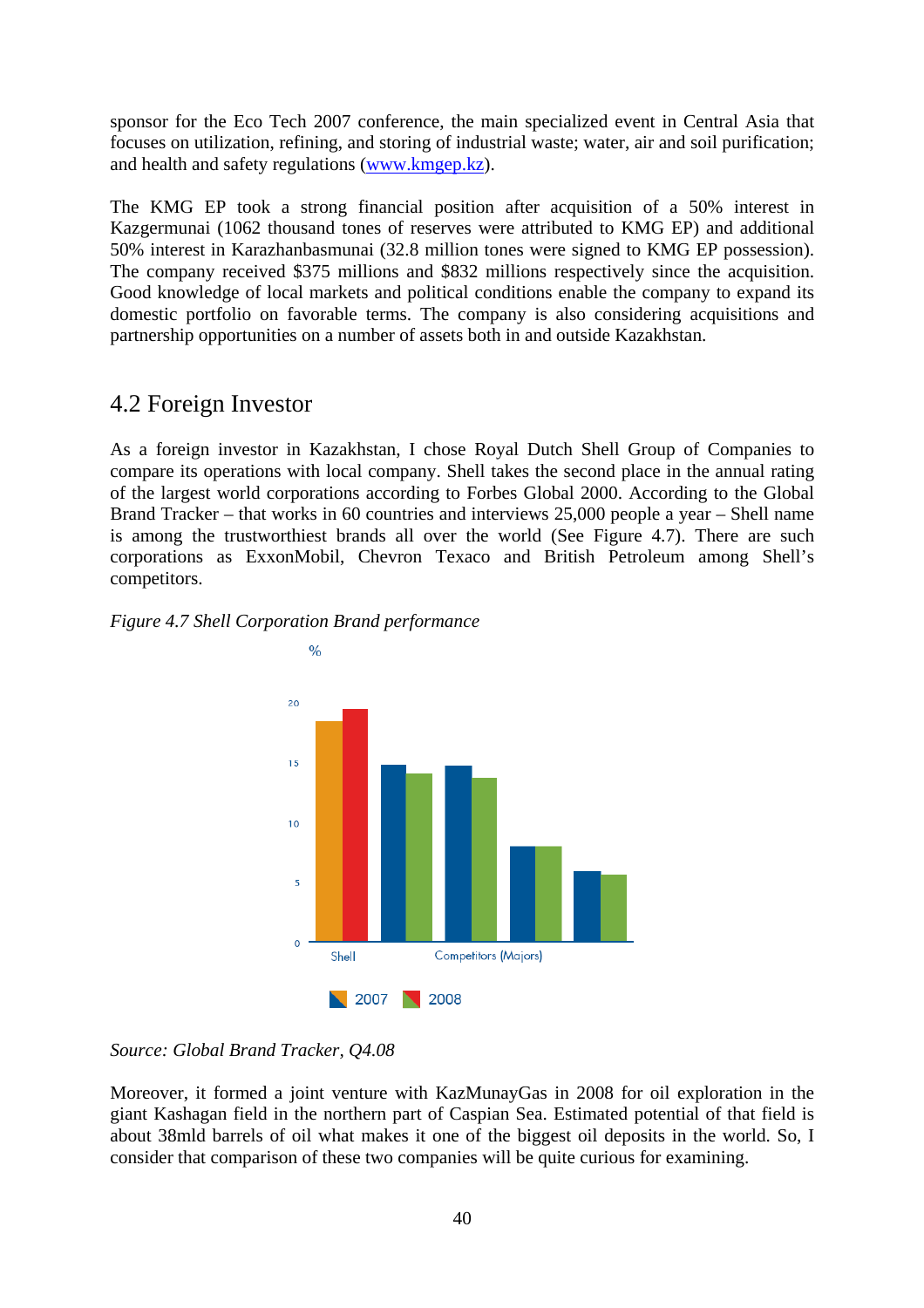Shell Corporation appeared in Kazakhstan as a part of Offshore Kazakhstan International Operating Company (OKIOC) in November 1997. The consortium OKIOC was founded by seven oil companies: Agip, British Gas, Mobil, Shell, Total, Kazakhstankaspiyshelf and the British Petroleum-Statoil Alliance. Nowadays, Shell is one of the largest investors in Kazakhstan. The volume of FDI inflows that were directed by the corporation to this economy was over \$3mld whereas annual volume of investments is about \$ 700 mln (Shell Corporation in Kazakhstan). Kazakhstan and the Caspian region in general are strategically important areas for Shell with increasing volume and scale of business activity.

Main types of Shell operations are divided into two dimensions:

*Upstream* -

- Prospecting and mining of hydrocarbons (more than 37 countries with over 18 thousand employees)
- Gas marketing and production of electric power (one of the largest world gas producers)

*Downstream* -

- Oil products (46 thousand of service centers all over the world)
- Products of petrochemistry (more than 70 companies that produce and deliver chemicals for industrial enterprises).

Next chart shows the earnings on a current cost of supplies basis (CCS) during last five years from upstream, downstream, and corporate and divestment<sup>19</sup> perspectives.



*Figure 4.8 Shell Corporation's Earnings* 

*Source: Royal Dutch Shell plc 2009 Investor Fact Sheet* 

As Figure 4.8 indicates the corporate earnings in 2004 were negative, however, full earnings were growing during these years and in 2008 reached \$31.4 bln (as 16% increase compared to 2007).

Royal Dutch Shell shares<sup>20</sup> are traded on London Stock Exchange (FTSE 100 Index), Euronext Amsterdam (AEX Index) and New York Stock Exchange (DJ Industrial Average).

 $\overline{a}$  $19<sup>19</sup>$  A divestment is oposite of an investment. The term is used to show company's financial growth.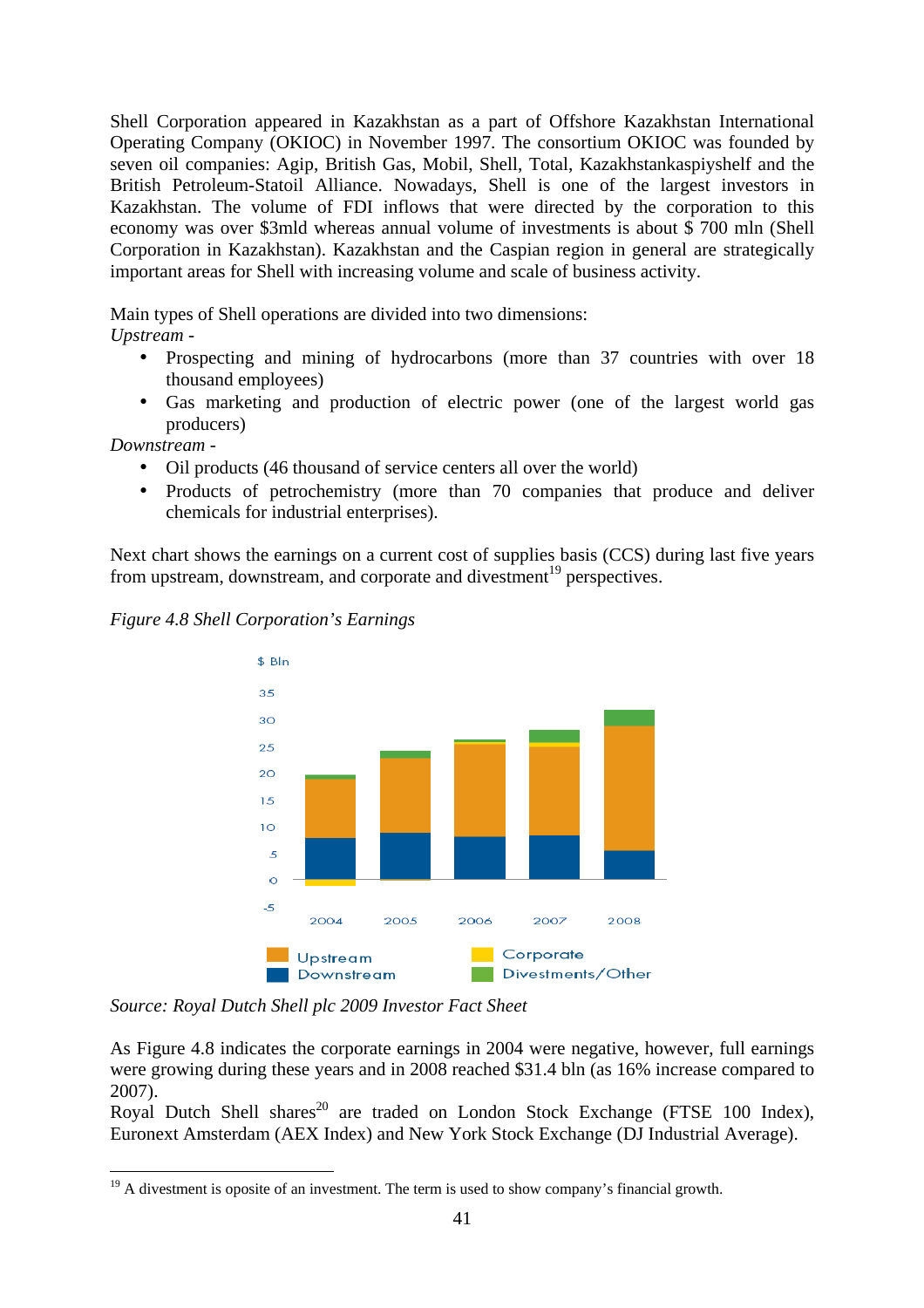

*Figure 4.9 Royal Dutch Shell Petroleum Company, RDS-A & AEX and RDS-B & FTSE* 

*Sources: Amsterdam Stock Exchange and London Stock Exchange* 

Performances of company's share on Amsterdam Stock Exchange and on the London Stock Exchange are almost similar. Both trends are slightly below the average but started increasing since last quarter of 2008. A situation on the New York Stock Exchange is different – share price performance of Shell Petroleum Company is above the average (Figure 4.10).

In 2008, according to Shell public announcement, company collected over \$94 bln in excise duties and sales taxes on behalf of governments on the fuel and other products, paid \$26 on corporate taxes and other \$2.3 bln in royalties on the oil and gas.

*Figure 4.10 Royal Dutch Petroleum Company, RDS-A & Dow Jones Industrial Average* 



*Source: NY Stock Exchange* 

 $\overline{a}$ 

<sup>&</sup>lt;sup>20</sup> There two types of shares – Class A and Class B. They have identical rights, except related to the dividend access mechanism.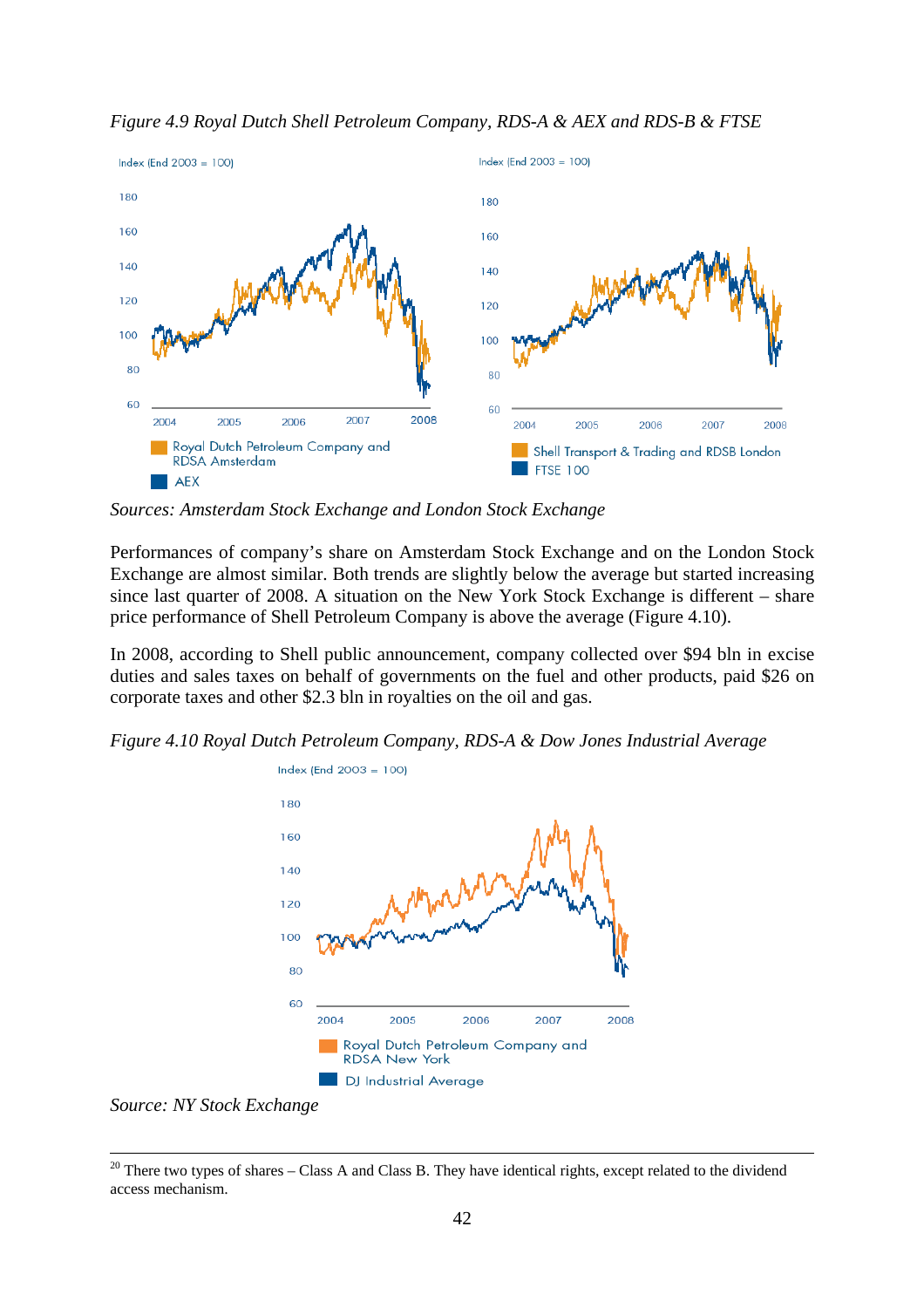Obviously, natural resources revenues in developing and transition economies can bring a lot of benefits in case of a good management of the enormous profits. Although, these revenues managed poorly might contribute on stimulation of corruption and social inequality. Frankly, it is responsibility of local governments to transfer these assets to social needs. That is why Shell is a leading corporate supporter of the Extractive Industries Transparency Initiative  $(EITI)<sup>21</sup>$ . It supports national programmes in Kazakhstan and other countries such as Azerbaijan, Cameroon, Gabon and Nigeria. Currently, Kazakhstan is a candidate country and has to complete the validation process untill 2010.

In 2000 Shell Group established the Shell Foundation that focuses on global development and environmental challenges linked to the impact of energy and globalization. It contributed \$250 mln as an endowment to the Foundation and additional 10-year commitment of \$160 mln.

While conducting a joint venture with other companies Shell requires to apply the Shell Control Framework that include Business Principles, Code of Conduct and Health, Safety, Security and Environment Standards. People in countries with less developed human rights' institutions where local firms do not follow the "rules" will definitely benefit from this policy.

Now I will make an attempt to compare business activities of the local firm KazMunayGas and the foreign investor Shell Corporation. But having said that, I start from a position that evidently, Shell is much bigger and stronger player than KMG. And my target is not to measure their efficiency but to identify which one is more valuable for the host economy.

In the table below there are represented some financial ratios of these two companies whereas the first column reflects KMG data and the second one is devoted to the Shell Corporation.

|      | <b>ROA</b> |      | <b>ROE</b> |      | <b>ROIC</b> |      | <b>Debt/Equity</b> |      |
|------|------------|------|------------|------|-------------|------|--------------------|------|
| 2006 | 0.17       | 0.18 | 0.19       | 0.22 | 0.16        | 0.16 | 0.11               | 0.12 |
| 2007 | 0.18       | 0.19 | 0.21       | 0.25 | 0.17        | 0.18 | 0.12               | 0.14 |
| 2008 | 0.16       | 0.18 | 0.19       | 0.21 | 0.15        | 0.15 | 0.15               | 0.18 |

### *Table 4.2 Financial Ratios of KMG and Shell*

*Source: Consolidated Financial Statements of Companies* 

### **List of calculated ratios:**

• ROA =  $\frac{\text{Net Income - Interest Expression}}{}$  - Interest Tax savings

- $ROE = \frac{Net Income}{Total Equity}$
- ROIC = (Net Operating Profit-Adjusted Taxes) / (Invested Capital)
- Debt/Equity=Overall Debt/(Assets-Liabilities)

 $\overline{a}$  $21$  The EITI aims to make the revenues that host governments receive from all oil and mineral activities more transparent.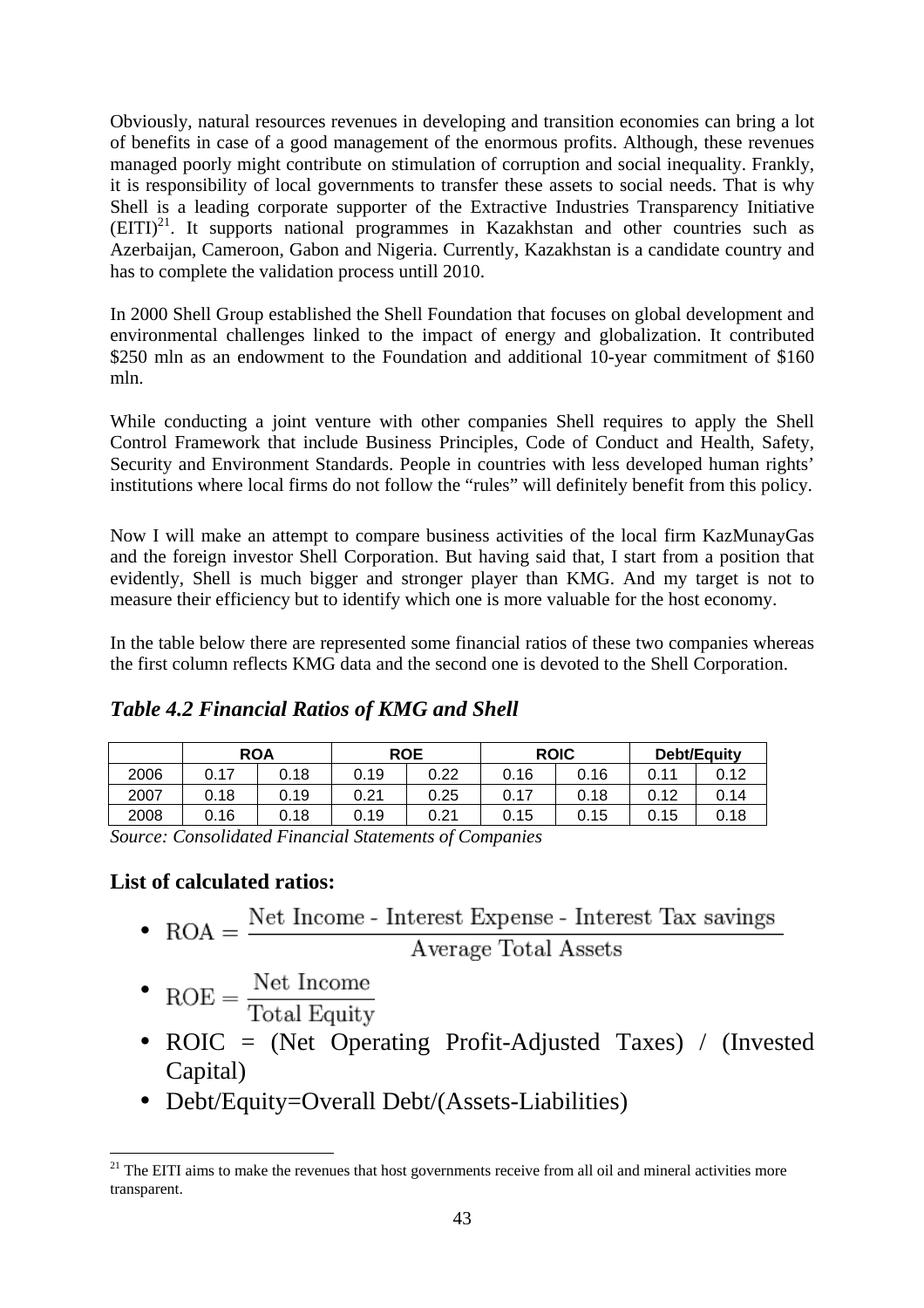Evidently, these two companies' returns on assets, equity, and invested capital do not differ highly. They became worse in 2008 as well as all other financial indicators on the global market. This similarity in the ratios does not implicate that firms are financially absolutely the same. However, it slightly explains the joint venture formed between them. Main findings that I managed to get from the companies profiles are shown in the table below.

|                                             | <b>KMG</b>     | <b>Shell</b>   |
|---------------------------------------------|----------------|----------------|
| Close cooperation with the local government | Yes            | N <sub>O</sub> |
| The newest technology for oil exploration & | N <sub>O</sub> | Yes            |
| production                                  |                |                |
| <b>Branded products</b>                     | N <sub>o</sub> | Yes            |
| <b>Experienced management</b>               | No             | Yes            |
| Knowledge of local environment conditions   | Yes            | N <sub>o</sub> |
| Promotion of state projects                 | Yes            | No             |

KazMunayGaz national company is "protected" by government and therefore, grants vast financial resources to the local needs and sponsors state projects. It is also aware of local conditions and closely cooperates with national authorities. Shell Corporation spends huge amounts on charity and sponsorship projects worldwide while KMG operates mainly in Kazakhstan that obviously is more favorable for this particular economy. However, Shell as a world famous brand with a long history of existence can offer invaluable experience, technology, and know-how creating competitive atmosphere. It is clear that both companies have their minuses and pluses. That is why I assume that our government can get advantages from both of them just diversifying and promoting state interests in such an important field as oil and gas industry that nowadays accounts for major part of country's exports. Government must achieve the balance between supporting local producers that are of benefit to national economy and attracting foreign investors that bring technological progress, tough competition, and healthy challenge. Clearly, all foreign and local producers cannot be generalized by these examples, however, the chosen companies represent main players in oil and gas industry, and I believe that this comparison can be applied on other participants on the market.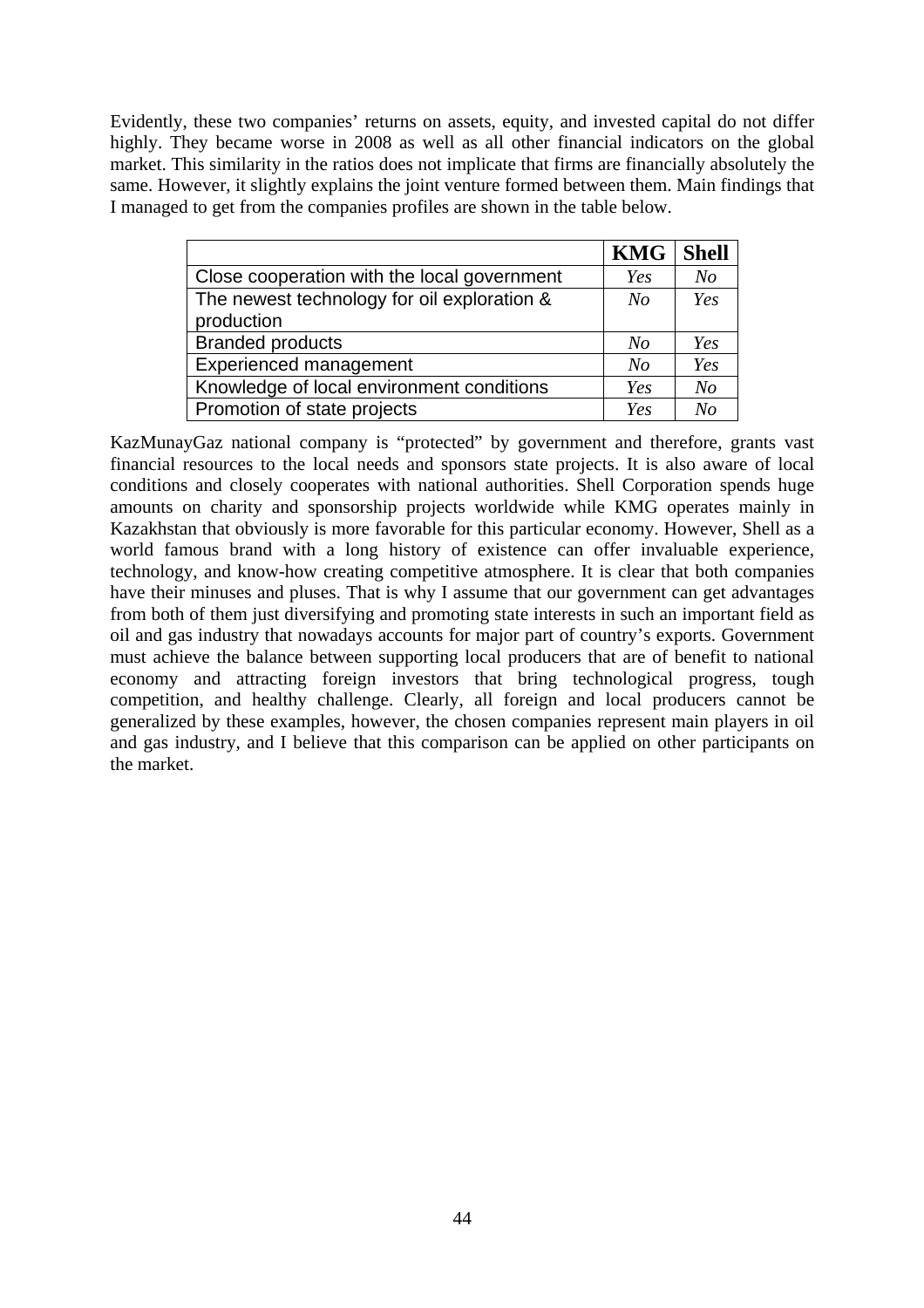#### **CONCLUSIONS**

Transnational corporations became a specific characteristic of our times. This form of business showed itself as the most profit one among all others. Transnationals appeared in every sector and industry and currently it is impossible to escape their activities for any economy that aims to develop and progress in the future. However, these corporations fetch along not only benefits for host countries but also might destroy local producers and take an advantage of poor financial and legal institutions in less developed countries. Aggregate effect depends mainly on particular industry, government regulation, and behavior of foreign affiliates. Theoretical framework and empirical evidence in this thesis suggest that even though transnational corporations have enormous power, countries can turn their business into favor and prosper from them.

The Republic of Kazakhstan as a new booming economy attracts a bulk of foreign investors to develop and explore its incredible deposits of natural resources. Dutch disease fear was not proved in Kazakhstan according to the data for non-oil and gas exports, exchange rate history of tenge and direct investments into economy. Knowledge of the factors that drive investors' interest to the economy is worthwhile information for government chiefs that with possession of this knowledge are able to influence investment flows and therefore, transnational corporations' operating functions. The key determinants of FDI into the oil and gas sector are infrastructure and economic freedom whereas nominal wage and size of GDP affect FDI inflows into other non-natural resources industries. The national government has to manipulate these variables in order to manage corporations and their business.

On the examples of two companies, foreign and local, the comparative analysis introduced in last chapter represents the notion that both firms have strong and weak sides from the host country perspective. It concerns not only financial aspects but also social and public behavior of corporations. Local producers closely related to the local government, which "controls and protects" them, that force domestic firms to take responsibility for their activities, generate and promote socially needed projects. Foreign investors do not always behave according to generally accepted rules and policies, especially in countries of Second and Third World. On the other hand, they create advantageous economic conditions for the host economy by enlarging job market, bringing know-how, and financial facilities. The result from the comparison echoes conclusions in theoretical part of the thesis: each country involved in operations with transnational enterprises can gain financial and social profit from their contributions and avoid or eliminate their negative impacts on domestic market.

Transnational companies appeared to generate maximum profit for their owners and must be treated as unique systems of modern economic world that transfer experience and technology across the borders. Countries that are capable to find ways to cooperate with them will be among leading economies in the near future.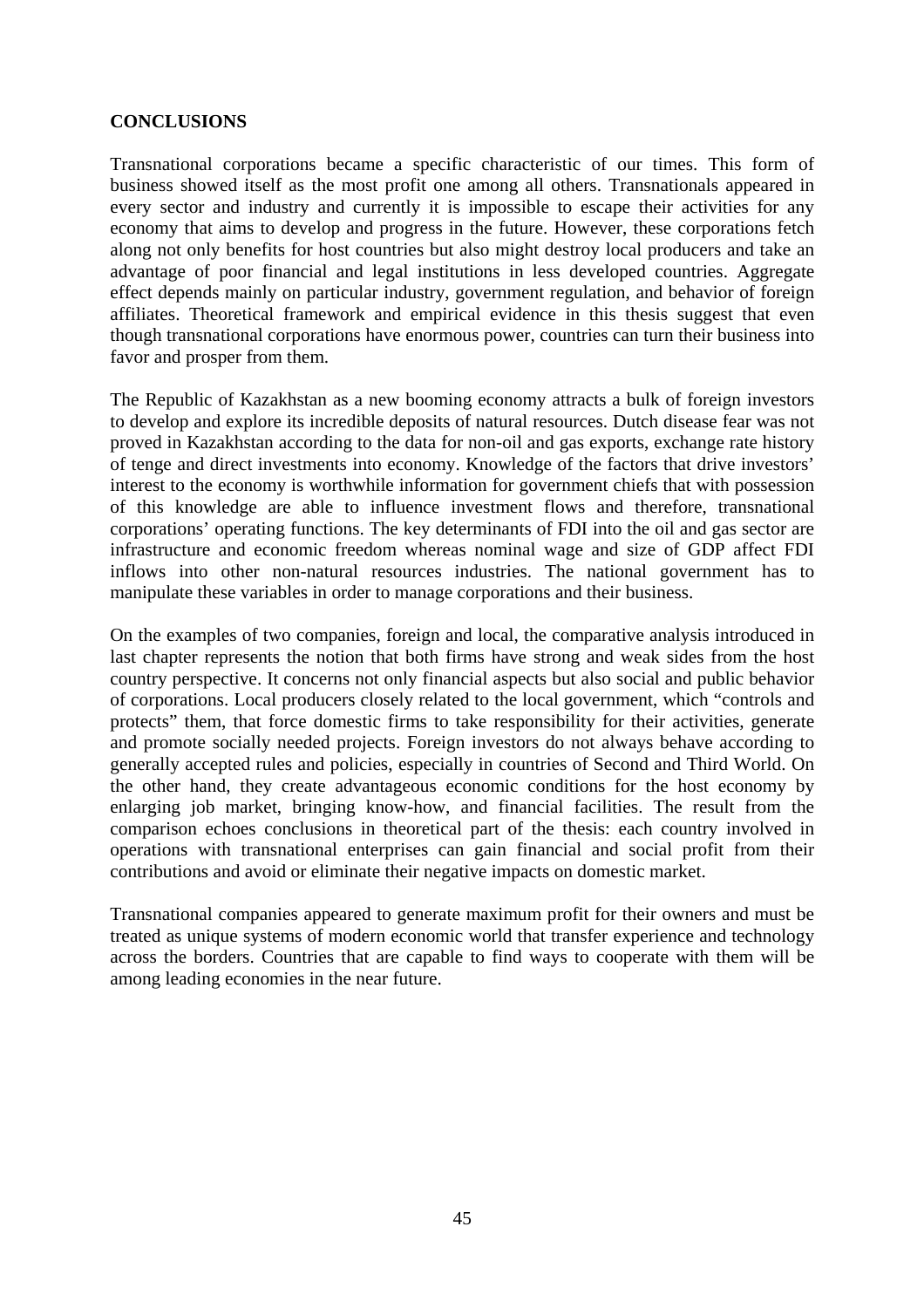#### **APPENDIX A**

 $\overline{a}$ 

|                                  |  |  | The World's top 20 non-financial TNCs. ranked by foreign assets. 2006 (million of |  |  |  |  |  |  |  |  |
|----------------------------------|--|--|-----------------------------------------------------------------------------------|--|--|--|--|--|--|--|--|
| dollars and number of employees) |  |  |                                                                                   |  |  |  |  |  |  |  |  |

| Corporation             | Home       | Industry                       | Assets | <b>Employ</b>       | No.<br>$\circ f$ | $TNI^{22}$     | $II^{23}$ |
|-------------------------|------------|--------------------------------|--------|---------------------|------------------|----------------|-----------|
|                         | country    |                                |        | ment                | affiliates       |                |           |
| <b>General Electric</b> | <b>US</b>  | Electrical<br>$\&$             | 697239 | 319 000             | 1 1 1 7          | 71             | 54        |
|                         |            | Electronic                     |        |                     |                  |                |           |
|                         |            | equipment                      |        |                     |                  |                |           |
| <b>British</b>          | <b>UK</b>  | Petroleum                      | 217601 | 97 100              | 529              | 14             | 68        |
| Petroleum               |            | expl./ref./distr.              |        |                     |                  |                |           |
| Company Plc             |            |                                |        |                     |                  |                |           |
| Toyota<br>Motor         | Jap        | Motor vehicles                 | 273853 | 299 394             | 419              | 87             | 93        |
| Corporation             |            |                                |        |                     |                  |                |           |
| Royal                   | UK.        | Petroleum                      | 235276 | 108 000             | 926              | 34             | 79        |
| Dutch/Shell             | Ne         | expl./ref./distr.              |        |                     |                  |                |           |
| Group                   |            |                                |        |                     |                  |                |           |
| Exxonmobil              | <b>US</b>  | Petroleum                      | 219015 | 82 100              | 346              | 40             | 35        |
| Corporation             |            | expl./ref./distr.              |        |                     |                  |                |           |
| Motor<br>Ford           | <b>US</b>  | Motor vehicles                 | 278554 | 283 000             | 247              | 78             | 64        |
| Company                 |            |                                |        |                     |                  |                |           |
| Vodafone Group          | <b>UK</b>  | Telecommunicati                | 144366 | 63 394              | 130              | $\overline{7}$ | 99        |
| Plc                     |            | ons                            |        |                     |                  |                |           |
| Total                   | Fr         | Petroleum                      | 138579 | 95 070              | 598              | 26             | 51        |
|                         |            | expl./ref./distr.              |        |                     |                  |                |           |
| Electricite<br>De       | Fr         | Electricity.                   | 235857 | 155 968             | 249              | 96             | 36        |
| France                  |            | gas<br>and water               |        |                     |                  |                |           |
| <b>Wal-Mart Stores</b>  | <b>US</b>  | Retail                         | 151193 | $\mathbf{1}$<br>910 | 163              | 92             | 18        |
|                         |            |                                |        | 000                 |                  |                |           |
| Telefonica SA           |            | Telecommunicati                | 143530 | 224 939             | 205              | 37             | 34        |
|                         | Esp<br>ons |                                |        |                     |                  |                |           |
| E.On                    | Ger        | Electricity.<br>gas            | 167565 | 80 612              | 590              | 77             | 88        |
|                         |            | and water                      |        |                     |                  |                |           |
| Deutsche                | Ger        | Telecommunicati                | 171421 | 248 800             | 263              | 86             | 82        |
| Telekom AG              |            | ons                            |        |                     |                  |                |           |
|                         | Ger        | Motor vehicles                 | 179906 | 324 875             | 272              | 58             | 65        |
| Volkswagen<br>Group     |            |                                |        |                     |                  |                |           |
| <b>France Telecom</b>   | Fr         | Telecommunicati                | 135876 | 191 036             | 211              | 73             | 57        |
|                         |            |                                |        |                     |                  |                |           |
|                         | <b>US</b>  | ons                            |        |                     |                  |                |           |
| ConocoPhillips          |            | Petroleum                      | 164781 | 38 400              | 179              | 90             | 63        |
|                         |            | expl./ref./distr.<br>Petroleum |        |                     |                  |                |           |
| Chevron                 | <b>US</b>  |                                | 132628 | 62 500              | 226              | 56             | 89        |
| Corporation             |            | expl./ref./distr.              |        |                     |                  |                |           |
| Honda Motor Co          | Jap        | Motor vehicles                 | 101190 | 167 231             | 243              | 11             | 75        |
| Ltd                     |            |                                |        |                     |                  |                |           |
| Suez                    | Fr         | Electricity.<br>gas            | 96714  | 139 814             | 884              | 36             | 62        |
|                         |            | and water                      |        |                     |                  |                |           |
| Siemens AG              | Ger        | Electrical<br>$\&$             | 119812 | 475 000             | 1 2 2 4          | 45             | 48        |
|                         |            | equipment                      |        |                     |                  |                |           |

Source: UNCTAD/Erasmus University Database (World Investment Report. 2008)

 $22$  TNI, the Transnationality Index, is calculated as the average of the following three ratios: foreign assets to total assets, foreign sales to total sales and foreign employment to total employment.

 $^{23}$  II, the Internationalization Index is calculated as the number of foreign affiliates divided by the number of all affiliates (Note: Affiliates counted in this table refer to only majority-owned affiliates).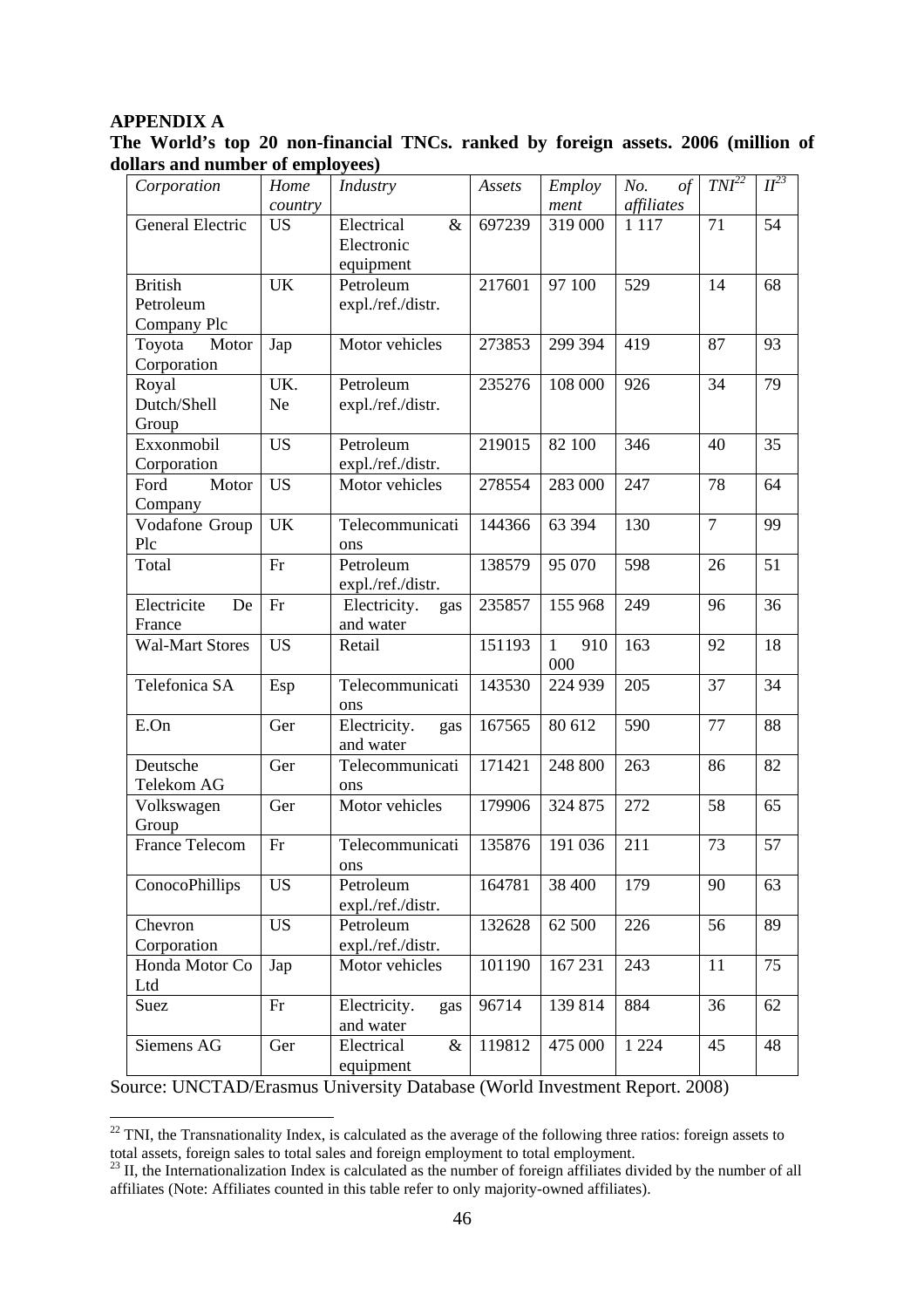#### **APPENDIX B**

### **Data for the linear regression model**

| Year        | FDI (in | <b>GDP</b> | Unit     | <b>GDP</b> | Exports (in | Imports (in | Exch  | Index      | Infrastr |
|-------------|---------|------------|----------|------------|-------------|-------------|-------|------------|----------|
|             | bln     | (in bh     | labour   | per        | mln.        | mln.        | ange  | of         | ucture   |
|             | USD)    | USD)       | cost (in | capita     | Tenge)      | Tenge)      | rate  | open       | 25       |
|             |         |            | thsd.    | (in        |             |             |       | ness<br>24 |          |
|             |         |            | tenge)   | <b>USD</b> |             |             |       |            |          |
|             |         |            |          | by         |             |             |       |            |          |
|             |         |            |          | PPP)       |             |             |       |            |          |
| 1993        | 1.2     | 7.7        | 3.3      | 579.4      | 118752.8    | 134898.3    | 35.23 | 0.27       | 34       |
| 1994        | 0.7     | 7.36       | 4.2      | 630.9      | 125900.4    | 187818.2    | 35.54 | 0.32       | 38       |
| 1995        | 0.9     | 6.76       | 7.2      | 778        | 319999.7    | 232018.4    | 60.95 | 0.55       | 43       |
| 1996        | 1.7     | 9.44       | 8.7      | 839.8      | 397810.3    | 285426.0    | 67.3  | 0.48       | 67       |
| 1997        | 2.1     | 11.1       | 10.5     | 1672.3     | 583859.6    | 626095.2    | 75.44 | 0.72       | 74       |
| 1998        | 1.2     | 11.5       | 11.1     | 1892.9     | 525945.0    | 604215.3    | 78.3  | 0.65       | 79       |
| 1999        | 1.9     | 13.4       | 12.6     | 2033.7     | 856229.6    | 808942.9    | 119.5 | 0.83       | 79       |
| 2000        | 2.8     | 17.3       | 13.7     | 2298.2     | 1471607.4   | 1276480.6   | 142.1 | 1.06       | 80       |
| 2001        | 4.6     | 21.6       | 21.1     | 2583.4     | 1491860.4   | 1526285.2   | 146.8 | 0.93       | 82       |
| 2002        | 4.1     | 25.2       | 24.3     | 2509.3     | 1774496.9   | 1776400.3   | 153.3 | 0.94       | 85       |
| 2003        | 4.6     | 30.7       | 28.1     | 2663.6     | 2232981.1   | 1985285.2   | 149.6 | 0.92       | 88       |
| 2004        | 8.3     | 39.1       | 32.6     | 2700       | 3081844.6   | 2577504.9   | 136.1 | 0.97       | 88       |
| 2005        | 6.6     | 50.6       | 44.9     | 7800.0     | 4064191.1   | 3394967.4   | 132.9 | 0.98       | 89       |
| 2006        | 10.6    | 68.0       | 53.5     | 8300.0     | 5222951.4   | 4129127.5   | 126.1 | 0.92       | 91       |
| 2007        | 17.5    | 167.6      | 66.9     | 7127.0     | 5868228.6   | 4153404.6   | 119.6 | 0.78       | 90       |
| $2008^{26}$ | 17.2    | 77.4       | 62.5     | 7200.0     | 6128734.4   | 4248465.7   | 150.2 | 0.89       | 90       |

 $\overline{a}$ 

<sup>&</sup>lt;sup>24</sup> index is defined as  $(Ex+Im)/GDP$ 

 $25$  Level of Infrastructure ranking is between 0 and 100.

<sup>26</sup>only three quarters of 2008 are available, figures are estimative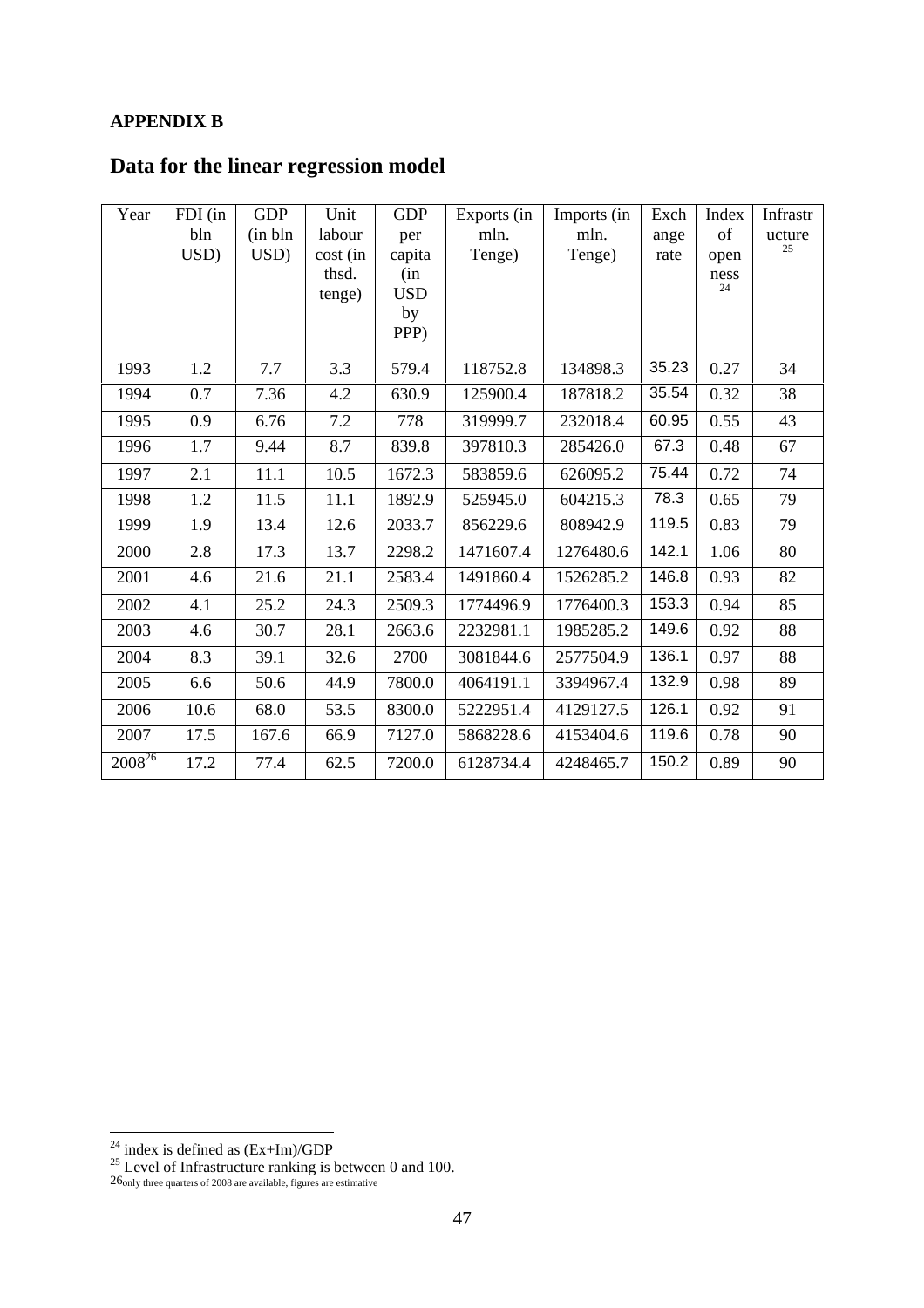### **References:**

1) **Aitken**, B.J., **Harrison**, A.E. 1999. Do Domestic Benefit from Direct Foreign Investment? Evidence from Venezuela. *American Economic Review* 89(3): 605-618.

2) **Andreosso**, B., **Lenihan**, H., **Bená**č**ek**, V. 2009. Does Political Risk influence Foreign Direct Investment Decisions in European Countries?

3) **Buckley**, J. P., **Casson**, M. 1976. The Future of Multinational Enterprises. *Macmillan*.

4) **Bosworth**, B., **Collins**, S. 1999. Capital Flows to Developing Economies: Implications for Saving and Investment. *Brookings Papers on Economic Activity* 1: 143-169.

5) **Cantwell**, J. 1989. Technological Innovation and Multinational Corporations. *Blackwell. Oxford.*

6) **Carkovic**, M., **Levine**, R. 2002. Does Foreign Direct Investment Accelerate Economic Growth? *University of Minnesota*. Page 3.

7) **Dunning**, J. H. 1998. Globalization. Trade and Foreign Direct Investment. *Elsevier Science Ltd.*

8) **Dunning**, J. H. 2001. The eclectic (OLI) paradigm of international production: past, present and future. *International Journal of the Economics of Business*. Vol. 8 No.2. Pages 173-190.

9) **Dunning**, J., **Gugler**, P. 2008. Foreign Direct Investment. Location and competitiveness. *Elsevier JAI*.

10) **Frankel**, J. A., **Romer**, D., "Does Trade Cause Growth?" *American Economic Review 89*, June 1999, Pages 379-399.

11) **Globerman**, S., **Shapiro**, D. 1999. "The Impact of Government Policies on Foreign Direct Investment: The Canadian Experience". *Journal of International Business Studies. Palgrave Macmillan Journal*, vol. 30(3), Pages 513-532, September.

12) **Gylfason**, T. 2001. Lessons from the Dutch Disease: Causes, Treatment, and Cures. *Institute on Economic Studies*. Working paper series W01:06.

13) **Harrison**, A.E., **McMillan**, M. 2003. Does Foreign Direct Investment Affect Firms' Credit Constraints? *Journal of International Economics* 61(1): 73-100.

14) **Helpman**, E. 1985. Multinational Corporations and Trade Structure. *Review of Economic Studies*. July. Pages 443-458.

15) **Herrman**, H., **Lipsey**, R. 2003. "Foreign Direct Investment in the Real and Financial Sector of Industrial Countries." *Springer-Verlag Berlin*. Pages 37-57& 245-269.

16) **Hymer**, S. 1976. The Multinational Corporation: A Radical Approach. *Cambridge*.

17) **Ietto-Gillies**, G. 2007. Transnational Corporations and International Production: Concepts. Theories and Effects. *Emerald Group Publishing Limited.*

18) **Krugman**, P. 1991. Geography and Trade. *Cambridge. Mass., The MIT Press*.

19) **Levine**, S. 2007. The Oil and the Glory: The Pursuit of Empire and Fortune on the Caspian Sea. *Random House*.

20) **Lipsey**, R. 2001. Foreign Direct Investment and the Operations of Multinational Firms. National Bureau of Economic Research. *Cambridge*. MA. NBER Working Paper No. 8665.

21) **Loungani**, P., **Razin**, A. 2001. How Beneficial is Foreign Direct Investment for Developing Countries? *Finance and Development* 38(2).

22) **Lucas**, R. 1990. Why Doesn't Capital Flow from Rich to Poor Countries? *American Economic Review* 80: 92-96.

23) **Markusen**, J.R. 1998. Multinational Firms. Location and Trade. *The World Economy*. 21 (6). Pages 733-756.

24) **Mody**, A. 2007. Foreign Direct Investment and the World Economy. *Routledge*.

25) **Peck**, A. 2003. Economic Development in Kazakhstan. The role of Large Enterprises and Foreign Investment. *Routledge*.